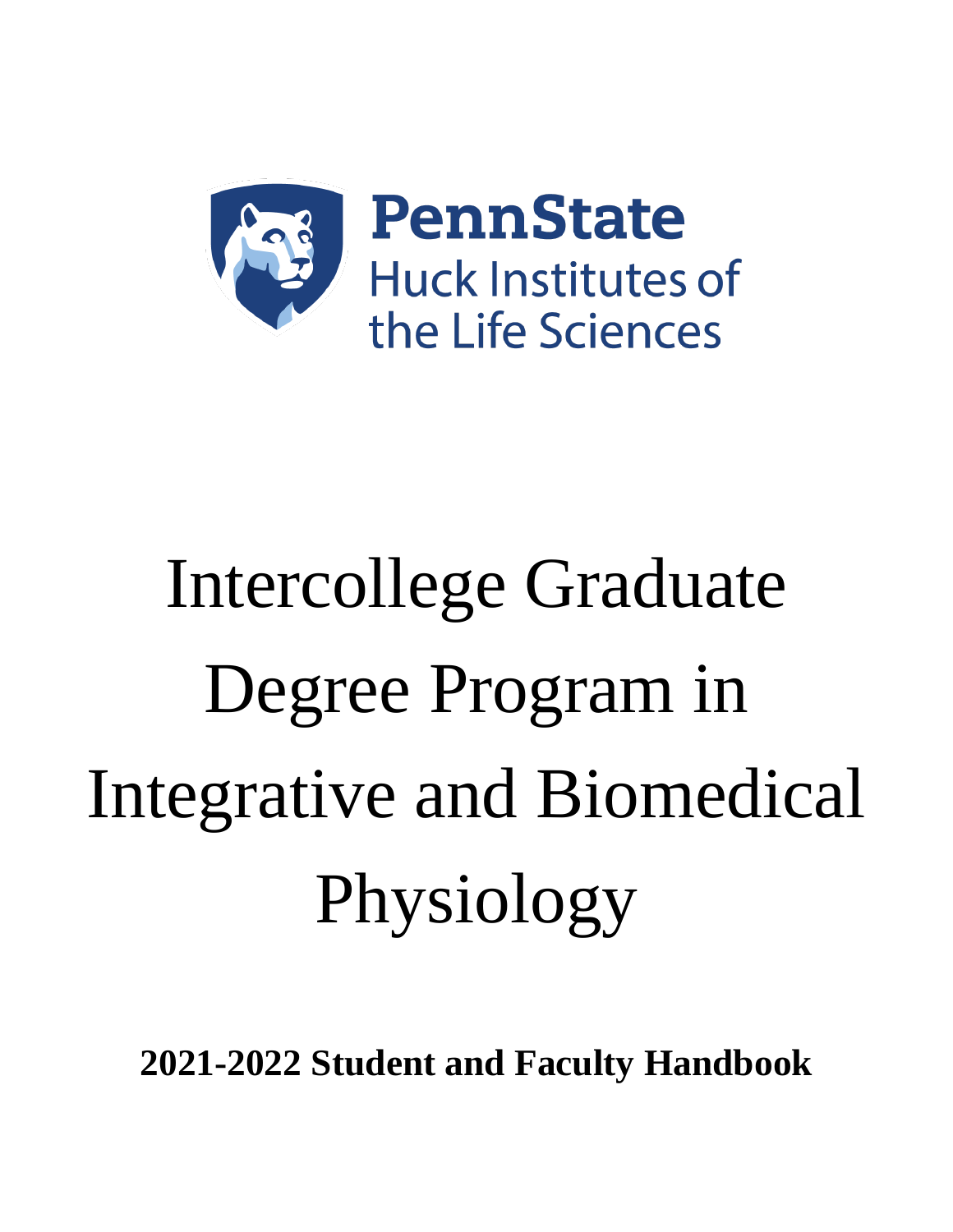# **TABLE OF CONTENTS**

# **General Requirements**

# **Ph.D. Requirements**

# **Qualifying Examination**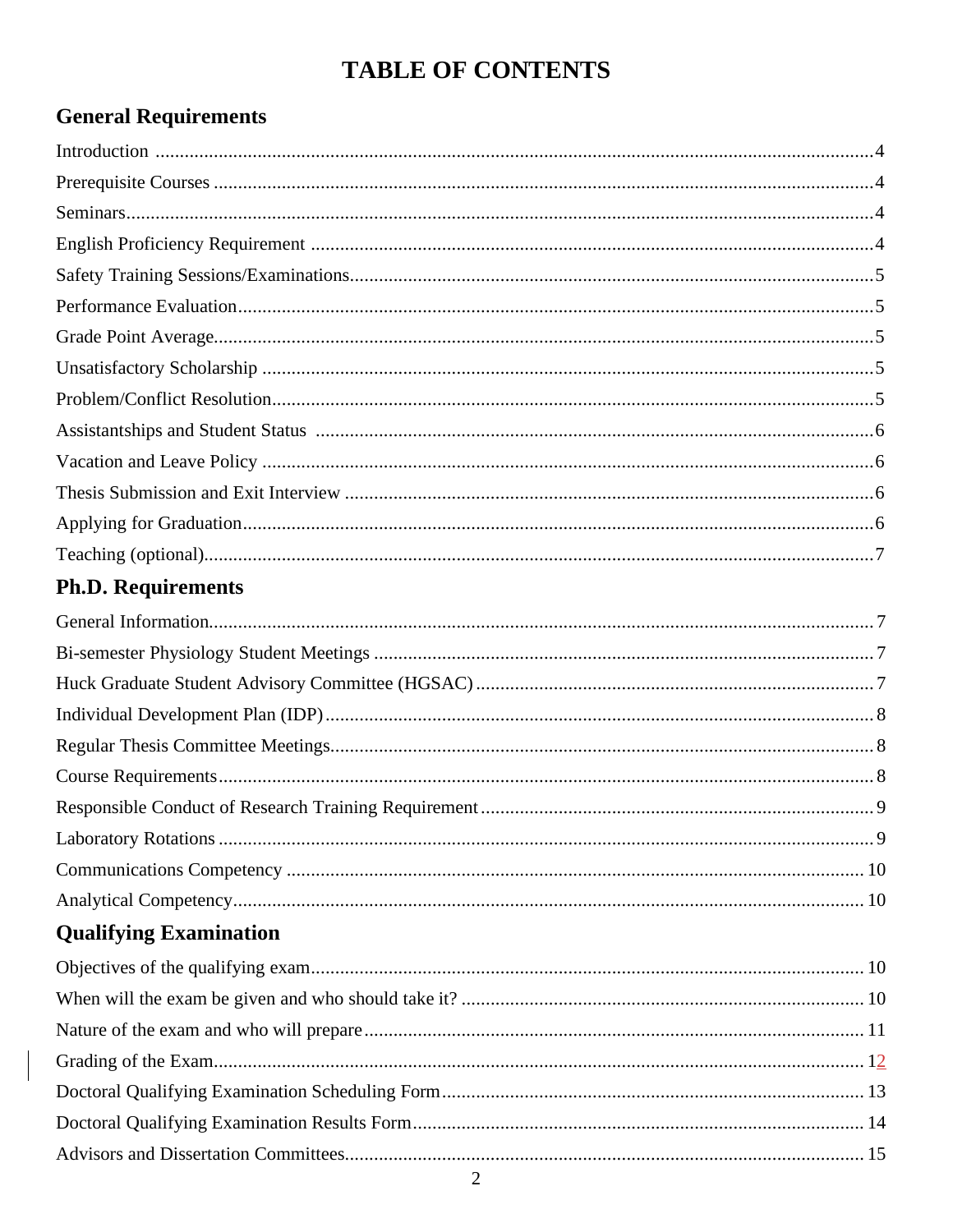| <b>Comprehensive Examination</b>                                                                    |  |
|-----------------------------------------------------------------------------------------------------|--|
|                                                                                                     |  |
|                                                                                                     |  |
|                                                                                                     |  |
|                                                                                                     |  |
|                                                                                                     |  |
|                                                                                                     |  |
|                                                                                                     |  |
|                                                                                                     |  |
|                                                                                                     |  |
|                                                                                                     |  |
|                                                                                                     |  |
| Dual-Title Doctoral Degree Program in Clinical and Translational Sciences (CTS)  25                 |  |
| Topics Students and Thesis Advisors Should be Prepared to Discuss Before a Student is Accepted to a |  |
|                                                                                                     |  |
| <b>APPENDICES</b>                                                                                   |  |
|                                                                                                     |  |
|                                                                                                     |  |
|                                                                                                     |  |
|                                                                                                     |  |
|                                                                                                     |  |
|                                                                                                     |  |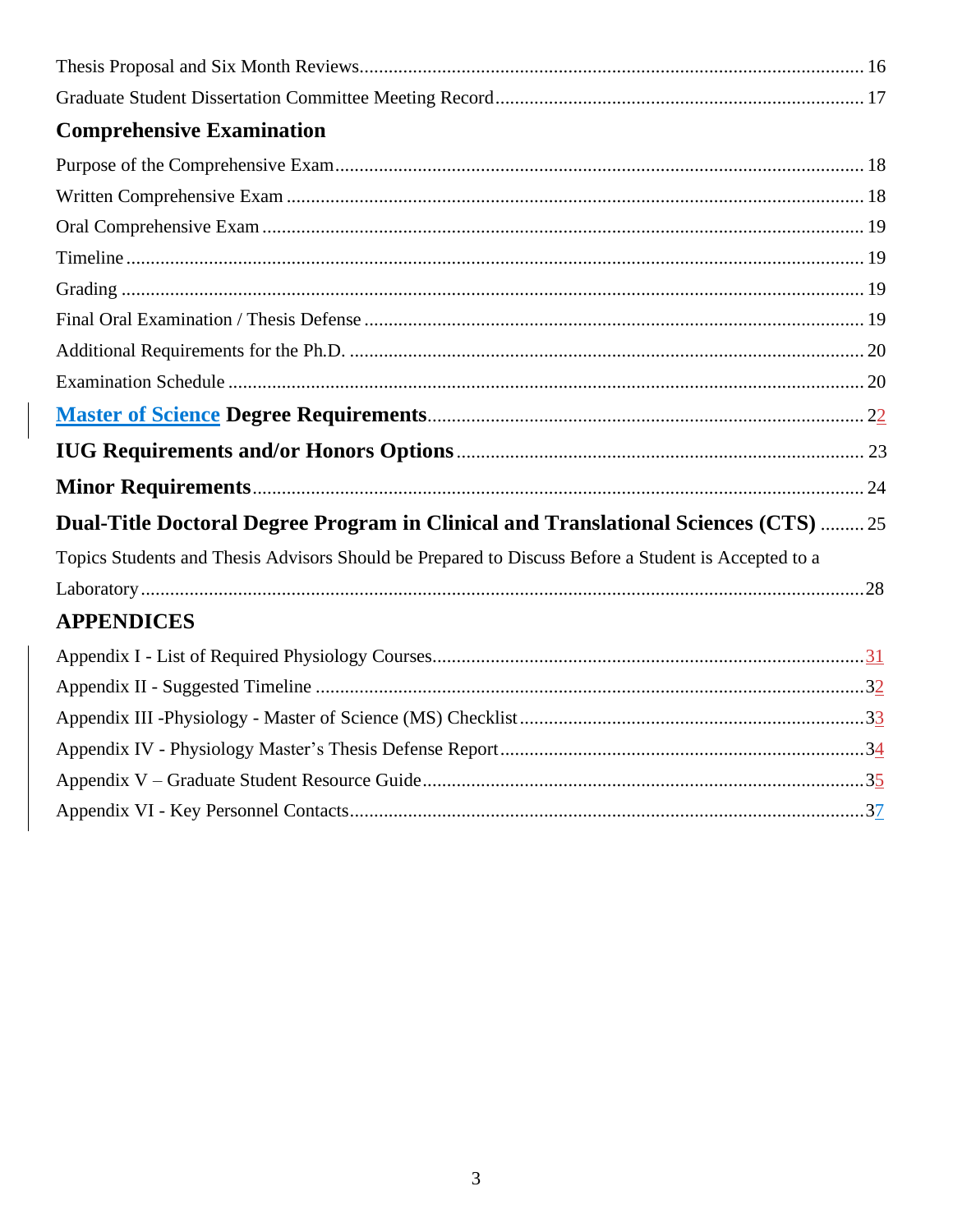# **Integrative and Biomedical Physiology Graduate Program General Requirements**

# **Introduction**

Integrative and Biomedical Physiology is an intercollege graduate degree program designed to provide students with an integrated series of courses encompassing both the fundamentals of physiology and advanced concepts in a specialized area. The formal curriculum is complemented by research training that emphasizes a comprehensive perspective and understanding, from molecular mechanisms of control to integration at the cellular, tissue and whole organism level. Specific details related to this handbook and other aspects of the program may be located at [https://www.huck.psu.edu/graduate-programs/integrative-and-biomedical](https://www.huck.psu.edu/graduate-programs/integrative-and-biomedical-physiology)[physiology.](https://www.huck.psu.edu/graduate-programs/integrative-and-biomedical-physiology)

#### **Prerequisite Courses**

A mammalian physiology course at the undergraduate level associated with a laboratory experience is desired. In addition, biochemistry and a basic cell and molecular biology course at the undergraduate level are preferred. Deficiencies in chemistry, biological science, mathematics (through a second course in calculus), and physics must be made up early in the student's graduate program.

## **Seminars**

All students, except those enrolled in PHSIO 590, are required to attend at least 8 one-hour technical seminars each Fall and Spring semester until graduation (4 semesters of which must be assigned credit hours). After the 1<sup>st</sup> year, it is up to each student in consultation with the faculty advisor to determine which seminars are of the most interest and value to his or her professional goals. Students should pay special attention to the Noll Seminar Series. There are also various seminar series in Animal Science, Biochemistry, Cell and Molecular Biology, Molecular and Cellular Integrative Biosciences, Neuroscience, and Nutritional Sciences, which are of particular relevance. By the last week of the semester, students are required to submit to the Graduate Program Chair via the Staff Assistant, the seminar series attended.

# **English Proficiency Requirement**

The English Requirement for International students is that prescribed by the Graduate School. Depending on the graduate program, all entering international students and students for whom English is not their primary language, whether or not they hold a Teaching Assistantship, will be required to take the American English Oral Communicative Proficiency Test (AEOCPT) which is administered by the University's Department of Applied Linguistics. Given at the beginning of fall and spring semesters, students are required to pre-register for the AEOCPT. The test scores from the AEOCPT are posted on the University's Administrative Information System (AIS) secure website. Below is the course of action for the AEOCPT score ranges.

| <b>AEOCPT SCORE</b> | <b>REQUIRED COURSE</b>   | <b>PROGNOSIS</b>                                        |
|---------------------|--------------------------|---------------------------------------------------------|
| $250 - 300$         | None                     | Student may teach with no restrictions.                 |
| $200 - 249$         | <b>ESL 118G</b>          | Must pass the Interactive Performance Test (IPT) before |
|                     |                          | teaching.                                               |
| $150 - 199$         | ESL 117G followed by ESL | Two semesters of ESL, then IPT before teaching.         |
|                     | 118G                     |                                                         |
| < 150               | ESL 115G, then ESL 117G, | Three semesters of ESL, then IPT before teaching.       |
|                     | then ESL 118G            |                                                         |

Students who are required to enroll in ESL courses must complete the ESL requirement by the end of the second semester of residency. Students who fail to satisfy this requirement may be terminated from the respective graduate program, at the discretion of the graduate program chair.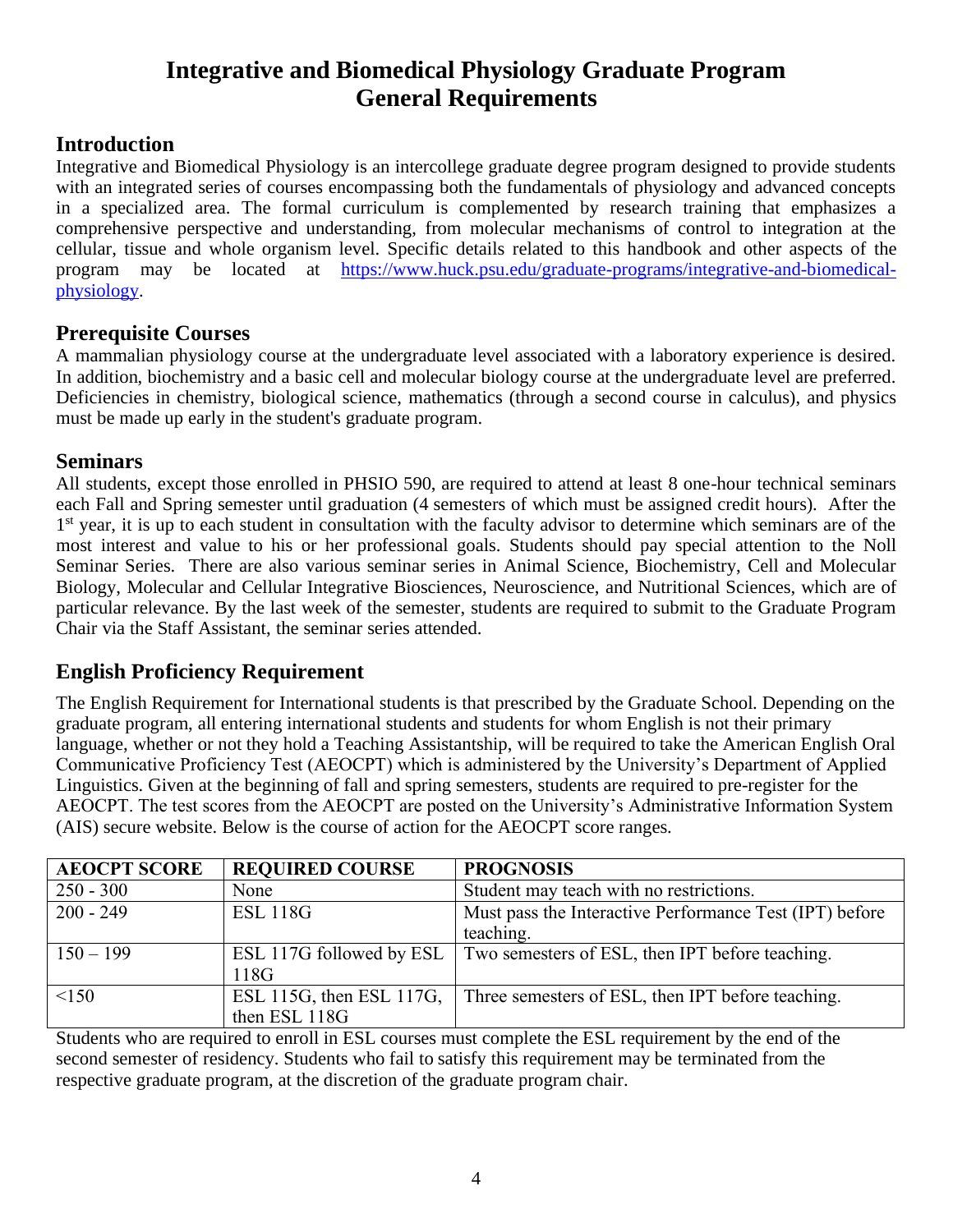## **Safety Training Sessions/Examinations**

Within the first semester of residence, all students are required to take/pass chemical waste disposal training sessions offered at the respective campuses, as well as complete SARI training (see below). With the exception of SARI and as noted below, these sessions occur during Fall Orientation of the 1st year. Students must present documentation of successful completion to the Staff Assistant (Ashley Smith, ajs6938@psu.edu). Animal or human subjects training will occur during selected rotations and is under the direction of individual supervisors.

Chemical safety trainings will be completed during the Fall Huck Orientation session(s). Radioisotope training is laboratory specific, and at the discretion of individual laboratory directors as needed. All environmental health and safety issue related guidelines can be found at [https://ehs.psu.edu/laboratory-and-research-safety.](https://ehs.psu.edu/laboratory-and-research-safety)

Animal or human training modules can be found at [www.research.psu.edu/orp.](http://www.research.psu.edu/orp)

#### **Annual Performance Evaluation**

All students will be continually evaluated for both academic performance and compliance with program requirements. The evaluations will be performed by the Integrative and Biomedical Physiology Program Chair until completion of the Qualifying Exam, and then afterwards by the Chair of the Thesis Committee, but reviewed by the Program Chair. Students will complete the **Annual Graduate Student Activity Report** (GSAR), which will originate from the Huck Institutes Graduate Office to be completed in June of each academic year [\(https://grad-activity.science.psu.edu/](https://grad-activity.science.psu.edu/)**)**. These evaluations are integral parts of the student's professional development and provide a formal mechanism for students and their advisors to broadly review the student's progress and discuss current and future goals. Regular thesis committee meetings are also required after the first year (expected 2 per year). Continued financial support of each student will be dependent on satisfactory progress as stated in admission offer letters.

#### **Grade Point Average**

Credit hours are earned only for the grades A, B, and C. However, all A and F grades are included in the computation of the grade point average. Grade points are assigned as follows:

- $A = 4$  (above average graduate work)
- $B = 3$  (average graduate work)
- $C = 2$  (below average graduate work)
- $D = 1$  (failing graduate work)
- $F = 0$  (failing graduate work)

Grades D and F are not acceptable for graduate credit. Only one grade of C is allowable. If a course is repeated, then both grades are used in computing the cumulative grade point average.

# **Unsatisfactory Scholarship**

Students are required to have a minimum grade-point average of 3.0 for the doctoral qualifying examination, admission to the comprehensive examination, thesis defense, and graduation. One or more failing grades, a cumulative grade-point average below 3.0, or failing any of the examinations may be considered evidence of unsatisfactory scholarship and be grounds for dismissal from the University (see the Appendix III of the Graduate Programs Bulletin [\(http://undergrad.psu.edu/aappm/G-9-academic-integrity.html\)](http://undergrad.psu.edu/aappm/G-9-academic-integrity.html).

# **Problem/Conflict Resolution**

Graduate students occasionally have difficulties with their advisors, their programs or an academic matter associated with their programs. The first step in problem resolution is always to talk directly with your advisor or the involved party. If the problem is unresolved, the Integrative and Biomedical Physiology program chair should be contacted (Dr. Korzick), who will act to arbitrate further discussions between faculty and students. If satisfactory resolution remains elusive, the next step would be to work with Dr. Troy Ott, Associate Director of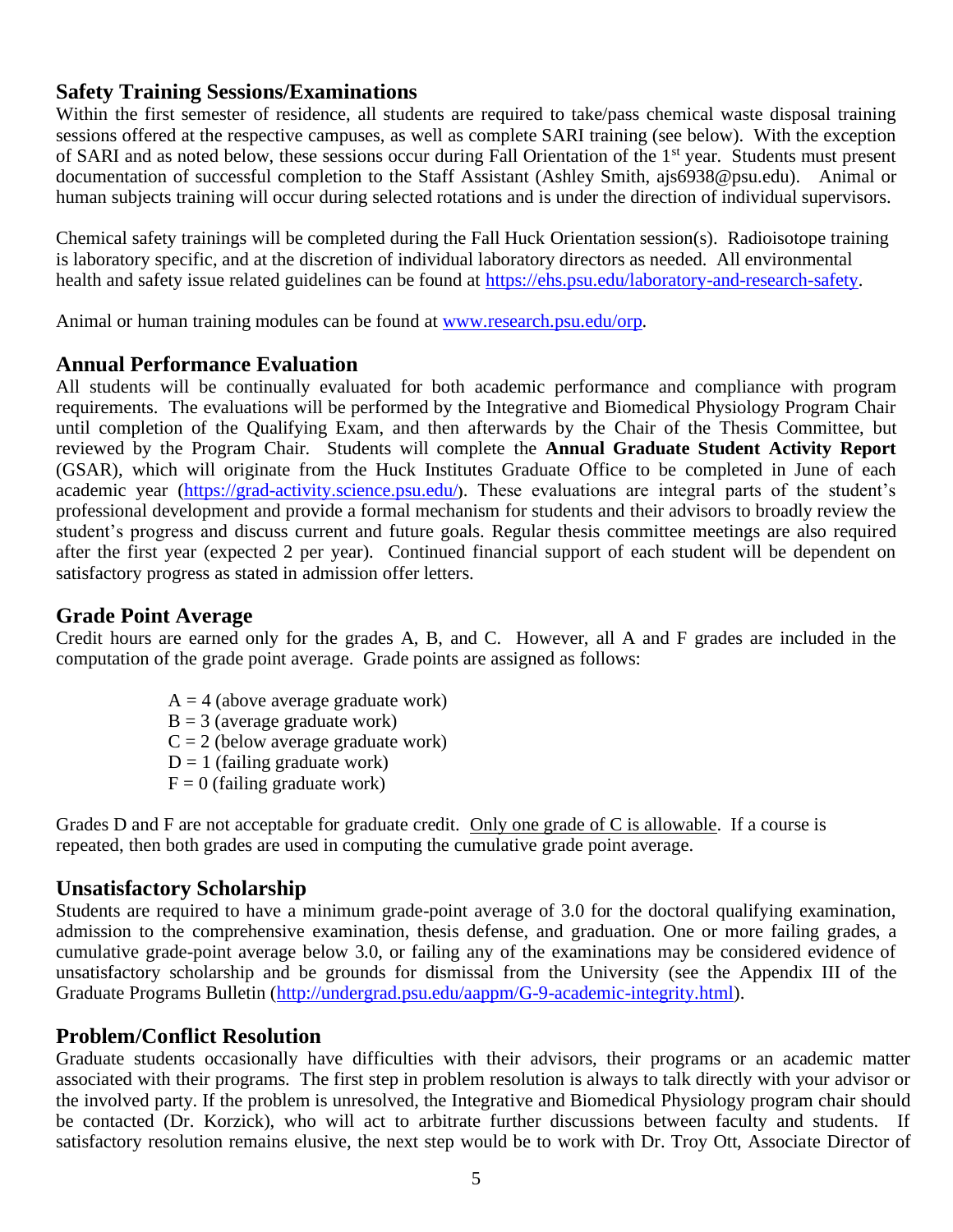the Huck Institutes of the Life Sciences [\(tlo12@psu.edu;](mailto:tlo12@psu.edu) 814-441-2657) and/or with the Dissertation Committee (if post-qualifying). Dr. Ott can assist with arbitration through the leadership of the Huck Institutes of the Life Sciences. Importantly, the associate dean for graduate student affairs of the Graduate School is also available (Dr. Sarah Ades, 865-2516) to provide guidance and maintain neutrality if issues remain unresolved. Issues discussed during meetings will remain confidential if requested by the student. Please see http://gradschool.psu.edu/graduate-education-policies/gcac/gcac-800/gcac-802-procedures-for-resolution-ofproblems/ for additional Graduate School policy details.

### **Assistantships and Student Status**

Students with teaching or research graduate assistantships must be registered as full time students to maintain stipend eligibility. Full time status is considered either a minimum of nine credits each fall and spring semester (pre-comprehensive exam) or PHSIO 601 (post-comprehensive exam). The assistantship appointments typically originate with the department of the faculty advisor. If no faculty advisor has been identified, as likely the situation with first year doctoral students, please consult with the Integrative and Biomedical Physiology Program Chair. It is the responsibility of the faculty mentor to secure funding after the 1<sup>st</sup> year for individual students. Limited support may be available through the Integrative and Biomedical Physiology IGDP, at the discretion of the Program Chair. Questions regarding student registration status can be directed to Ashley Smith in the Huck Graduate Education Office.

## **Vacation and Leave Policy**

The normal appointment to a position in the Integrative and Biomedical Physiology Graduate Program is fulltime. **Arrangements for leave must be done in consultation with the student's faculty advisor or the Program Chair and should not compromise fulfillment of any obligations regarding coursework or research activities required of the student.** Any period of vacation without prior approval of the Program Chair or advisor is considered a violation of policy and nullifies all previous funding arrangements. It may be appropriate for a student to spend time away from the PSU campus in other laboratories or in acquiring advanced training. Such experiences should be planned in consultation with the student's advisor. Time spent in such activities does not count as vacation. Short term or extend leave policy can be found in policy GSAD-906 (**[https://gradschool.psu.edu/graduate-education-policies/gsad/gsad-900/gsad-906-graduate-student-leave](https://gradschool.psu.edu/graduate-education-policies/gsad/gsad-900/gsad-906-graduate-student-leave-of-absence/)[of-absence/](https://gradschool.psu.edu/graduate-education-policies/gsad/gsad-900/gsad-906-graduate-student-leave-of-absence/)**).

#### **Thesis Submission and Exit Interview**

Upon completion of the degree, students are to provide the Integrative and Biomedical Physiology Program Chair with a paper copy of their thesis (unbound is acceptable). Students will also participate in a Physiology Program Exit Interview and be asked to complete an Exit Survey by the Huck Institutes. For the latter, students will be contacted by the Huck personnel for the completion of the survey.

# **Applying for Graduation**

At the beginning of the semester that you intend to graduate, visit LionPATH, following the instructions for *Notifying the University of Your Intent to Graduate* found at the Registrar's website: [\(http://www.registrar.psu.edu/graduation/intent.cfm\)](http://www.registrar.psu.edu/graduation/intent.cfm). Helpful information regarding important graduation deadlines can also be found at<http://www.gradschool.psu.edu/current-students/etd/>**,** [http://www.gradschool.psu.edu/current-students/etd/thesisdissertationperformance-calendar/.](http://www.gradschool.psu.edu/current-students/etd/thesisdissertationperformance-calendar/)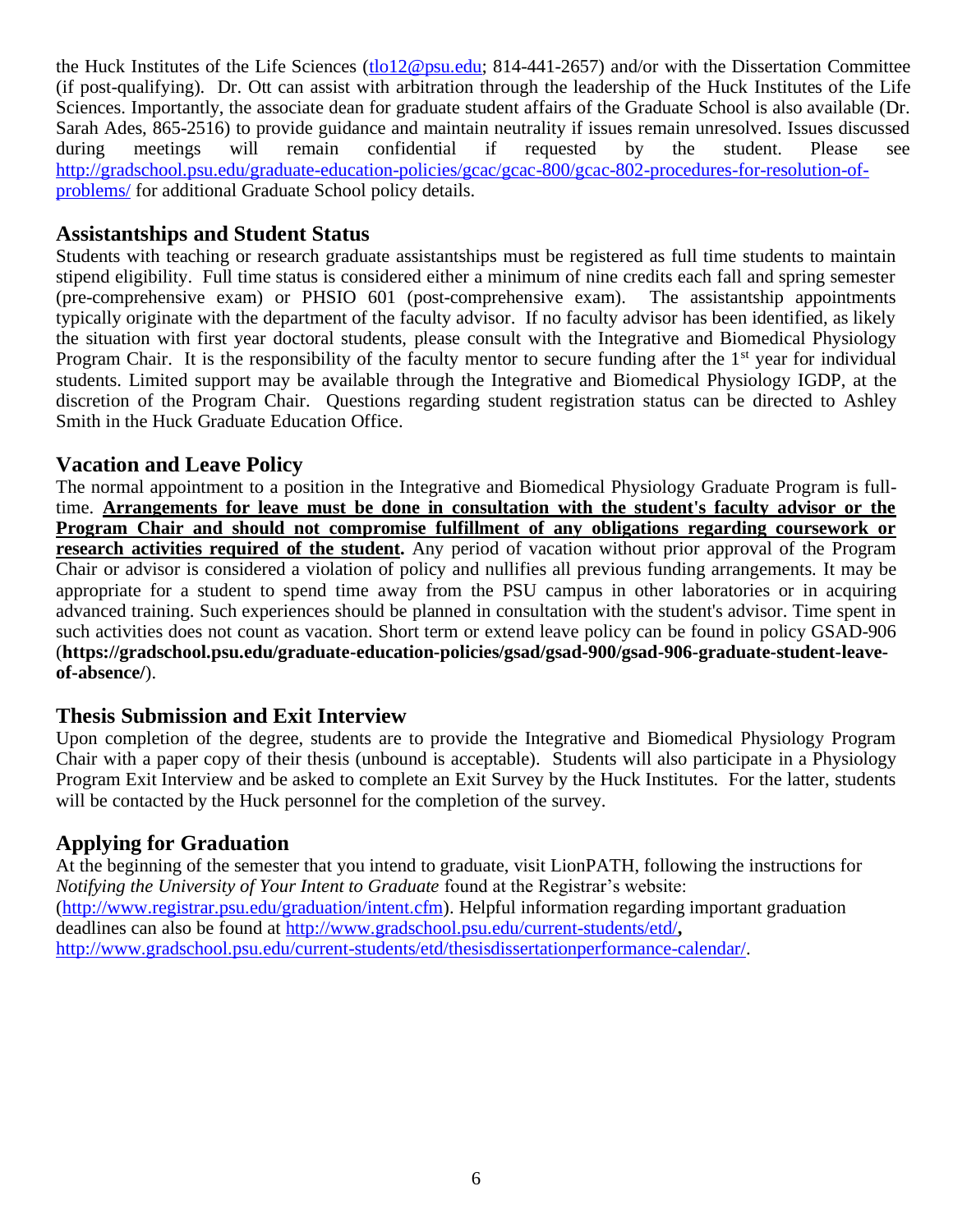# **Teaching (optional)**

Teaching assistant (TA) opportunities are available for Integrative and Biomedical Physiology students who would like to improve their teaching skills and gain practical teaching experience in a classroom setting. Students who are interested in this option should seek advice early on from their advisor and Program Chair to help decide on the best time for this experience. In order to TA, students must take a teaching training course such as BIOL 893 (Experiential Teaching in Biology, 2 cr) or the non-credit New Instructor Orientation (NIO) [\(http://www.schreyerinstitute.psu.edu/NIO/\)](http://www.schreyerinstitute.psu.edu/NIO/) offered by the Schreyer Institute of Teaching Excellence. International graduate students must pass an English proficiency exam (see English Proficiency section) before taking on any teaching duties. Any students who would like additional teaching experience and recognition of commitment to college teaching may consider earning a Teaching Certificate from the Graduate School. Information about the requirements for the Graduate School Teaching Certificate can be found at [http://www.gradschool.psu.edu/current-students/tacert/.](http://www.gradschool.psu.edu/current-students/tacert/)

# **Integrative and Biomedical Physiology Graduate Program Ph.D Requirements**

#### **General Information**

General requirements for completion of the doctorate degree are based upon a period of semesters of full-time on-campus residence, passing the Integrative and Biomedical Physiology qualifying exam, satisfactory completion of physiology course requirements and university credit requirements, fulfillment of a communications requirement, passing of a comprehensive examination, and the writing and satisfactory defense of a research thesis. No specified number of courses completed or credits earned will assure attainment of the doctorate. A doctoral program consists of such a combination of courses, seminars, individual study and research as meets the minimum requirements of the Integrative and Biomedical Physiology Graduate Program and as approved by the Dissertation Committee for each individual student. Official entry into the doctorate does not occur until a student passes the Integrative and Biomedical Physiology qualifying exam. A Master's degree is not a prerequisite for the Ph.D. degree.

New graduate and M.D./Ph.D. students should become acquainted with the Integrative and Biomedical Physiology Program upon entry [\(https://www.huck.psu.edu/graduate-programs/integrative-and-biomedical](https://www.huck.psu.edu/graduate-programs/integrative-and-biomedical-physiology)[physiology\)](https://www.huck.psu.edu/graduate-programs/integrative-and-biomedical-physiology). Efforts should be made to meet other graduate students and especially your assigned peer mentor. The entering student should also become familiar with members of the faculty and the general thrust of each faculty member's research. Bi semester meetings for Integrative and Biomedical Physiology Program graduate students (time to be determined by the student representative) serve as an important opportunity for students to interact and share experiences.

**Bi-Semester Physiology Student Meetings**: It is expected that all graduate students in the Integrative and Biomedical Physiology IGDP will attend scheduled student meetings, arranged at a mutual time, for a period of scientific exchange and dialogue, often focusing on career development issues. The format for each meeting will be determined by student representatives in consultation with the Program Chair. The Program Chair should be notified if students are unable to attend a meeting.

#### **Huck Graduate Student Advisory Committee (HGSAC)**

Integrative and Biomedical Physiology students are encouraged to join and participate in activities sponsored by the Huck Graduate Student Advisory Committee (HGSAC). HGSAC is a committee of ~15 students representing all of the graduate programs in the Huck Institutes of the Life Sciences. Its mission is to broadly promote graduate student interests, facilitate communication between students and faculty, and help guide students in their career plans. More information is available at:

[https://www.huck.psu.edu/resources/students/graduate-students/graduate-student-involvement/huck-graduate](https://www.huck.psu.edu/resources/students/graduate-students/graduate-student-involvement/huck-graduate-student-advisory-committee)[student-advisory-committee.](https://www.huck.psu.edu/resources/students/graduate-students/graduate-student-involvement/huck-graduate-student-advisory-committee)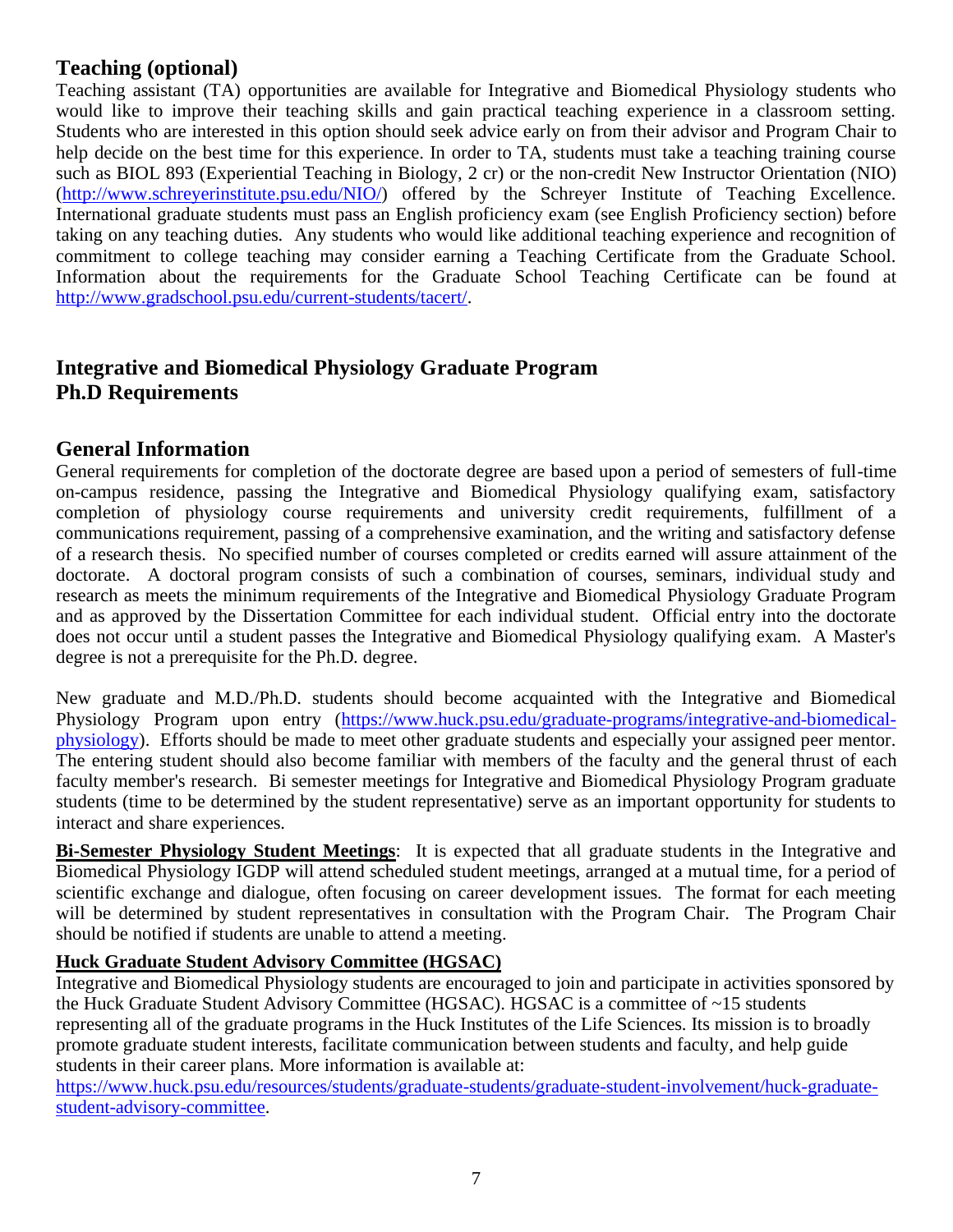**Individual Development Plan (IDP)**: Students are required to create an individual development plan using the myIDP website [\(http://myidp.sciencecareers.org\)](http://myidp.sciencecareers.org/) in year 2, with revisions made yearly thereafter. Students are required to attend yearly IDP planning sessions. Attendance is documented to the Program Chair*.* Students will be afforded many opportunities throughout the year for career development activities and are strongly encouraged to participate as schedules permit.

**Regular Thesis Committee Meetings:** Starting in the second year, students are expected to meet with their thesis committees regularly, at least once per year, and preferably twice per year. Please utilize the form on page 17 to document that the meeting has occurred and satisfactory progress has been achieved. The form should be submitted to Ashley Smith [\(ajs6938@psu.edu\)](mailto:ajs6938@psu.edu) each time there is a committee meeting. Failure to have regular committee members could jeopardize graduate education funding. The thesis committee must be formally declared to the graduate school and Ashley Smith will process this information once provided to her. Also note that in accordance with Graduate School Policy GCAC-602, a student's Ph.D. Committee should be 'officially' formed as soon as possible after the student has secured an adviser, but in no event later than one calendar year following the date of the student's successful completion of the Qualifying Examination unless an alternative timing is approved through the Graduate Council's curricular review process (see page 15-16).

# **Course Requirements**

**Year 1** *(Note: Deviations from 1<sup>st</sup> year coursework requires approval by the Program Chair)* 

#### *Fall Semester*

NUTR 501 (4) Regulation of Nutrient Metabolism I PHSIO 571 (3) Cellular and Integrative Physiology I PHSIO 596 (2) Cell and Molecular Biology (students attend BMB 251) PHSIO 596 (1) two, eight-week rotations or one, sixteen-week rotation KINES 590B Noll Seminar Series or equivalent (i.e. MCIBS 590) (1) Online SARI Training

*Spring Semester (Note: Students must register during October of the previous semester)* PHSIO 572 (4) Cellular and Integrative Physiology II ((3) VBSC 432/BMB 432/MICRB 432 (3) Advanced Immunology PHSIO 596 (1) two, eight-week rotations or one, sixteen-week rotation NUTR 508 Critical Readings in Molecular Nutrition (1.5) KINES 590B Noll Seminar Series or MCIBS 590 (1) MCIBS 591 (2) Ethics, Rigor, Reproducibility and Conduct of Research in the Life Sciences

**Year 2** (*Deviations from 1st year coursework requires approval by the Program Chair)*

*Fall Semester (Note: Students must register during February of the previous semester)* STAT 501(3) Regression Methods PHSIO 600 (3-5) Thesis Research Register for and attend a seminar series (in consultation with the advisor) (1) Electives (in consultation with mentor)

*Spring Semester (Note: Students must register during October of the previous semester)* STAT 502 (3) Analysis of Variance and Design or equivalent PHSIO 590 (1) Colloquium PHSIO 600 (1-6) Thesis Research Electives (in consultation with mentor) PHSIO 510 (3) Physiological Adaptations to Stress (*strongly recommended but not required)*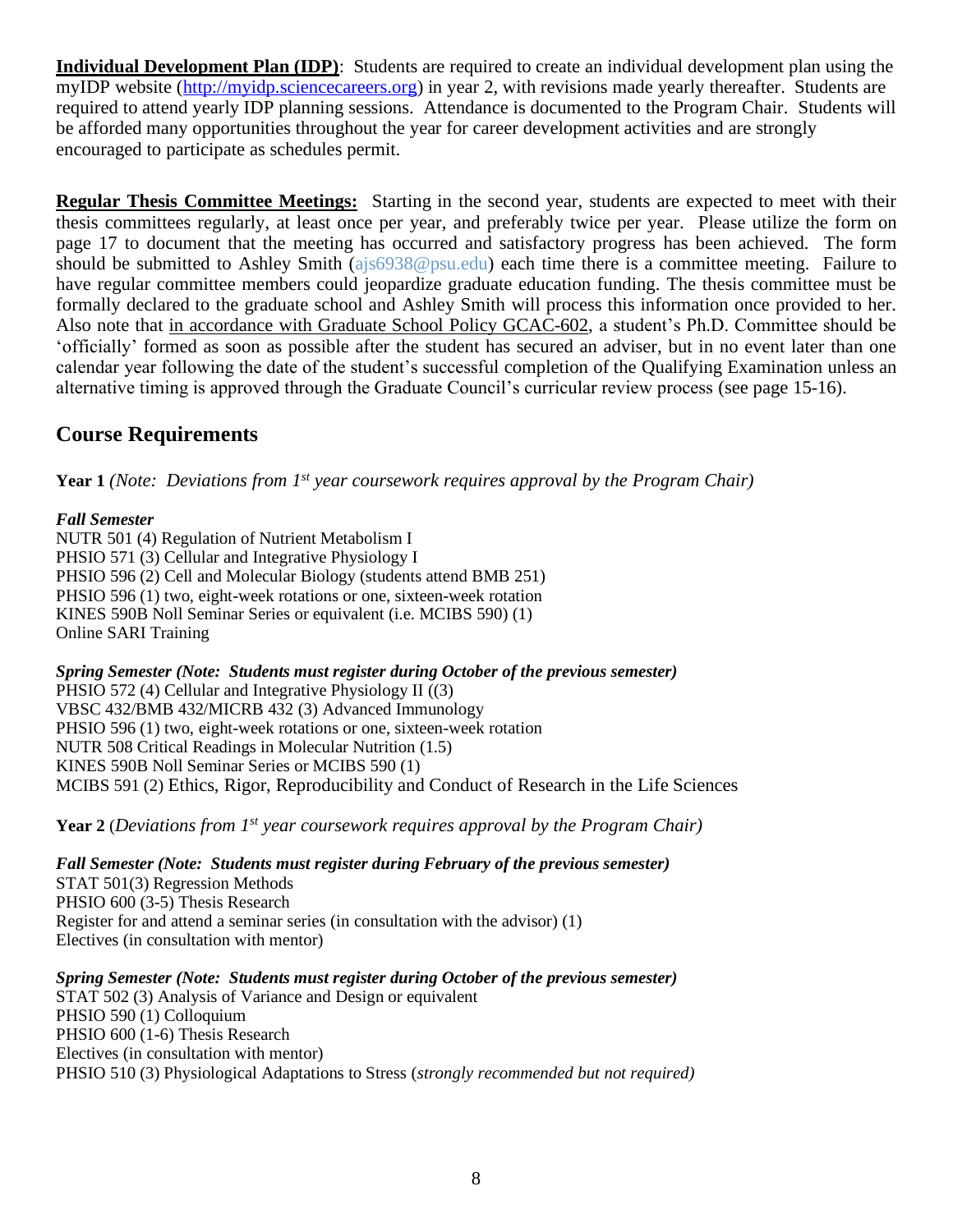**Year 3**

*Fall Semester*  PHSIO 590 (1) Colloquium PHSIO 600 (6-8) Thesis Research or PHSIO 601 if post comprehensive exam status Attend a seminar series (in consultation with advisor) (1)

Details of these courses are described in Appendix I (pg. 25). Deviations from  $1<sup>st</sup>$  or  $2<sup>nd</sup>$  year coursework require permission by the Program Chair, and granted only with significant deficiencies. Thereafter, students are encouraged to take appropriate elective courses pertaining to their area of interest in consultation with their faculty advisor. Students are responsible for registering for classes in a timely fashion during October or February of the preceding semester starting during the 1<sup>st</sup> semester. Some courses (particularly Statistics) fill up quickly and it is an unacceptable excuse to postpone completion of core program requirements due to failure to observe registration deadlines.

# **Responsible Conduct of Research Training Requirement**

All new students in the Integrative and Biomedical Physiology program will be required to complete the online CITI (Collaborative Institutional Training Initiative) Biomedical Science Responsible Conduct of Research (RCR) training course during their first semester. This online course will supplement in-class, discussion-based RCR training provided in MCIBS 591, Ethics, Rigor, Reproducibility and Conduct of Research in the Life Sciences, a 2-credit required course taken during the first year.

First year students should complete the online CITI RCR course during or before the Orientation. To register, go to the Penn State CITI website<http://citi.psu.edu/> where you will find instructions. Select your campus, then select Pennsylvania State University Courses and register for the Biomedical Responsible Conduct of Research Course. Students must work on their own to complete the course modules and pass the on-line quizzes. All modules must be completed before 12:00 noon, August 31, 2021, and a copy of the student's Completion Report must be submitted to the Program administrative office (101 LSB or email ajs6938@psu.edu).

# **Laboratory Rotations**

Doctoral students are required to rotate through **at least** three laboratories during their first two semesters before choosing a thesis advisor. Additional rotations in the second summer and/or fall semester are permitted only by approval of the Integrative and Biomedical Physiology Program Chair. Rotations (n=2) for the first semester will be for approximately eight weeks each depending upon the preference of the Principal Investigator of the laboratory. The rotation for the spring semester can be approximately 16 weeks in duration, or n=2, eight week rotations depending on student circumstances and in consultation with the Program Chair. Students will work with the Integrative and Biomedical Physiology Program Chair prior to matriculation (e.g. the summer before you start school) to select laboratory experiences. It is expected that the student spend up to 20 hours per week in the laboratory of the host mentor and function as a regular member of the laboratory team. **Each rotation must be in a different laboratory**. For the first two rotations, students may select laboratories based on research interests and the faculty member's willingness to accept students into their laboratory. The Integrative and Biomedical Physiology Program Chair is available to assist students with this selection. Prior to the 3rd rotation, students **must** meet with the Integrative and Biomedical Physiology Program Chair and discuss appropriate options. Each rotation is subject to a formal evaluation by the appropriate laboratory supervisor. Students are required to write a one-page summary of their experience during each rotation, and will also be evaluated by each supervising mentor. The report must be submitted to the Integrative and Biomedical Physiology Program Chair via the Staff Assistant within two weeks after completion of the rotation, at which time a discussion of the evaluation will occur. Laboratory rotations are part of each student's eligibility to take the qualifying examination. Rotations may or may not be indicated for M.S. students and determined in consultation with the Program Chair.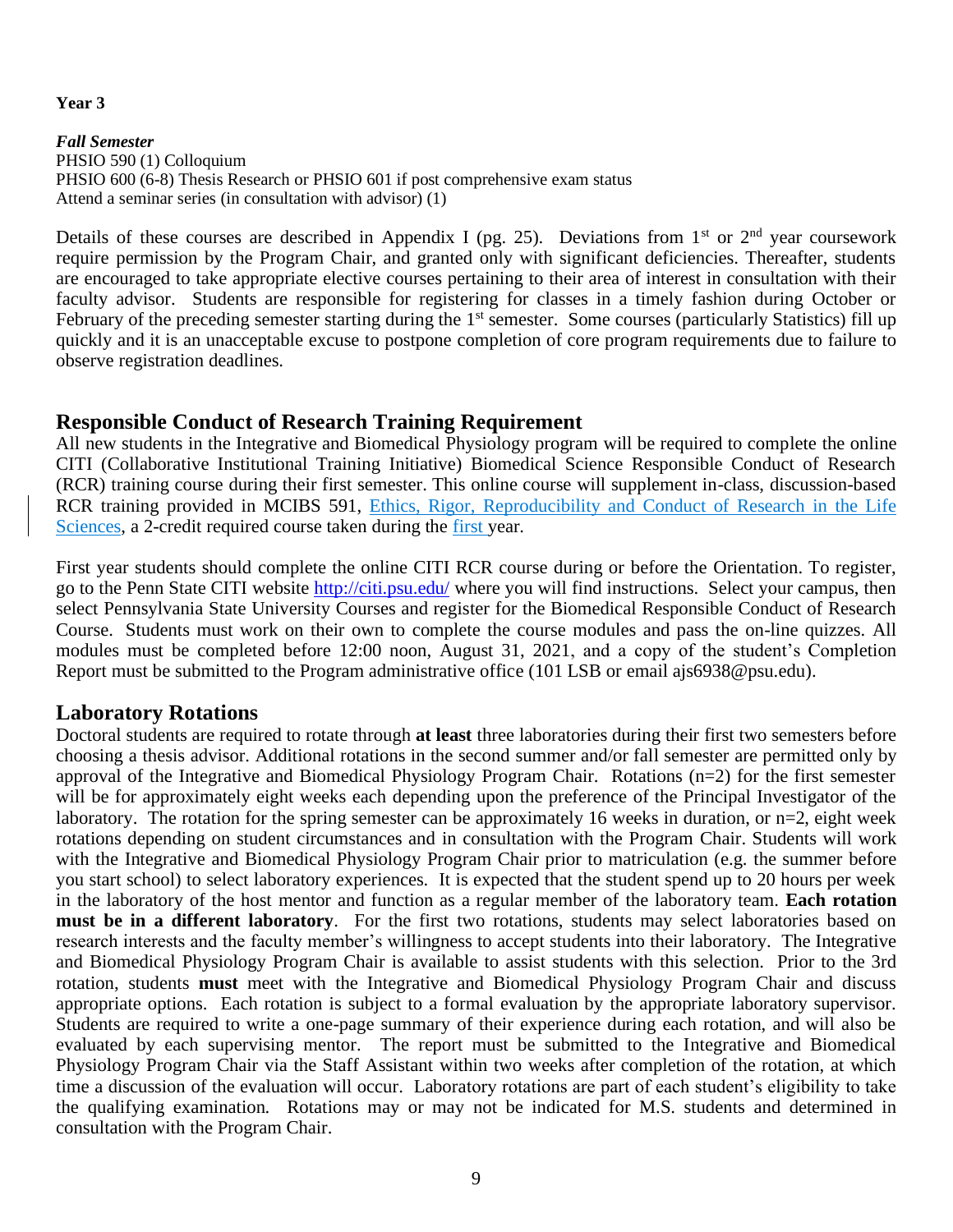# **Communications Competency**

The purpose of this requirement is for students to practice and refine their skills in listening to, orally presenting, and writing of technical communications. To meet this requirement, the student should participate in activities such as: making oral or poster presentations at scientific conferences, department seminars, and the annual Integrative and Biomedical Physiology program retreat; participating in journal clubs; conducting formal and informal teaching; and contribute to the writing of scientific manuscripts and research proposals. The student should maintain a continuous record including dates, locations and titles and abstracts that describe the individual activities. Before scheduling the thesis defense, the student's advisor will forward to the Chair of the Integrative and Biomedical Physiology Program the student's self-report of communications activities with a memo of approval signed by the advisor.

## **Analytical Competency**

The intent of this requirement is for students to learn quantitative techniques for designing experiments and for analyzing data. At a time shortly after the qualifying exam has been successfully passed, the student and advisor in consultation with the student's Dissertation Committee will submit a plan for attaining analytical competency to the Chair of the Integrative and Biomedical Physiology Program. Typically, this plan will include formal coursework in statistics (STAT 501/502 required for PhD students) or bioinformatics.

# **Qualifying Examination**

## **Objectives of the qualifying exam:**

- To fulfill the Graduate School's requirements for admission into a Ph.D. program.
- To assess a student's overall knowledge and understanding of general physiological principles and first year concepts.
- To determine the student's ability to synthesize and integrate physiological facts and concepts and express these in writing and orally.
- To evaluate the student's strengths and weaknesses relative to specific areas of physiology.
- To serve as the mechanism for screening and selection of students for admission into the Integrative and Biomedical Physiology Ph.D. program.
- To assess English Competence in writing and speaking, as required by the Graduate School.

#### **When will the exam be given and who should take it?**

- According to Graduate School requirements, the qualifying exam may be given after at least 18 credits have been earned in graduate courses beyond the baccalaureate and within 3 semesters of program entry. The examination should be taken within three semesters (summer sessions do not count) of entry into the doctoral program. **Integrative and Biomedical Physiology IGDP students should be prepared to take the qualifying exam ~ during the 3rd and 4th weeks in May 2022.**
- The Qualifying Examination Scheduling Form (page 13) must be completed by the Qualifying Exam Committee Chair and sent to the Integrative and Biomedical Physiology Program Chair and Huck staff assistant (Ashley Smith, ajs6938@psu.edu) at least one week before the exam date.
- A student transferring from another graduate school with 30 or more transfer credits must take the qualifying examination prior to earning more than 25 credits at Penn State.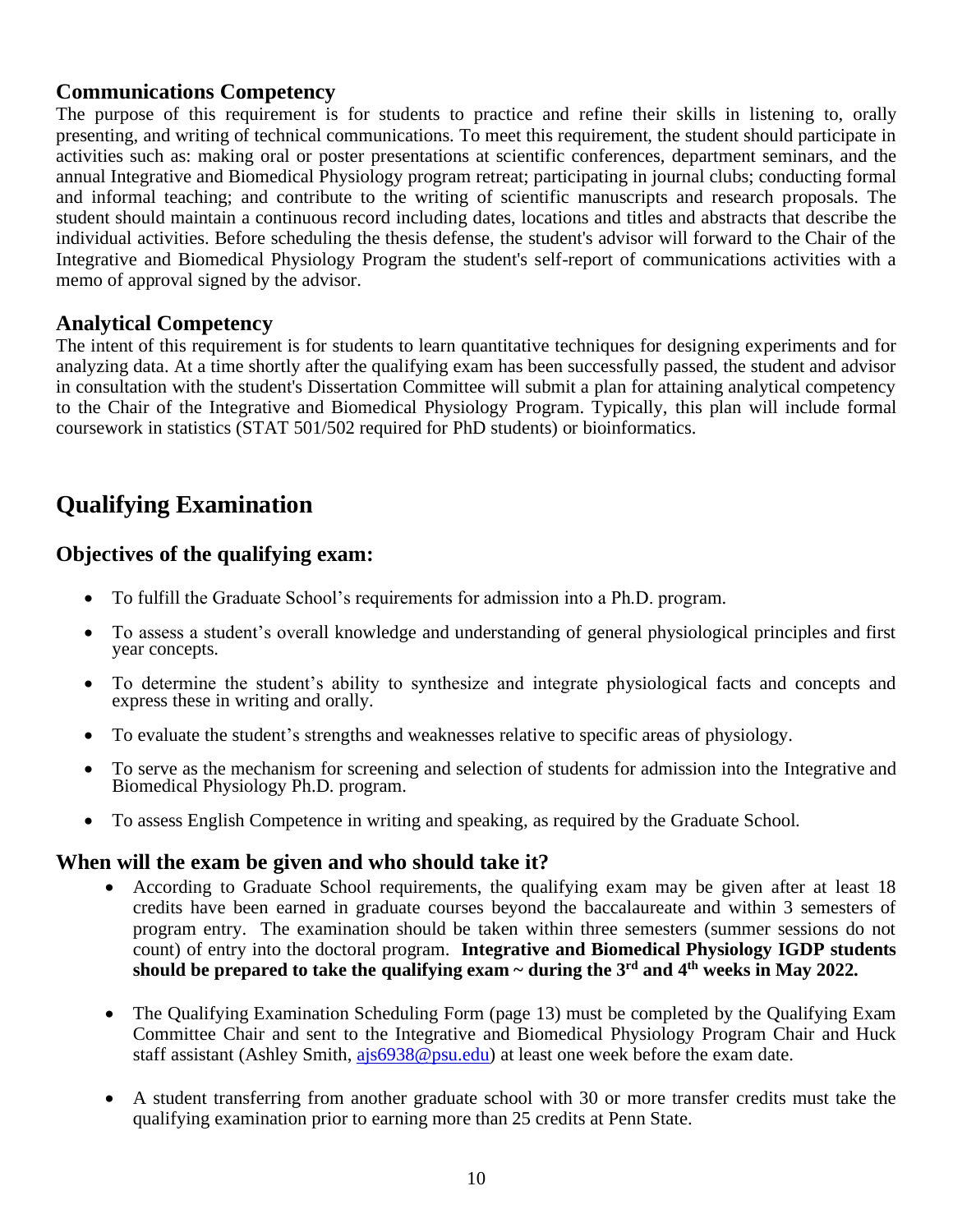#### **Nature of the exam and who will prepare**

- In accordance with Graduate School requirements, the examination will be administered by Graduate Faculty members in the Integrative and Biomedical Physiology Program. The Chair of the Qualifying Examining Committee, in consultation with the Physiology Program Chair, will appoint additional members of the Qualifying Exam Committee to ensure adequate breadth of coverage of physiology. The Qualifying Examining Committee will be a standing committee that consists of at least 3 but not more than 6 Integrative and Biomedical Physiology faculty members. The Examining Committee will prepare the questions for the exam and grade them. Many faculty contribute questions, mostly those who taught respective sections in PHSIO 571/572, but all first year course instructors are solicited for questions. Some but not all "question contributors" are members of "oral examining committee". All students will be given the same written examination on the same days. Prior to the oral exam, a conference will be held so that members of the oral examining committee are aware of strengths and weaknesses identified by the "graders". The "graders" are, in most cases, the same faculty who provided the questions.
- The Chair of the Qualifying Examining Committee will choose 2 to 3 questions from each of 8 areas of physiology from a pool of already created questions which fulfill the above-stated qualifying objectives. The physiology faculty at large will be asked to help develop, and periodically update, the pool of qualifying questions.
- Each student will be required to answer 4 to 8 questions on the first day, and 4 to 8 questions on the second day for a total of 8 to 16 questions over 2 days.
- The questions to be answered on each day will each represent a different testing area, and will be chosen by the student from a pool of 2 to 3 questions per testing area. The total allotted time is four hours each day, and the exam will be closed book. Students may use a laptop computer that is provided to them to type their answers.
- After at least 1 week, but not more than 2 weeks (1 week is recommended), a 2 hour oral exam will be given by members of the examining committee. This exam will function to explore areas of weakness noted on the written exam and to assess the student's abilities in the area of oral expression. The oral exam will serve as the basis for evaluating the candidate's proficiency in listening and speaking. Questions in the oral exam may also focus on aspects of the previously completed written answers if they require more explanation, or on other topics covered in the academic year.
- Students are required to perform satisfactorily on all portions of the exam. This format allows students to demonstrate rapid integration of acquired knowledge and also tests the ability to think about a problem over a longer interval. The final decision (Pass, Pass with deficiencies, Fail with right to reapply, Fail) on the outcome of the entire exam will be made immediately following the oral component, and communicated to the student.
- Students are encouraged to schedule a practice session with faculty members in order to develop oral organization and presentation skills. This should be arranged for the whole student group.
- English competency will be assessed by the qualifying committee based on the student's oral and written responses to the exam questions.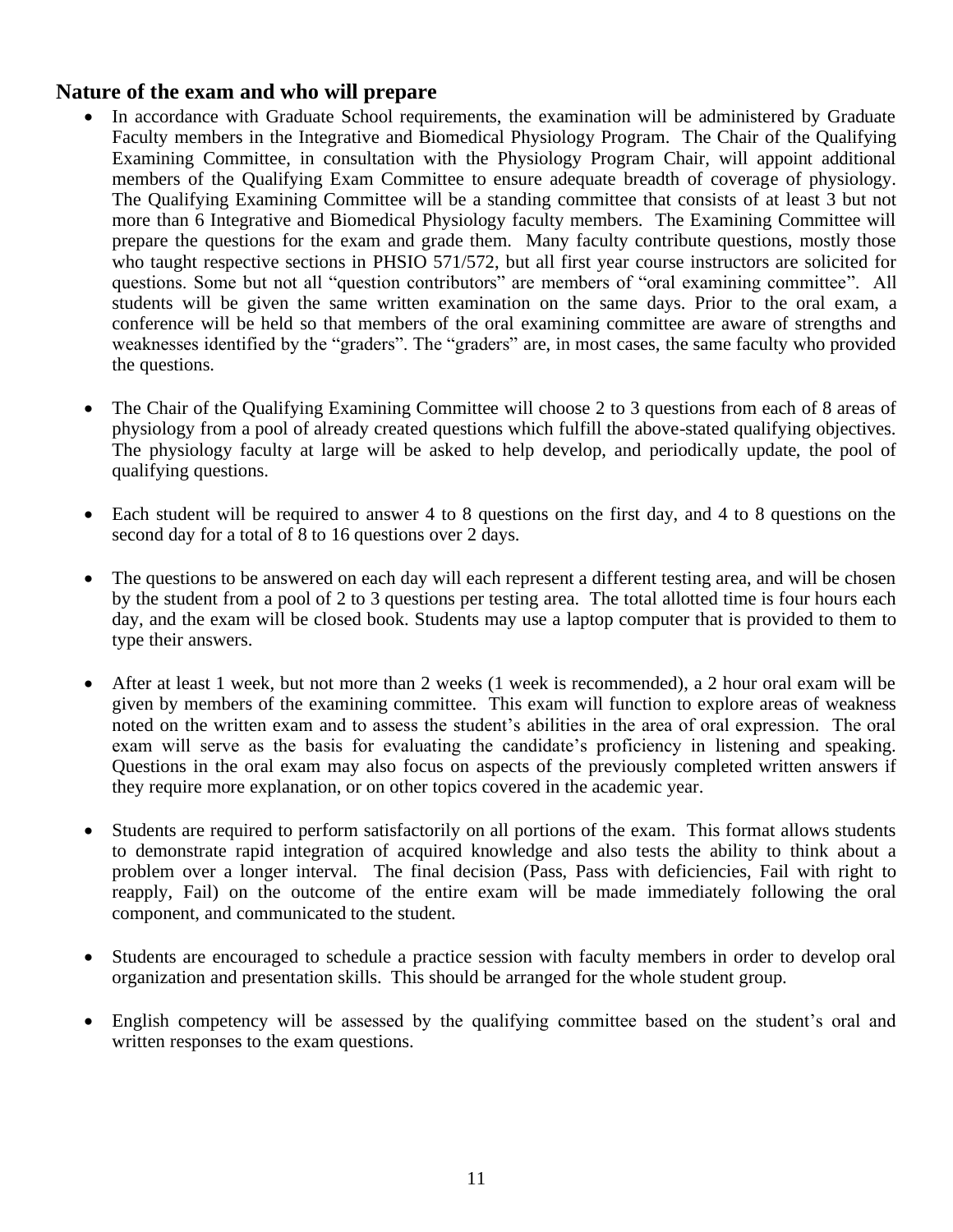## **Grading of the Exam**

- Each faculty member of the Examining Committee will be assigned written questions to grade based on their area of expertise. Integrative and Biomedical Physiology faculty members outside the examining committee may be consulted to assist with grading of questions if necessary. The Chair of the Examining Committee, in consultation with the other committee members, will determine an overall grade of Pass or Fail for the written exam. Regardless of the grade on the written exam, students will take the oral exam. The Examining Committee will assess the student's performance on the oral exam, and, considering the results of both exams, recommend or not recommend to the Integrative and Biomedical Physiology Program Chair that the student be admitted to the Ph.D. program in Integrative and Biomedical Physiology. Students will be afforded an opportunity to review their written answers prior to the oral examination but not allowed to written copies of their answers.
- The results of the exam will be communicated by the Chair of the Qualifying Exam Committee to the student, the Integrative and Biomedical Physiology Program Chair and the Program Assistant within one week of completing the oral exam. These results will consist of whether the student has passed or failed the exam and a general evaluation of the student's performance (see form page 14). This evaluation will indicate general strengths and weaknesses in Physiology subject matter. It will also indicate proficiency in English writing and speaking. Recommendations on how areas of weakness should be remediated will be included. NOTE: results usually provided on the day of the oral exam, by the oral examining committee.
- The report of Pass or Fail to the Graduate School will be determined by the Qualifying Examining Committee, and communicated to the Physiology Program Chair. This decision will be based on three major factors: qualifying exam performances; graduate scholarship, and laboratory rotations' evaluations. In the event of marginal student performance, it is possible to have a Fail decision with a repeat of the examination (right to reapply). In the case of a fail decision without right to reapply, the committee may decide that an M.S. degree (research thesis) may or may not be appropriate.
- The student must complete any technical or English language remediations prescribed by the Qualifying Examining Committee within the time frame specified by the examining committee, and it is the candidate's responsibility to initiate remediation activities as specified by the qualifying exam committee. A memo certifying that the remediations have been fulfilled must be sent from the student's advisor to the Integrative and Biomedical Physiology Program Chair. Failure to remediate deficiencies within the specified time frame will result in termination from the program, in accordance with the Graduate School Policies [\(http://gradschool.psu.edu/graduate-education-policies/gcac/gcac-800/gcac-](http://gradschool.psu.edu/graduate-education-policies/gcac/gcac-800/gcac-803-procedures-termination-unsatisfactory-scholarship/)[803-procedures-termination-unsatisfactory-scholarship/\)](http://gradschool.psu.edu/graduate-education-policies/gcac/gcac-800/gcac-803-procedures-termination-unsatisfactory-scholarship/).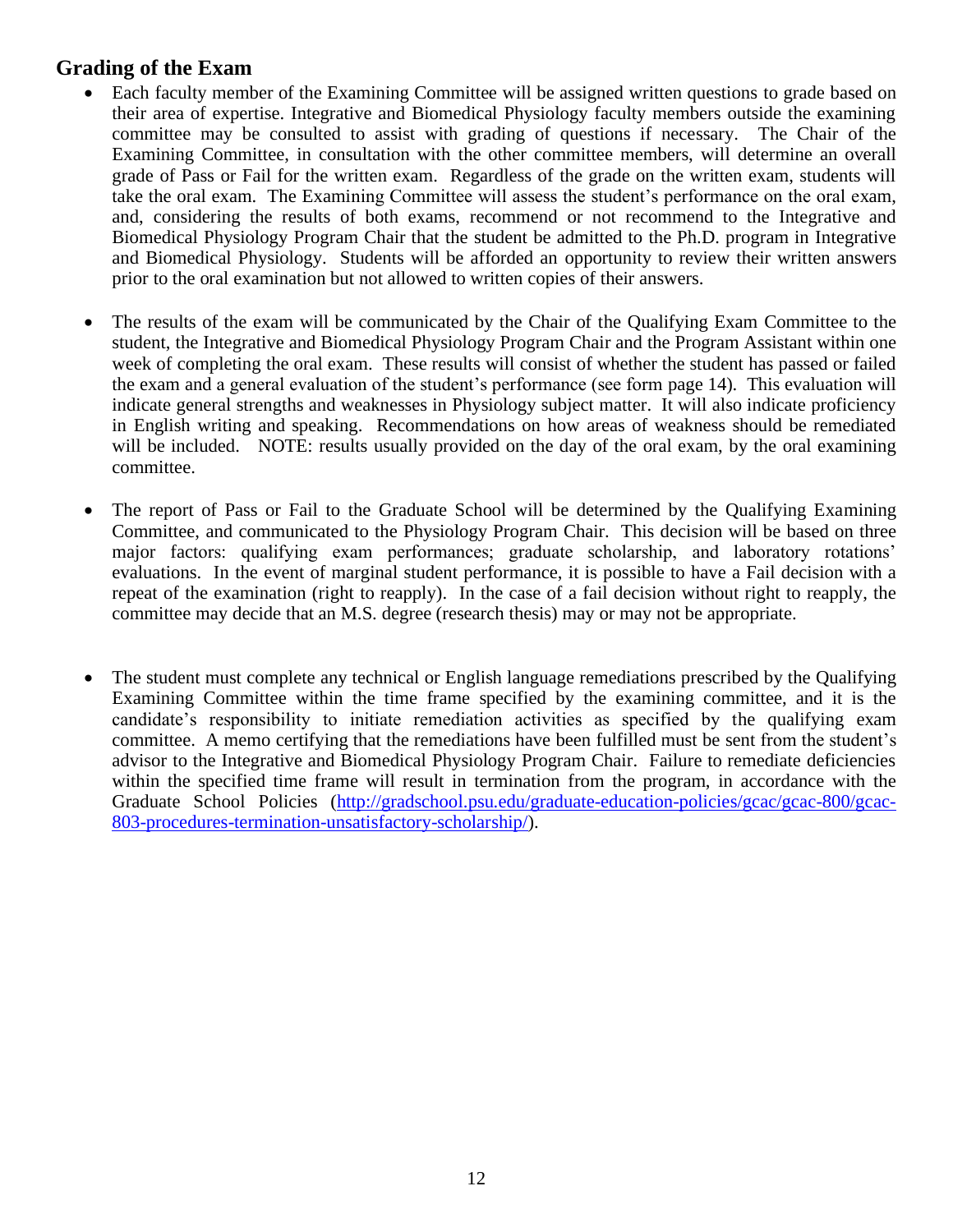#### **Intercollege Graduate Degree Program in Integrative and Biomedical Physiology** Doctoral Qualifying Examination Scheduling Form

| <b>Examining Committee:</b> (Type names) |  |  |
|------------------------------------------|--|--|
| <b>Members:</b>                          |  |  |
|                                          |  |  |

Has the student fulfilled the graduate school's communications requirement?

Has the student provided official confirmation of baccalaureate degree?

Is the student registered as a full-time or part-time student for the semester in which the qualifying examination is taken (excluding summer)?

The objective of this exam is to assess a student's overall knowledge and understanding of general physiological principles. The student should be tested in at least eight areas, such as those suggested below. Please indicate which committee member is responsible for each area to be tested.

| <b>Related Areas</b>                  | <b>Committee Member</b> |  |
|---------------------------------------|-------------------------|--|
| <b>Cardiorespiratory and Vascular</b> |                         |  |
| <b>Physiology</b>                     |                         |  |
| <b>Cellular and Molecular Biology</b> |                         |  |
| <b>Endocrine System, Metabolism</b>   |                         |  |
| and Immunology                        |                         |  |
| <b>Gastrointestinal System</b>        |                         |  |
| <b>Neurophysiology and Membrane</b>   |                         |  |
| <b>Biophysics</b>                     |                         |  |
| <b>Renal System</b>                   |                         |  |
| <b>Reproductive Biology</b>           |                         |  |
| <b>Musculoskeletal System</b>         |                         |  |
| <b>ALL STUDENTS:</b>                  |                         |  |
| <b>English Competence – speaking</b>  | ALL                     |  |
| <b>English Competence – writing</b>   |                         |  |

Approved by: Qualifying Exam Committee Chair \_\_\_\_\_\_\_\_\_\_\_\_\_\_\_\_\_\_\_\_\_\_\_\_\_\_\_\_\_\_\_\_\_\_\_\_\_\_\_

*(signature)*

#### **RETURN COMPLETED FORM TO Ashley Smith (ajs6938@psu.edu) in 101 LIFE SCIENCES FOR APPROVAL AT LEAST 2 WEEKS PRIOR TO EXAM**.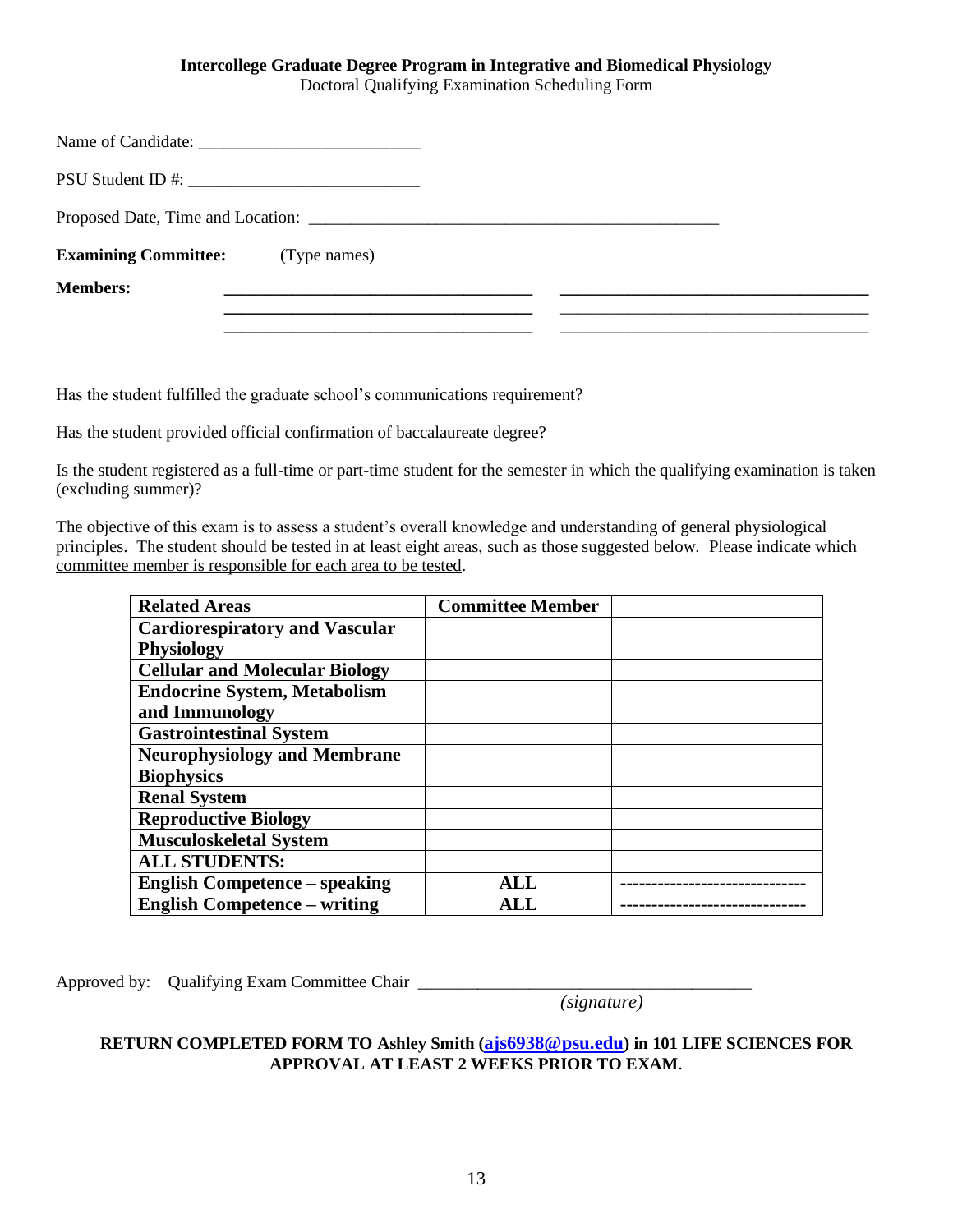#### **Intercollege Graduate Degree Program in Integrative and Biomedical Physiology Doctoral Qualifying Examination Results**

| Name of Candidate:                      |         | PSU Student ID #: |
|-----------------------------------------|---------|-------------------|
| Date, Time and Location:                |         |                   |
| <b>Examining Committee:</b><br>Members: | (Names) | (Signatures)      |
|                                         |         |                   |

| <b>Related Areas</b>                           | <b>Adequate</b> | <b>Deficient</b> |
|------------------------------------------------|-----------------|------------------|
| Cardiorespiratory and vascular physiology      |                 |                  |
| <b>Cellular and Molecular Biology</b>          |                 |                  |
| <b>Endocrine/Metabolism/Immunology</b>         |                 |                  |
| <b>Gastrointestinal System</b>                 |                 |                  |
| <b>Neurophysiology and membrane biophysics</b> |                 |                  |
| <b>Renal System</b>                            |                 |                  |
| <b>Reproductive Biology</b>                    |                 |                  |
| <b>Musculoskeletal System</b>                  |                 |                  |
| <b>English Competence – speaking</b>           |                 |                  |
| <b>English Competence – writing</b>            |                 |                  |

Candidate Passes: \_\_\_\_ Accept as a Candidate \_\_\_\_\_ Accept with Deficiencies Candidate Fails: \_\_\_\_ Withdraw from the program **\_\_\_\_\_** Right to Reapply

Plan to remediate technical deficiencies or deficiencies in English Competence if necessary (use back if necessary; must include time frame for remediation and consequences for remediation failure):

\_\_\_\_\_\_\_\_\_\_\_\_\_\_\_\_\_\_\_\_\_\_\_\_\_\_\_ \_\_\_\_\_\_\_\_\_\_\_\_\_\_\_\_\_\_\_\_\_\_\_\_\_\_\_\_\_

Qualifying Exam Committee Chair Integrative and Biomedical Physiology Program Chair

*(signature) (signature)*

**RETURN COMPLETED FORM TO Ashley Smith (ajs6938@psu.edu) Within 1 Week of Exam Completion**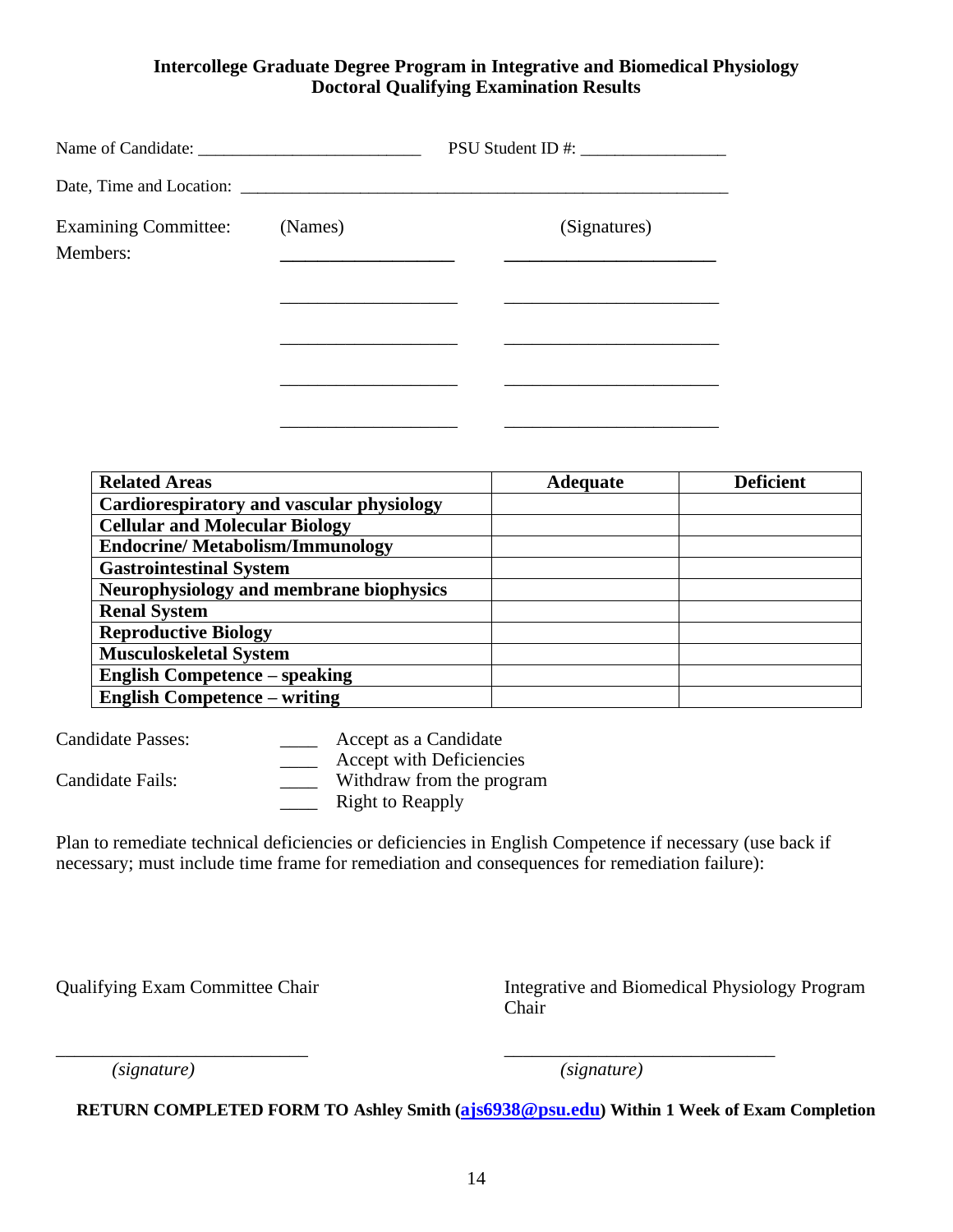#### **Advisors and Dissertation Committees**

After the student has successfully completed the qualifying exam and is admitted to the doctoral program, the student needs to inform the Physiology Program Chair and HUCK program staff of advisor selection. This decision will be influenced by the outcome of the laboratory rotations, as outlined above. **Arrangements for, and approval of, term-by-term details of the student schedule through the remainder of the graduate program is now the function of the advisor.**

After admission to candidacy, the general guidance of a doctoral candidate is the responsibility of the Dissertation Committee, which consists of four or more members of the Graduate Faculty. The committee must include at least two senior members of the Graduate Faculty and at least one member from outside the Integrative and Biomedical Physiology Program. In accordance with Graduate School Policy **[GCAC-602](http://gradschool.psu.edu/graduate-education-policies/gcac/gcac-600/gcac-602-phd-committee-formation/)**, a student's Ph.D. Committee should be formed as soon as possible after the student has secured an adviser, but in no event later than one calendar year following the date of successful completion of the Qualifying Examination unless an alternative timing is approved through the Graduate Council's curricular review process. The Dean of the Graduate School, upon the recommendation of the advisor and the Chair of the Integrative and Biomedical Physiology Program, will appoint the Dissertation Committee. The Integrative and Biomedical Physiology program assistant, Ashley Smith (ajs6938@psu.edu), should be informed of the student's faculty committee composition at this time and will submit and gain necessary approvals from The Graduate School.

The Dissertation Committee is responsible for establishing the broad outline of the student's program and should review the program as soon as possible after admission to candidacy. The student and his/her advisor should schedule this review. The Committee will prepare, administer, and evaluate the examinations of the candidate and supervise and approve the thesis. The Graduate School requires that all committee members be present at each examination, except in the case of a last-minute emergency. In the latter case, the absent committee member should individually examine the candidate as soon as possible afterwards. Alternatively, a temporary substitute may be appointed, except in the case of the final defense.

Dissertation committee composition will be in accordance with GCAC-602 of the Graduate Degree Programs Bulletin: [\(http://gradschool.psu.edu/graduate-education-policies/gcac/gcac-600/gcac-602-phd-committee](http://gradschool.psu.edu/graduate-education-policies/gcac/gcac-600/gcac-602-phd-committee-formation/)[formation/\)](http://gradschool.psu.edu/graduate-education-policies/gcac/gcac-600/gcac-602-phd-committee-formation/):

- 4 person minimum of approved PSU Graduate Faculty.
- 2 members must be inside the major and at least 1 member must be outside the major and serve as the "Outside Field Member." Note - the outside member must be a member of the approved PSU Graduate Faculty. The outside member for intercollege graduate programs may be inside the major but represent another department. Specifically, the primary appointment of at least one regular member of the dissertation committee must be in an administrative unit that is outside the unit in which the dissertation/performance adviser's primary appointment is held (i.e., the individual's tenure home). This committee member is referred to as the "Outside Unit Member." In some cases, an individual may have a primary appointment outside the administrative home of the student's dissertation adviser and also represent a field outside the student's major field of study; in such cases, the same individual may serve as both the Outside Field Member and the Outside Unit Member.
- A person not affiliated with PSU may be added as a "Special Member" (beyond the 4 members of the approved PSU Graduate Faculty) upon recommendation of the Chair of the Program and approval of the Graduate Dean. A memo plus the individual's C.V. must be drafted with approval signature spaces for the Integrative and Biomedical Physiology Program Chair plus Ms. Lori Anne Hawn (Director, Graduate Enrollment). Please contact the Staff Assistant to assist with this paperwork. A Special Member is expected to participate fully in the functions of the dissertation committee. If the Special Member is asked only to read and approve the doctoral dissertation or to evaluate the final performance, that person is designated a Special Signatory.
- The committee chair be a member of the approved PSU Graduate Faculty. Typically, it's your faculty advisor.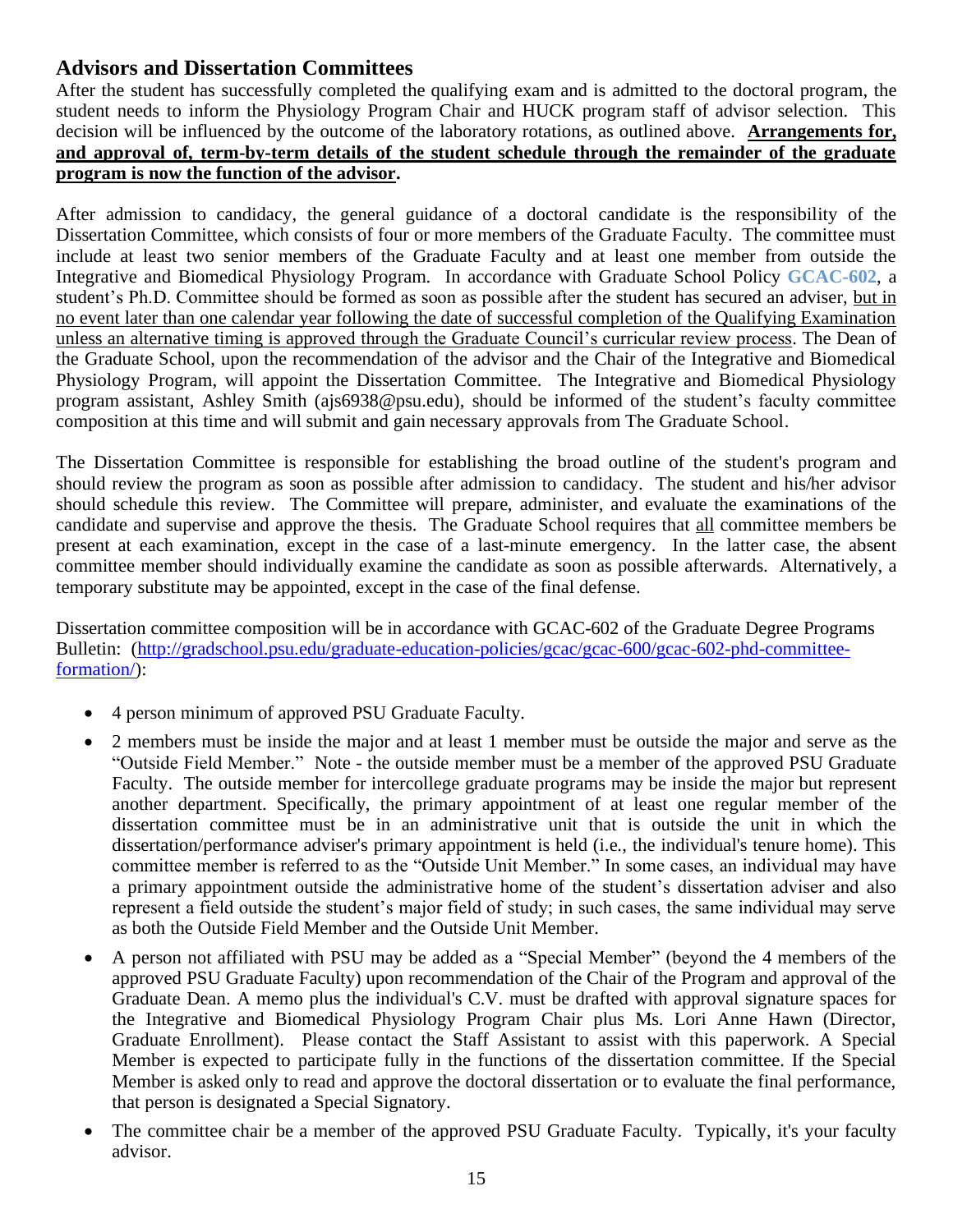- The doctoral candidate and three committee members must be physically present for the comprehensive exam and defense. No more than one person may be present via telephone. Telephone or video conference arrangements must be approved by the Dean of the Graduate School. The Staff Assistant has a form letter for this special request.
- Need approval of 2/3 of the committee members for passing comprehensive exam and defense dissertation.
- **Comprehensive exam and defense paperwork must be submitted 3 weeks prior to your scheduled meetings. Please contact Staff Assistant Ashley Smith (ajs6938@psu.edu) for assistance with submitting required forms to the Graduate School.**

## **Thesis Proposal and Six-Month Reviews**

.

- It is the responsibility of the student to outline to the Dissertation Committee the means by which the thesis requirement is to be satisfied. The thesis should examine a hypothesis or test several theories with a unifying theme. The aims of your research will be developed with the guidance of your advisor. The student, after providing background to the problem, the specific aims of the proposed research, and a brief description of available preliminary data, will then write a thesis proposal. The student should present this proposal orally at the first meeting of the Committee. The proposal serves as an amendable agreement between the student and the Committee and gives a clear goal for finishing the thesis. As the student and his/her advisor cannot predict the future with certainty, this document should be considered as a starting point only. The thesis research or new findings in the field may lead down unexpected paths. The student should amend the thesis proposal as necessary and always seek the approval of the Committee for such diversions.
- **The student is required to meet formally with the Dissertation Committee to review the research progress, problems, and obstacles at least once per year starting during the second year.** Scheduling the meetings is the responsibility of the student in consultation with the faculty advisor, as is informing the Huck Program Office of the exact date and time of the meetings. A progress form (see page 17) must be filled out and signed by all committee members as documentation of successful progress in the program. Failure to meet formally with the Dissertation Committee as noted will be interpreted as insufficient progress toward degree with associated consequences (see [http://gradschool.psu.edu/graduate-education-policies/gcac/gcac-800/gcac-801-conduct/,](http://gradschool.psu.edu/graduate-education-policies/gcac/gcac-800/gcac-801-conduct/) [http://gradschool.psu.edu/graduate-education-policies/gcac/gcac-800/gcac-803-procedures-termination](http://gradschool.psu.edu/graduate-education-policies/gcac/gcac-800/gcac-803-procedures-termination-unsatisfactory-scholarship/)[unsatisfactory-scholarship/,](http://gradschool.psu.edu/graduate-education-policies/gcac/gcac-800/gcac-803-procedures-termination-unsatisfactory-scholarship/) [http://gradschool.psu.edu/graduate-education-policies/gcac/gcac-800/gcac-](http://gradschool.psu.edu/graduate-education-policies/gcac/gcac-800/gcac-804-termination-assistantships-inadequate-performance/)[804-termination-assistantships-inadequate-performance/](http://gradschool.psu.edu/graduate-education-policies/gcac/gcac-800/gcac-804-termination-assistantships-inadequate-performance/)).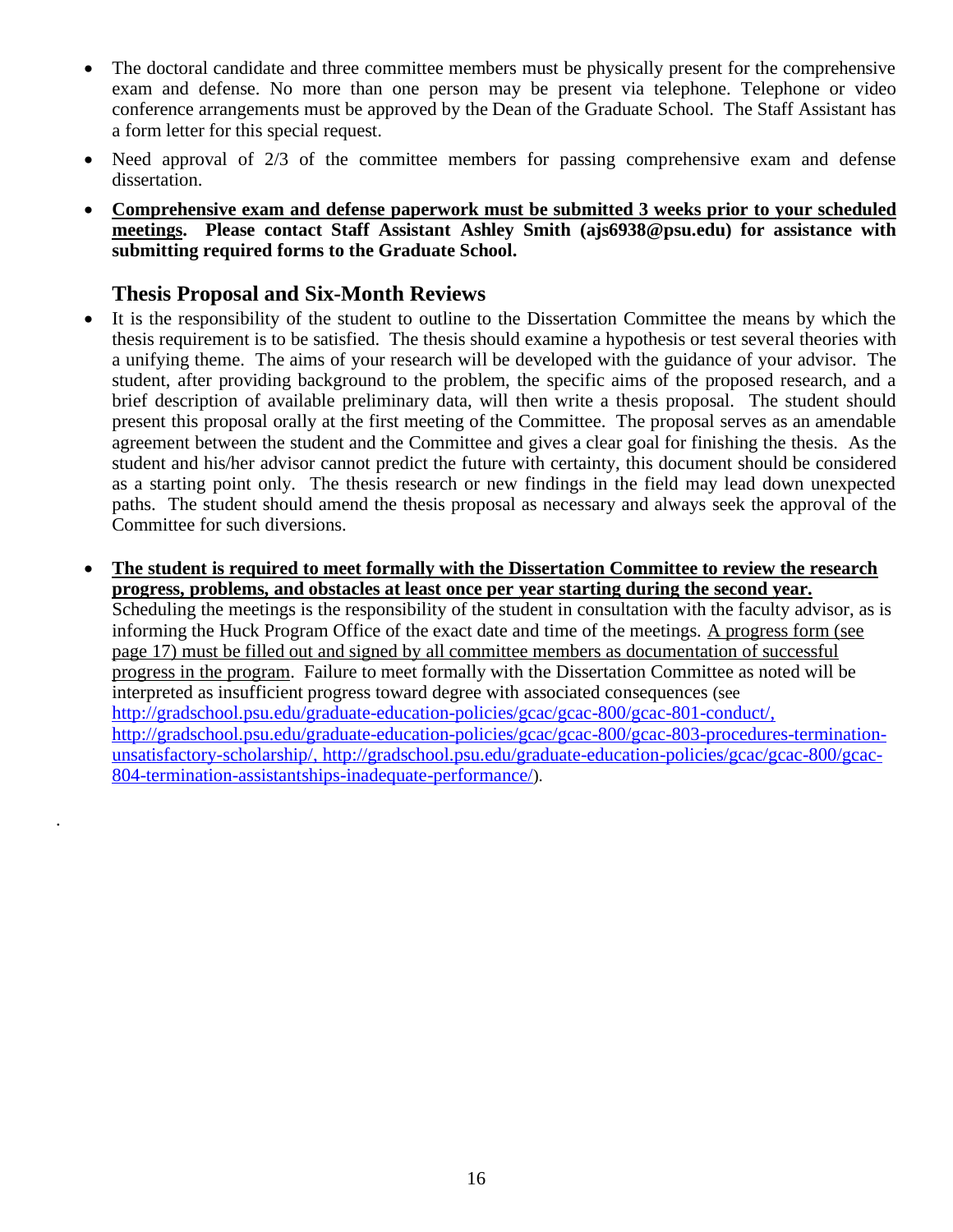#### **Graduate Student Dissertation Committee Meeting Record**

Students in the Intercollege Graduate Degree Program in Integrative and Biomedical Physiology are required to have 1 to 2 meetings per year with their thesis advisory committee.

| <b>Student Name</b>     |           | Date |                                 |
|-------------------------|-----------|------|---------------------------------|
| Signature               |           |      |                                 |
|                         |           |      | Satisfactory Progress Yes or No |
| Thesis Advisor          | Signature |      |                                 |
| <b>Committee Member</b> | Signature |      |                                 |
| <b>Committee Member</b> | Signature |      |                                 |
| <b>Committee Member</b> | Signature |      |                                 |
| <b>Committee Member</b> | Signature |      |                                 |
|                         |           |      |                                 |

Committee's Perception of Candidate Progress (please provide a specific **plan for remediation** if needed and **associated consequences** if sufficient progress is not made; continue on back if necessary):

**Mentor Please return to Ashley Smith (ajs6938@psu.edu) within 1 Week of Meeting Completion**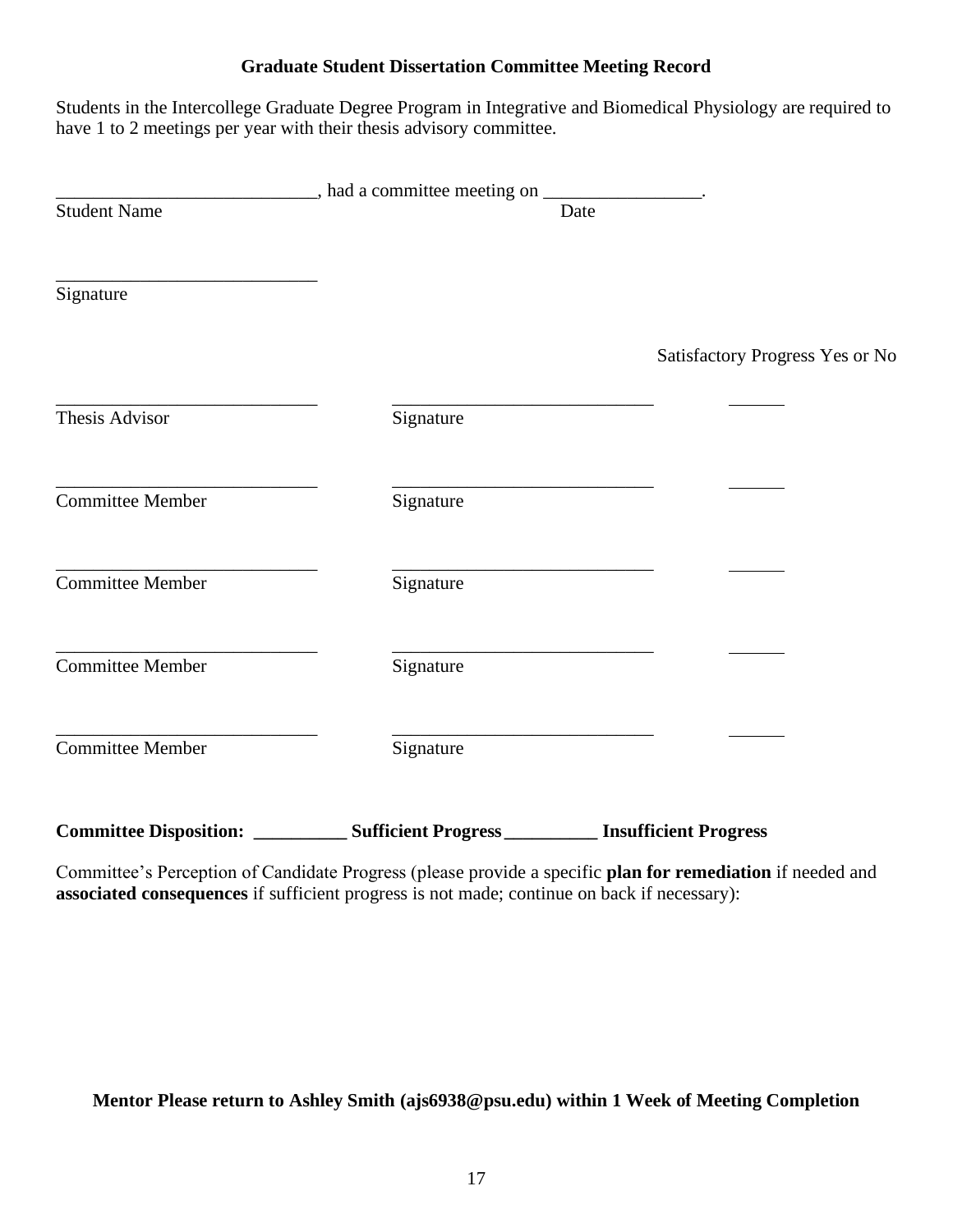# **Comprehensive Examination**

#### **Purpose of the Comprehensive Examination**

The purpose of the Integrative and Biomedical Physiology Program Comprehensive Exam is to assess students for their preparedness to proceed to the dedicated research phase of their doctoral degree training process. The comprehensive examination will evaluate the student's mastery of the major field and, if appropriate, dual-title and minor fields, and to determine whether the student is prepared to succeed in their dissertation research. The responsibility for scheduling the Comprehensive Exam rests with the student and their Ph.D. committee chair. The ability of the student to identify important areas of research, synthesize a hypothesis from contemporary literature, and develop a practical experimental plan are all key elements in this examination. Essentially, the exam addresses the ability of the student to progress from theoretical answers provided in response to course exam questions and advance to identifying important questions on their own and developing a realistic plan to answer these questions. As such, this exam represents an important opportunity for the thesis committee to identify those students capable of obtaining a doctoral degree and separating them from those students that are not prepared to proceed with their doctoral research. Paperwork for the Comprehensive Examination must be completed and submitted to the Integrative and Biomedical Physiology staff assistant at least three weeks prior to the proposed test date. **Typically, this exam should be completed during the 3rd year.**

#### **Written Comprehensive Exam**

**Written Comprehensive Exam Format**: The format of the comprehensive exam will be determined by the student's primary advisory **and** the dissertation committee and will follow policies set forth by the Graduate School (GCAC-606, **[https://gradschool.psu.edu/graduate-education-policies/gcac/gcac-600/gcac-606](https://gradschool.psu.edu/graduate-education-policies/gcac/gcac-600/gcac-606-comp-exam-temp/) [comp-exam-temp/\)](https://gradschool.psu.edu/graduate-education-policies/gcac/gcac-600/gcac-606-comp-exam-temp/)**. For example, the comprehensive exam may be the development of an experimental plan (grant proposal) that could be reasonably expected to refute or provide substantive support for the proposed hypothesis. Alternatively, the format for the comprehensive exam may consist of a series of in-depth questions related to the candidate's primary area of interest and based on classic and current literature. The questions will be written by the dissertation committee members, and the written exam will be administered over a two-day period, with the student writing for 6 to 8 hours per day. The written exam will be followed approximately one week later by an oral exam by the doctoral dissertation committee.

Suggested format for the grant proposal exam is an NIH R21 proposal (following NIH directions for component parts) with 1-page specific aims, 1-page background, 2-page preliminary evidence, which should include the most relevant data derived from the literature that directly supports the hypothesis, and 3-4 pages for the experimental plan. The experimental plan should provide enough detail regarding methods to demonstrate to the committee that the student understands the principles of the experimental techniques. Specific details of techniques should be avoided in the comprehensive written application; however, the student should be prepared to answer detailed questions regarding the principles of any technique proposed in the exam, including statistical analysis. The proposal should no more than 10 pages, single-spaced (or no more than 15 characters per linear inch) in 11-point Arial font. Margins will be no smaller than 0.5 inches. Additional figures that support or help clarify the proposal may be provided in an appendix and are not counted in the 10-page exam limit. Further, the document will be referenced, and the references are also not counted in the 10-page limit.

**Topic**: The exam will be the development of an experimental plan for a testable hypothesis i.e. a NIH-style grant application. However, a common error is to propose more than can be defended in the time and space provided. Therefore, the student may wish to model their exam on a specific aim from a NIH R21 application rather than a full application. **The exam topic may be peripherally related to the thesis research for the student, but not a duplication of the mentor's grant in any way, or any other previously submitted application**. Meritorious applications that are related to thesis research should be considered for submission to a granting agency for external funding consideration. The student may also choose a topic separate from his/her thesis research if agreed upon by both the advisor and the committee. **Hypotheses cannot be prescribed by the mentor or from any of the mentor's current research grants, or the committee. If the candidate has already written a grant application and received feedback, a possible approach would be to**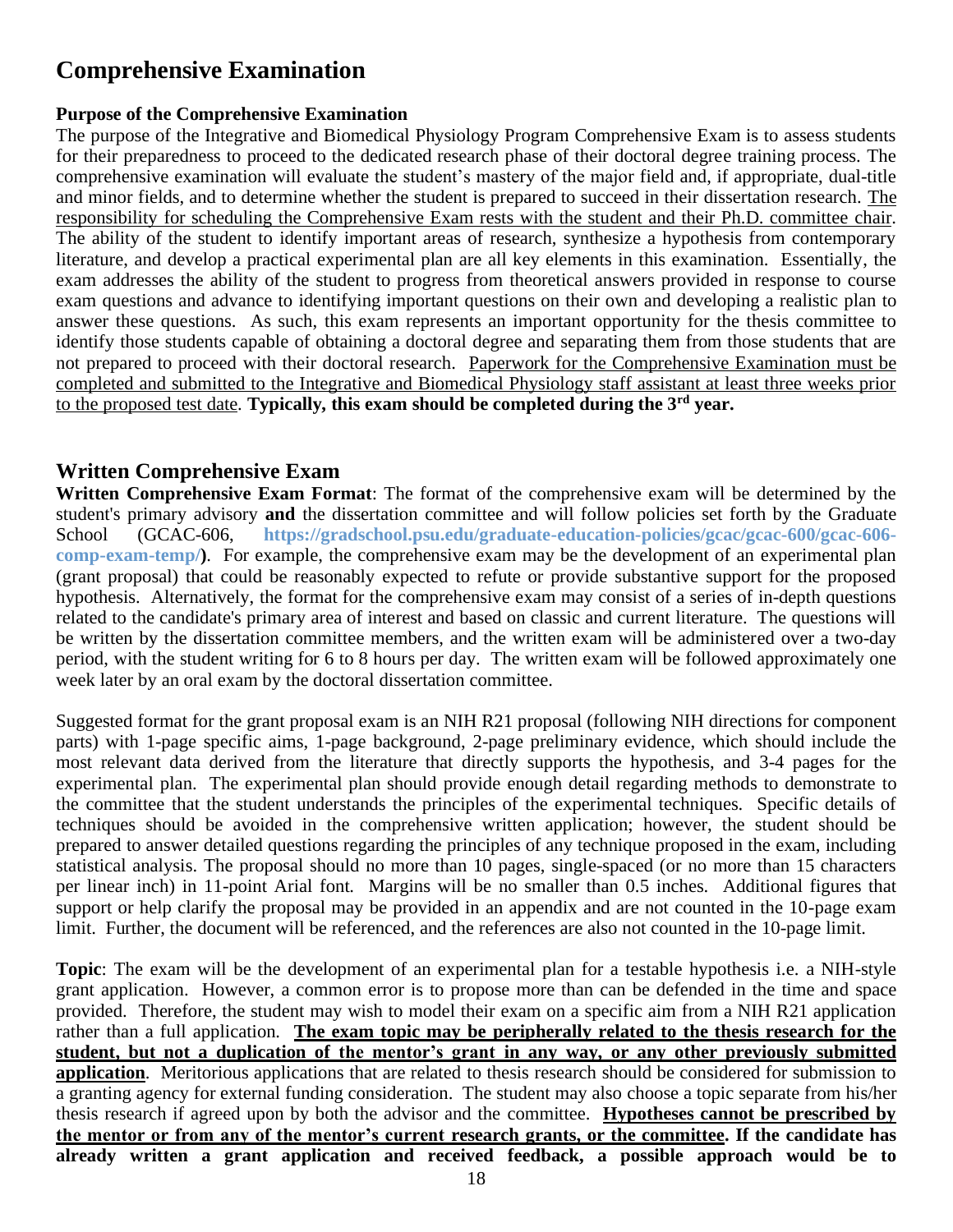#### **independently write an additional aim for the existing grant with additional approaches to model an NIH RO1 application, which substantially alters the nature of the proposal.**

All students will provide a *letter of intent* for the comprehensive topic to the Dissertation Committee for comments and approval. The letter of intent will be no longer than one page and provide a background and rationale, a clear hypothesis, and the specific aims for the proposal, 8 weeks prior to the exam date.

### **Oral Comprehensive Exam**

For the grant proposal mechanism, the student should prepare a ~40 min oral presentation including background and rationale, supportive data and figures to clarify the proposal and the experimental plan. The student can expect to be questioned during and after the presentation. For the class/current literature oral exam, the student can expect 1 to 2 hours of questioning by the doctoral dissertation committee.

## **Timeline**

Penn State policy **[\(GCAC-606](https://gradschool.psu.edu/graduate-education-policies/gcac/gcac-600/gcac-606-comp-exam-temp/) https://gradschool.psu.edu/graduate-education-policies/gcac/gcac-600/gcac-606-comp-exam-temp/)** states that the comprehensive exam should be scheduled within one year of completion of all required course work, but it must be scheduled no later than five years following the passing of the Qualifying Examination. Students are encouraged to complete the exam during the  $3<sup>rd</sup>$  year, and tuition assistance may be affected if students have failed to complete the comprehensive examination prior to the 4<sup>th</sup> year without extenuating circumstances. After acceptance of the letter of intent the student will have up to 8 weeks to prepare for the comprehensive exam. The student must submit the written exam to all committee members 1 week before the exam date or 7 weeks from acceptance of the letter of intent. All necessary forms required by the Penn State Graduate School must be completed at least three weeks in advance of the exam (please see Ashley Smith (ajs6938@psu.edu) for assistance with the paperwork).

# **Grading**

The student may receive a pass or fail for the comprehensive exam. If the student receives a pass the student will be graded as either below average, average, above average or exceptional. If the student fails, the Dissertation Committee may decide to allow the student a second opportunity to take the exam or may decide the student must leave the Integrative and Biomedical Physiology Graduate Program in accordance with Penn State policy. The student will be afforded two opportunities to pass the exam. Should the student fail the exam, the dissertation committee may offer the opportunity to finish the program with an M.S. Degree in Integrative and Biomedical Physiology. Grant proposals will be graded using an NIH rating scale. A favorable vote of at least two-thirds of the members of the Ph.D. committee is required for passing the Comprehensive Examination. Upon successful completion, the student should be continually enrolled in PHSIO 601.

# **Committee Oversight**

The dissertation adviser, as well as the chair of the Ph.D. Committee (if not the same individual as the dissertation adviser), along with additional members of the Ph.D. Committee to total a minimum of three, must be physically present at the Comprehensive Examination. Requests for participation of any Ph.D. committee member via distance must accompany the Examination Request Form at least two weeks prior to the date of the examination. (In the case of emergencies, programs should contact Graduate Enrollment Services.)

#### **Dual Title Students**

If the student is also enrolled in the CTS dual-title graduate degree program, the comprehensive examination requirements of the dual-title program must be integrated into the comprehensive examination. The dual-title faculty representative on the Ph.D. committee will work closely with the mentor in constructing comprehensive examination questions and assessing student performance related to the dual-title area of study as part of a unified comprehensive examination with the major program administered to the student.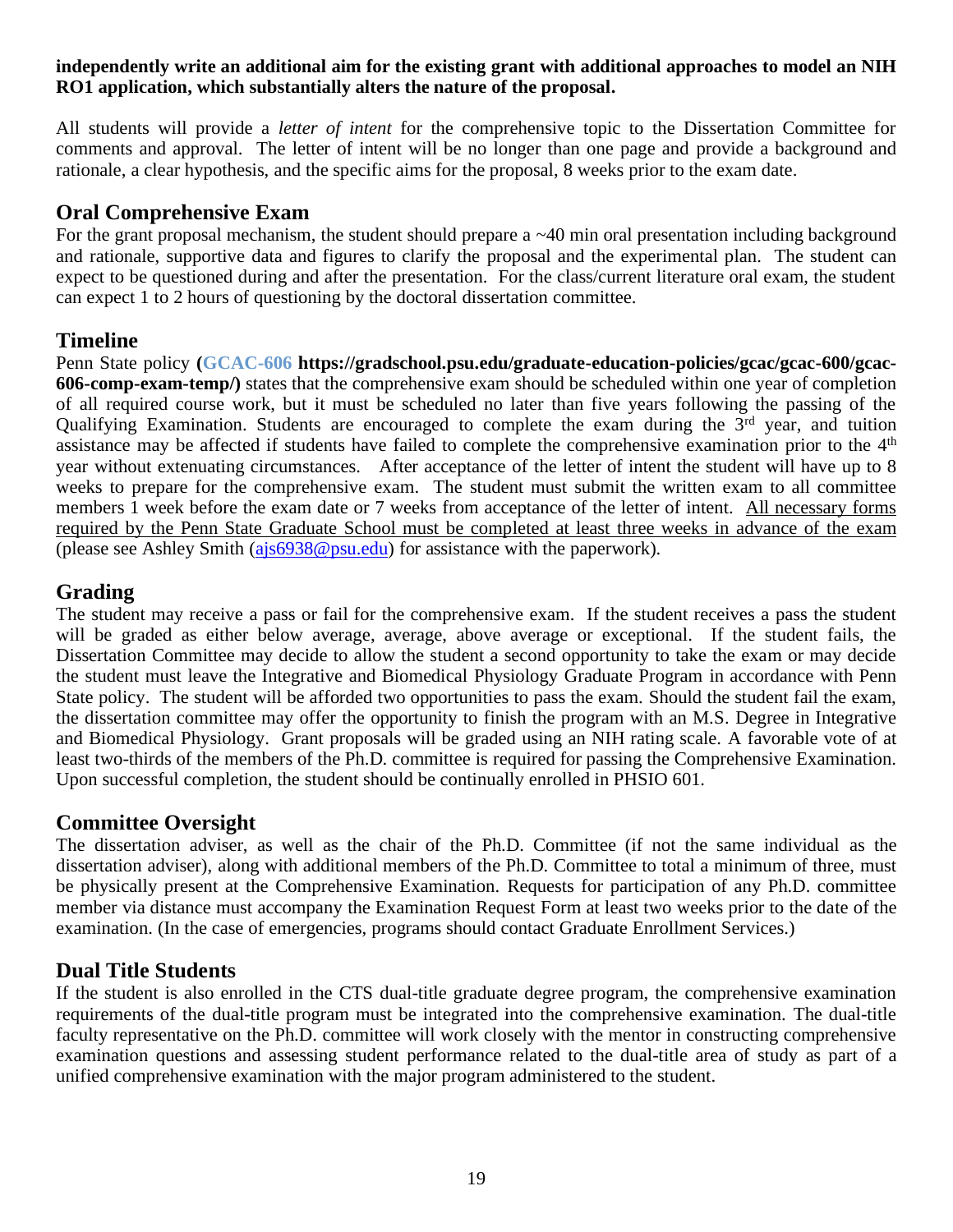# **Final Oral Examination / Thesis Defense**

A final oral examination will be given in defense of the thesis. A meeting of all Dissertation Committee members must be held within 6 months of the defense at which time it will be determined if the student has completed all requirements and may proceed. The final examination must be held at least 3 months after passing the comprehensive and at least 7 weeks before the commencement in which the student wishes to participate. Details of this requirement are provided in Graduate School Policy **[GCAC-608](https://gradschool.psu.edu/graduate-education-policies/gcac/gcac-600/gcac-608-final-oral-examination-research-doctorate/)** (https://gradschool.psu.edu/graduate-education-policies/gcac/gcac-600/gcac-608-final-oral-examinationresearch-doctorate/). The Integrative and Biomedical Physiology Graduate Program Chair must request the Dean of the Graduate School to schedule the examination and give at least six weeks' notice. No examination will be scheduled until a complete "final draft" of the thesis has been received by all committee members and by the Integrative and Biomedical Physiology Program Chair. It is required that the final draft be *thoroughly reviewed by the student's advisor* prior to distribution to the committee members and that all copies must be given to committee members *no less than 14 days* before the scheduled defense.

When a period of more than six years has elapsed between the passing of the Comprehensive Examination and the completion of the program, the student is required to pass a second Comprehensive Examination before the final oral examination or final performance will be scheduled.

The final oral examination is open to the public and, although largely related to the thesis, may cover the whole of the candidate's program. A favorable vote of at least two-thirds of the committee is required for passing. If failure is determined, the committee is responsible to decide whether a second examination may be taken. Thesis defense paperwork must be completed and submitted to the Integrative and Biomedical Physiology staff assistant at least three weeks prior to the proposed test date. The public portion of the defense must be advertised to all relevant listservs and an abstract provided. It is the responsibility of the student and mentor to provide this information to the HUCK program assistant (ajs6938@psu.edu) at least 1 week in advance of the defense for distribution to relevant HUCK listservs.

**Expectation**: It is expected that each student will have a minimum of three first-authored manuscripts (based on his/her research) that have been either accepted and/or published in a peer reviewed journal.

#### **Additional Requirements for the Ph.D.**

Residence. There is no minimum number of credits or semesters of study required for the Ph.D., but during a 12-month interval between admission to candidacy and completion of the program, the candidate must spend at least two semesters registered as a full-time student. This will usually be achieved over the course of the "normal" second year of study in the Integrative and Biomedical Physiology Program. "Full time" is defined as registration for at least 9 credits for those supported by a fellowship or traineeship. During the second year, these credit requirements may be met only in part by course work. The balance of the required credit load should be taken as PHSIO 600, Thesis Research (on campus). The number of PHSIO 600 credits should accurately reflect the effort of the students in thesis research. Work under PHSIO 600 can be given the deferred grade of "R", but only 12 credits of "R" can be converted to a conventional grade in a given Ph.D. program.

Continuous Registration. After the two-semester residency requirement (above) is met, status as a student must be maintained by continuous registration until the thesis is accepted. The details of this requirement are given at [http://gradschool.psu.edu/graduate-education-policies/gcac/gcac-500/gcac-515-registration-course-work](http://gradschool.psu.edu/graduate-education-policies/gcac/gcac-500/gcac-515-registration-course-work-completed/)[completed/.](http://gradschool.psu.edu/graduate-education-policies/gcac/gcac-500/gcac-515-registration-course-work-completed/) During this interval, the full-time student should register for PHSIO 601, Thesis Preparation, which involves no credits and is graded "R" (research). PHSIO 601 cannot be used until the semester after the comprehensive exam is passed. "R" grades from PHSIO 601 cannot be converted to conventional grades.

It is important that students use the PHSIO 601 registration after the comprehensive requirement is filled, as it involves a substantial reduction in tuition. If courses are taken during this interval (> 3 credits per semester), an additional tuition fee must be paid. Normally, students should complete their course work and comprehensive exam as soon as possible; efforts should be devoted entirely to thesis research and writing after this time.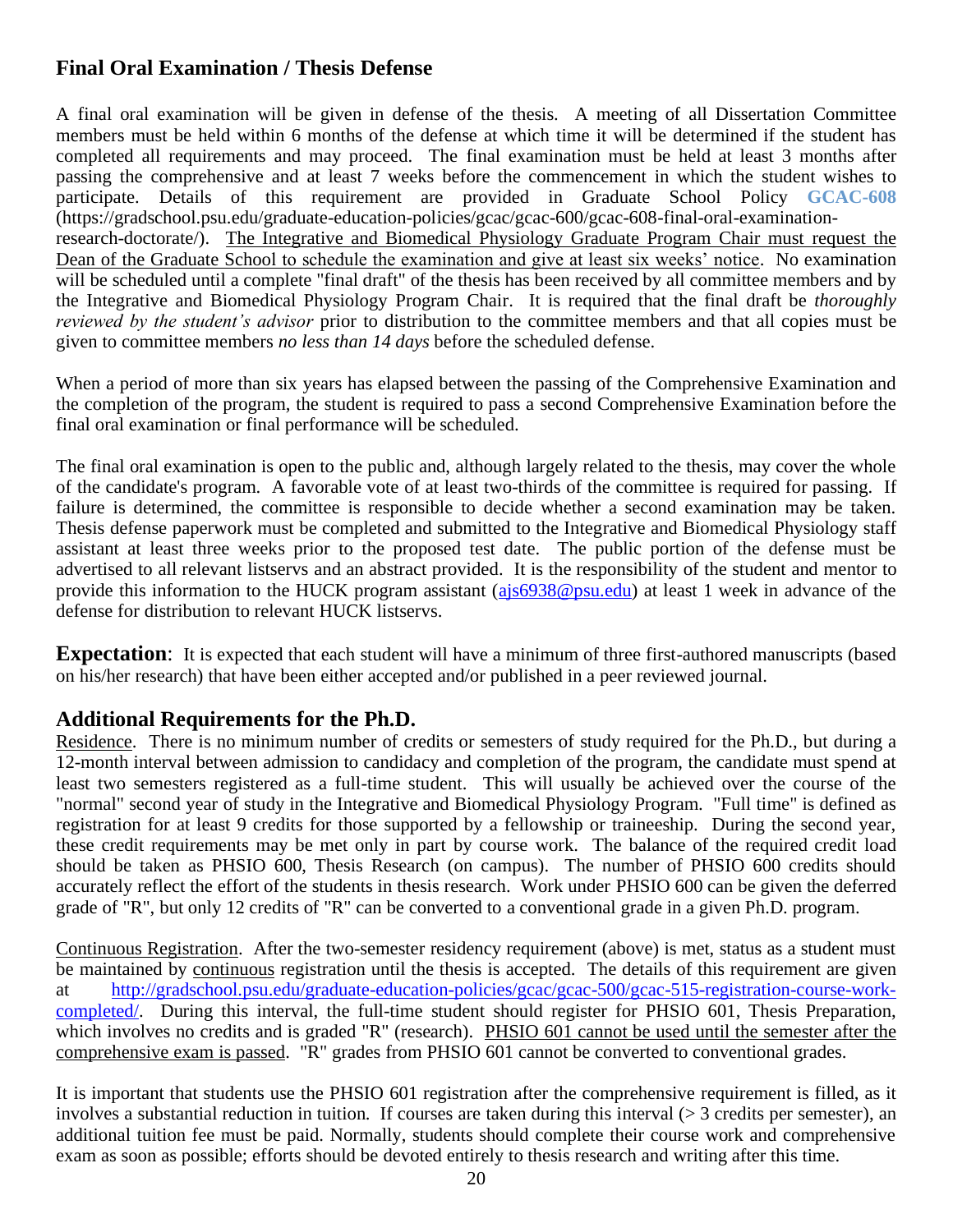Thesis. The Ph.D. thesis must be prepared in accordance with strict and specified guidelines, as detailed in the **[Thesis Guide](https://gradschool.psu.edu/completing-your-degree/thesis-and-dissertation-information/)** (https://gradschool.psu.edu/completing-your-degree/thesis-and-dissertation-information/). Students are advised to work closely with that office and the **Thesis Guide** in preparation of their dissertation. A **format check** will be required by the Graduate School and it is the student's responsibility to meet all imposed deadlines.

### **Examination Schedule**

The above schedule outlines the time course over which the various examinations required in the Integrative and Biomedical Physiology Program must be completed. The timetable is based on the academic year, September to August. The faculty, Dissertation Committee and student will participate in the scheduling of these examinations. Beyond the qualifying examination, however, it is the ultimate responsibility of each student to be certain that progression of the program and completion of the appropriate examinations are accomplished in a timely fashion. Examinations should be scheduled as outlined in these guidelines, based on the assumption that the entire Graduate Program will require four years of effort.

The Chair of the Dissertation Committee, the Chair of the Graduate Program and the Program Coordinator will aid the student in scheduling and arranging the required examinations. Permission to postpone any of the examinations beyond the interval indicated must be obtained in advance by the individual student by arrangement with the Chair of the Dissertation Committee and the Program Chair.

**Important Notice**: After completing or prior to scheduling any of the above requirements it is essential that you contact the HUCK staff assistant (Ashley Smith, ajs6938@psu.edu). Most of the milestones in your progress require formal notification and/or scheduling through the Graduate Office. Please inform the office of your progress and intentions at least three weeks in advance.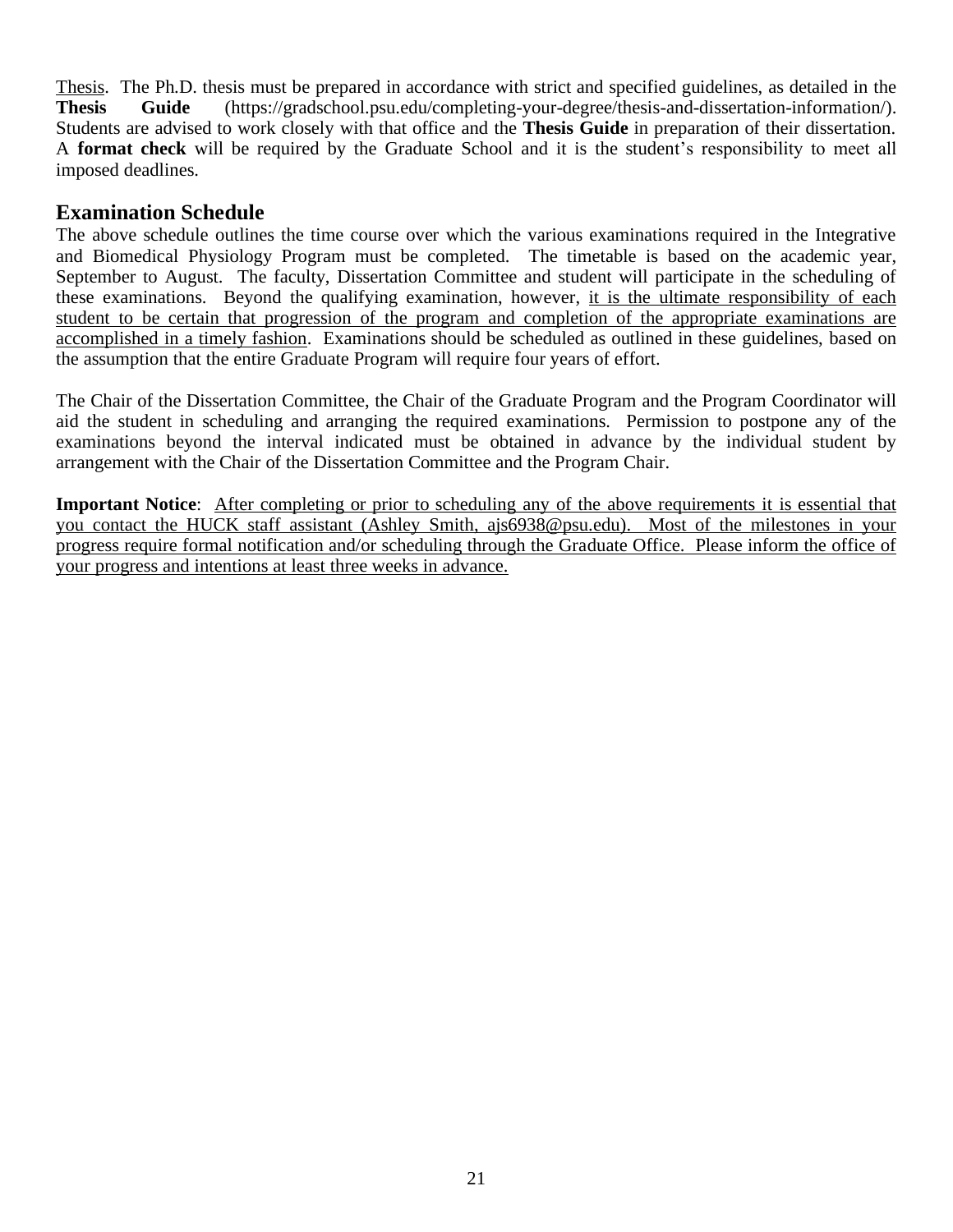# **Integrative and Biomedical Physiology Graduate Program Master's Degree Requirements**

During the first year, students will identify a faculty advisor with whom a project will be done. The first year is structured much like the Ph.D. program, with similar course requirements, depending on individual background and future goals. The second year can be modified to accommodate the goals of the student. All masters students must have a minimum of 30 credits at the 400 – 600 levels, a "B" earned in all physiology course taken, and a 3.0 overall GPA. A final thesis defense is not required by the Graduate School but strongly encouraged. A public oral presentation of the final research project is required by the program. The public portion of the defense must be advertised to all relevant listservs. It is the responsibility of the student and mentor to provide this information to the HUCK program assistant (Ashley Smith; ajs6938@psu.edu) at least 1 week in advance of the defense for distribution.

The master's thesis option requires a minimum of the following:

1 credit of Colloquium (PHSIO 590) 2 credit of Ethics (MCIBS 591 or equivalent) 14 credits in the major at the 400 – 500 levels (which must include PHSIO 571/572/590) 18 credits at the 500 – 600 levels (excluding PHSIO 600 and must include a STAT course, typically STAT 500) 6 credits PHSIO 600 (6 credits is the limit that can receive a A-F grade) SARI training

Upon consultation with the faculty advisor, the student selects a thesis committee comprised of three approval graduate faculty members, writes a thesis based on original research, defends his/her work, and provides a public seminar on his/her work.

A non-thesis master's option is only by approval of the Program Chair and under extreme circumstances such as medical illness. The following is the minimum required:

> 2 credit of Ethics (MCIBS 591 or equivalent) 18 credits in the major at the 500 level 6 credits of PHSIO 596

Students must have either a first authored manuscript (based on his/her research) that has been either accepted and/or published in a peer reviewed journal or a thorough but focused review of the literature in a contemporary area of literature in leading to a written paper. Either item is to be approved by the student's faculty advisor, given to the Integrative and Biomedical Physiology Program Chair for evaluation and final approval.

Please note - PHSIO 596 (Independent Study/Rotations), and BIOL598A (Teaching) credits all count toward the 30 credits. If all course credits and requirements are met, M.S. students do not have to be registered for classes while writing and/or defending his/her work.

Additional requirements for each option are contained in this booklet. Students must present their thesis in accordance with the Penn State University guidelines as described in the THESIS GUIDE Requirements for the Preparation of Master's and Doctoral Dissertation<http://www.gradschool.psu.edu/current-students/etd/>**.**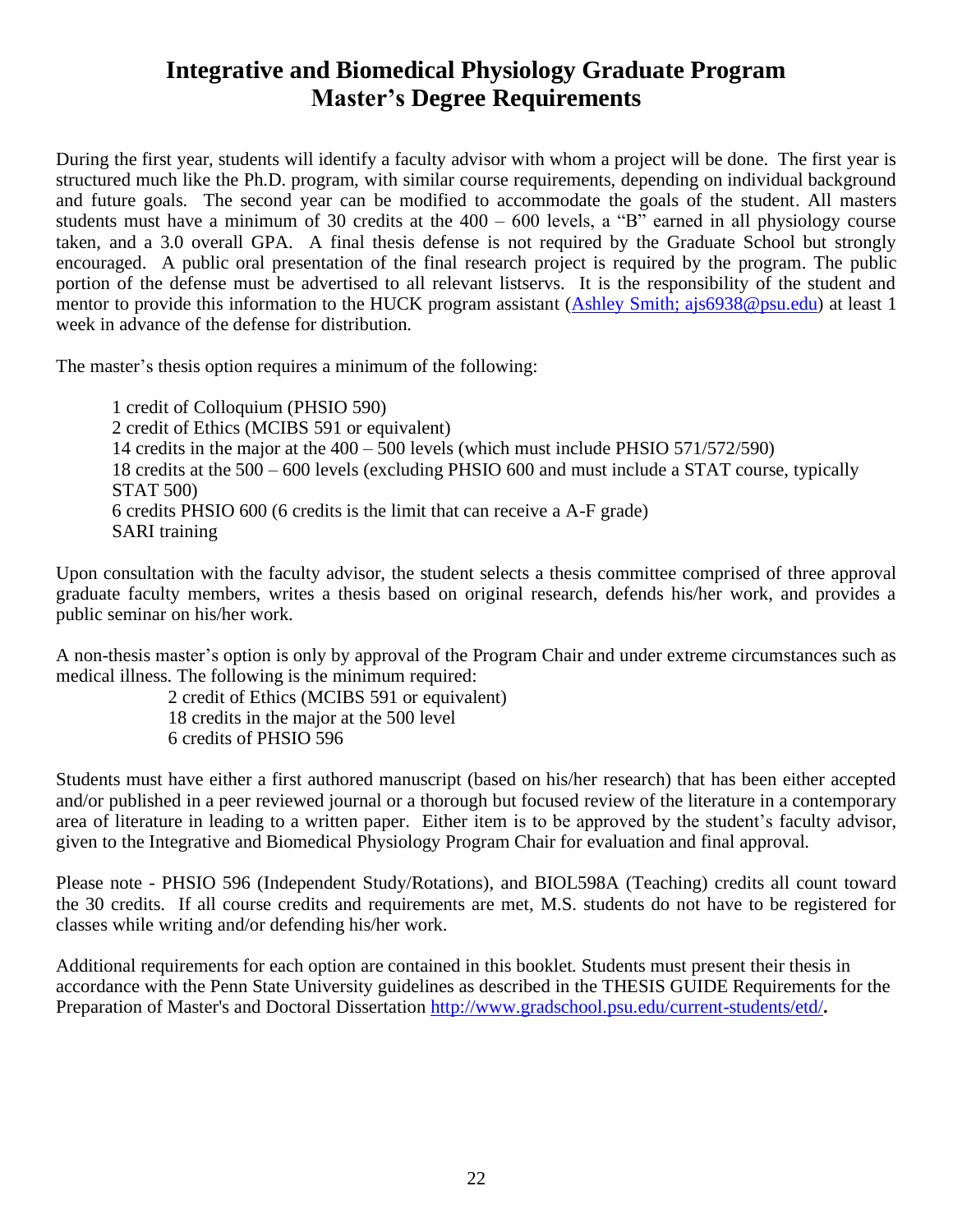# **Integrative and Biomedical Physiology Graduate Program IUG Requirements and/or Honors Options**

The Integrated Undergraduate/Graduate (IUG) program in the Schreyer Honors College (SHC) is designed exclusively for Schreyer Scholars who have exceptional academic records; whose progress in the major is so advanced that they would be taking graduate courses in later semesters even without IUG status; whose general education progress and plans indicate a readiness to forge ahead with specialization; and who are ready for the particular challenge of graduate work, research and advancing knowledge. Schreyer Scholars who believe they fit this profile are encouraged to apply to be IUG Scholars. Schreyer Honors Scholars can also complete honors research in physiology, so long as the research is completed under the direction of an Integrative and Biomedical Physiology IGDP faculty member.

**Application**: The application process for IUG must begin during the 4th, 5th or 6th semester of study*.* (Students who are not in the Schreyer Honors College cannot apply for graduate studies through this IUG program. Instead, those students should contact the Associate Dean in the College of their major or desired graduate program to determine if there is an IUG program in effect in the college.)

**Use the following link to learn more about the IUG Program and** IUG Guidelines

**<https://www.shc.psu.edu/academics/opportunities/>**

Required courses include: PHSIO 571, PHSIO 572, PHSIO 590, STAT 500.

Questions regarding the Integrative and Biomedical Physiology IUG:

Donna H. Korzick, Ph.D. Chair, Intercollege Program in Integrative and Biomedical Physiology 106 Noll Laboratory 814-865-5679 dhk102@psu.edu

Questions regarding Honors in Integrative and Biomedical Physiology should be directed to:

James A. Pawelczyk, Ph.D. Honors, Advisor 107 Noll Laboratory jap18@psu.edu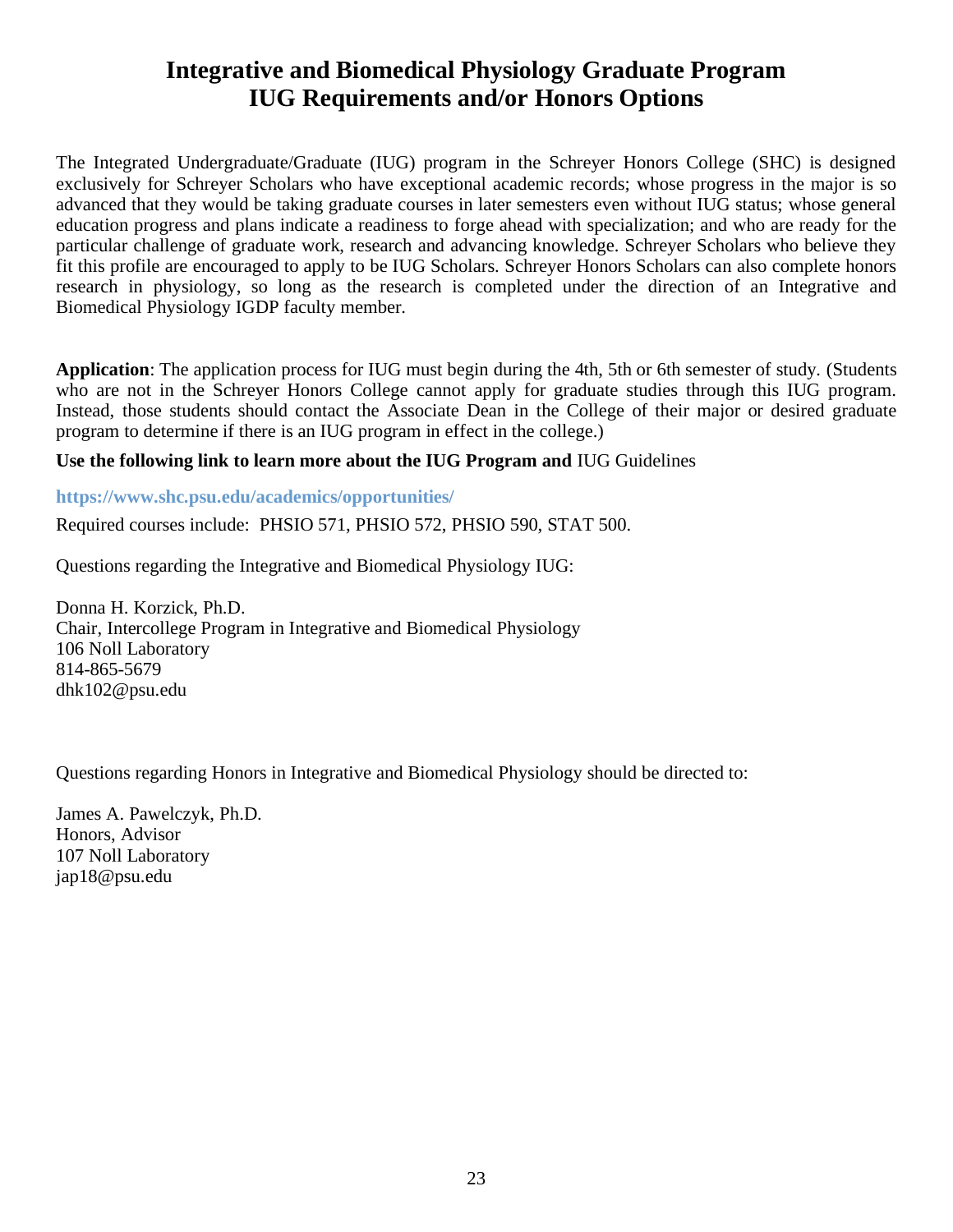# **Integrative and Biomedical Physiology Graduate Program Minor Requirements**

The minor in Integrative and Biomedical Physiology augments the training of doctoral students with a coordinated group of courses that provide an integrated perspective of physiology from the molecular to the organismal level. Graduate School regulations dictate that "a minor consists of no fewer than 15 credits of integrated or articulated work in one field related to, but different from, that of the major." It is expected that most students pursuing the minor will be graduate degree candidates in basic biological sciences, health sciences, or bioengineering.

This minor requires the following coursework:

BIOL 472. If the student took a one-semester, upper-level undergraduate mammalian physiology course as an undergraduate, then this requirement may be waived with approval by the Chair of the Integrative and Biomedical Physiology Graduate Program.

PHSIO 571/572. If these courses are required for the major, then substitute an equal number of credits in 500-level Physiology elective courses.

A 3-credit, 500-level Physiology elective course.

Additional credits from 500-level Physiology courses or a relevant 400- or 500-level course so that the total course credits for the minor is 15. These 15 credits cannot include course work that is used to fulfill requirements in the student's major. Elective courses for the minor must be approved by the Chair of the Integrative and Biomedical Physiology Graduate Program.

Students must earn a grade of C or better in each course in the minor and maintain an overall average of 3.00 in the minor. One member of the student's major dissertation committee must be a faculty member in the Intercollege Graduate Degree Program in Integrative and Biomedical Physiology. Per the Graduate School, this minor must have the approval of the departments or committees responsible for both the major program and the Integrative and Biomedical Physiology Graduate Program Chair.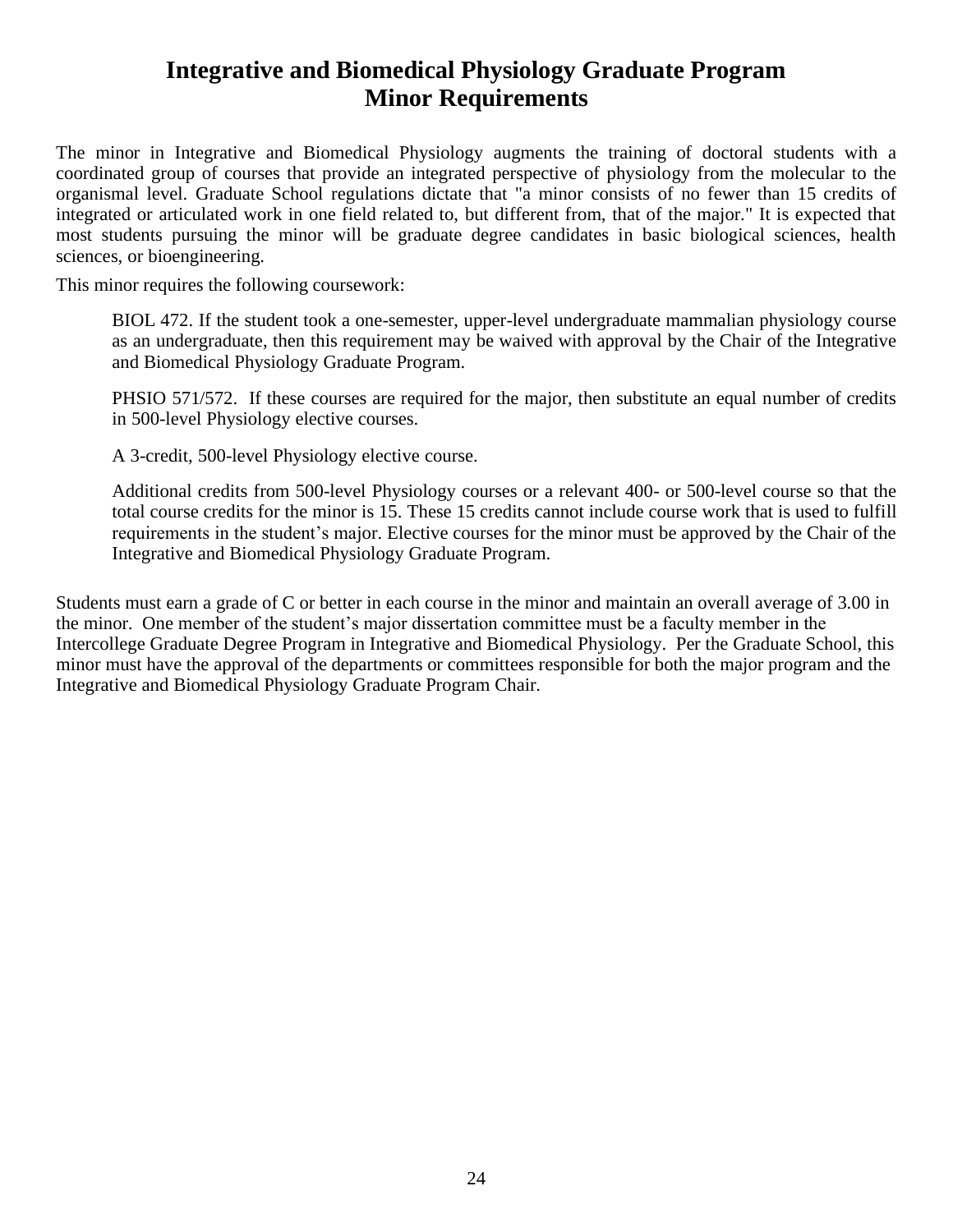# **Dual-Title Doctoral Degree Program in Clinical and Translational Sciences (CTS)**

Students may obtain a dual-title Ph.D. in Integrative and Biomedical Physiology and Clinical and Translational Sciences (CTS). The purpose of the dual title degree is to provide a cohesive curriculum for in-depth training that combines training in disease mechanisms with clinical applications whose goal is improving human health. Value added training for graduates who seek to contribute in clinical research environments, such as the domain of personalized medicine, clinical trials, and contract research organizations would benefit from this program. A particular emphasis is also placed on navigating the policy environment associated with clinical research. Students will complete a qualifying exam in both Physiology (May 2022) and Clinical and Translational Sciences (up to one semester thereafter). Students must declare to the Physiology Program Chair dual-title interest during fall of the 1st semester and may substitute CTS 590 colloquium for Noll Seminar (KINES 590B) during the spring semester of their 1<sup>st</sup> year. The program chairs and potential mentors must approve participation in the CTS dual degree program. Students should contact the Integrative and Biomedical Physiology Chair no later than December 2021 to declare interest in pursuing the dual-title in CTS.

#### **A. General Requirements in the Dual-Title Ph.D. program in Clinical and Translational Sciences**

The dual-title Ph.D. degree in Clinical Translational Sciences (CTS) requires 26 credits distributed as follows:

- •CTS 590 colloquium, two semesters (2 credits)
- •A total of 18 credits of elective coursework distributed across the following domains °Statistics (3 credits) °Epidemiology (3 credits) °Bioinformatics (3 credits) °Experimental design and interpretation (3 credits)  $^{\circ}$ The regulatory environment (3 credits)  $^{\circ}$ Scientific Communication (3 credits)
- •CTS 595 Internship (6 credits) in research, clinical, industry or government settings, as appropriate. If desired, variable credit may be assigned to facilitate multiple internships.

Students may also request to have specific courses counted toward both their PHSIO degree and the dual-title, with the permission of each Program Head (maximum of 12 credits).

#### **B. Course Work Requirements, Dual-Title Ph.D. in Integrative and Biomedical Physiology and Clinical & Translational Sciences**

Table 1 provides an example of course work for students who elect to participate in the proposed Integrative and Biomedical Physiology-CTS dual-title Ph.D.

| rapič r. Example prverebbon to r moro "Cro" udar the r mp" |                             |                 |                   |
|------------------------------------------------------------|-----------------------------|-----------------|-------------------|
| <b>Course</b>                                              | <b>Credits</b>              | <b>PHSIO</b>    | <b>CTS</b>        |
| <b>Academic Year 1 Fall (Semester 1)</b>                   |                             |                 |                   |
| NUTR 501: Regulation of Nutrient Metabolism                | 4                           | $\text{Re}q'$ d |                   |
| PHSIO 571: Cellular and Integrative Physiology             | 3                           | Req'd           |                   |
| PHSIO 596: Cell and Molecular Biology                      | $\mathcal{D}_{\mathcal{L}}$ | Req'd           |                   |
| (students attend BMB $251$ )                               |                             |                 |                   |
| PHSIO 596: Two, eight-week rotations                       |                             | Req'd           |                   |
| KINES 590B: Noll Seminar Series or equivalent              |                             | Req'd           |                   |
| <b>Academic Year 1 Spring (Semester 2)</b>                 |                             |                 |                   |
| PHSIO 572: Cellular and Integrative Physiology             | 3                           | $\text{Re}q'$ d |                   |
| VBSC 432/BMB 432/MICRB 432: Advanced                       | 3                           | Req'd           |                   |
| Immunology                                                 |                             |                 |                   |
| STAT 501: Regression Methods                               | 3                           | Req'd           | <b>Statistics</b> |

#### **Table 1. Example progression to PHSIO-CTS dual-title Ph.D.**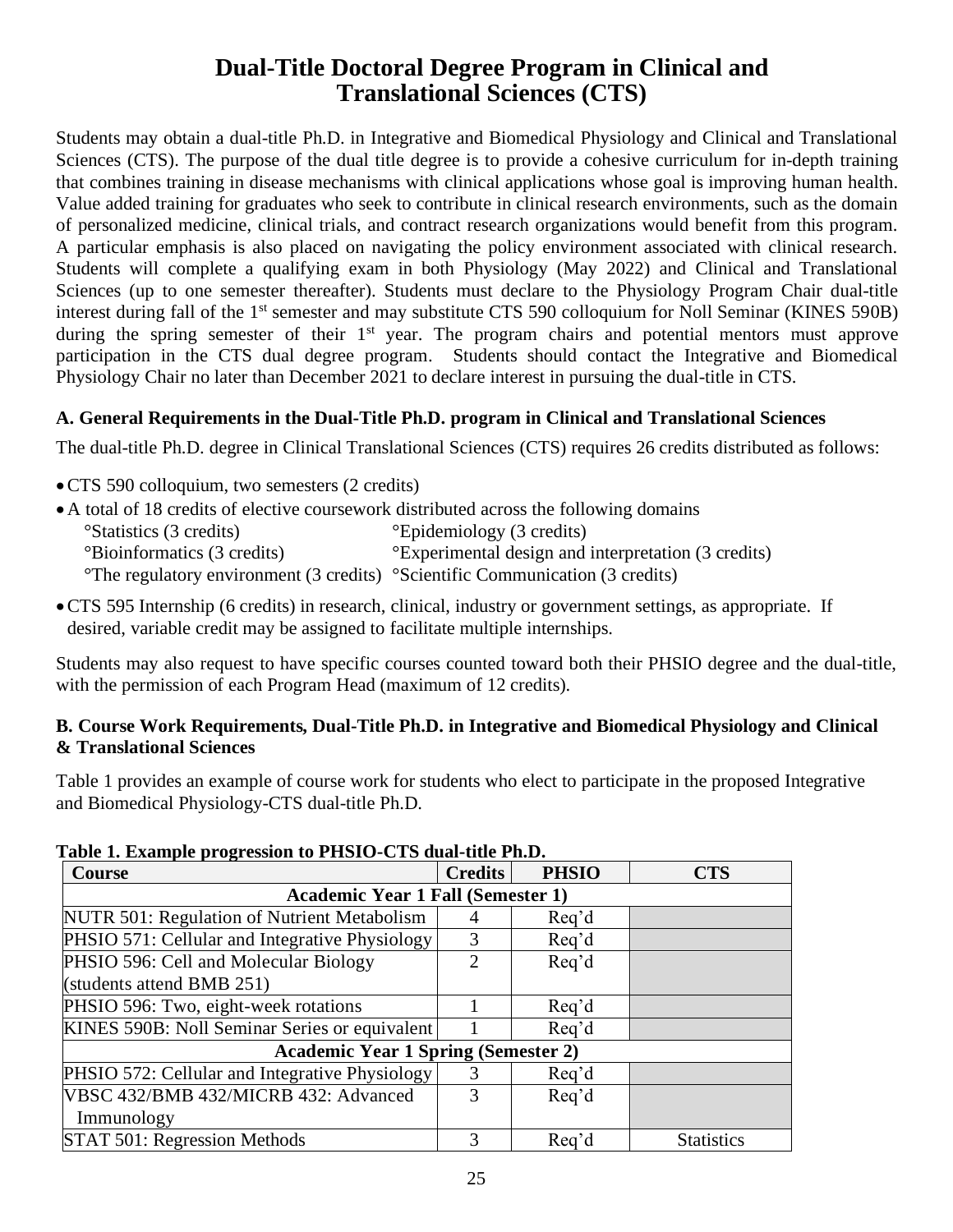| MCIBS 591: Ethics, Rigor, Reproducibility and<br>1<br>Conduct of Research in the Life Sciences | Req'd    | Regulatory Env.       |
|------------------------------------------------------------------------------------------------|----------|-----------------------|
|                                                                                                |          |                       |
| CTS 590: CTS colloquium<br>1                                                                   | Req'd    | Req'd                 |
|                                                                                                |          |                       |
| <b>Academic Year 1 Summer</b>                                                                  |          |                       |
| 3<br>STAT 501: Regression Methods                                                              | Req'd    | <b>Statistics</b>     |
|                                                                                                |          |                       |
| Annual milestones: Complete SARI training, qualifying exam, identify research mentor           |          |                       |
|                                                                                                |          |                       |
| <b>Academic Year 2 Fall (Semester 3)</b>                                                       |          |                       |
| STAT 502: Analysis of Variance and Design of<br>3                                              | Req'd    |                       |
| Experiments                                                                                    |          |                       |
| <b>BMB 484: Functional Genomics</b><br>3                                                       | Elective | <b>Bioinformatics</b> |
| $\overline{3}$<br>STAT 509: Design and Analysis of Clinical                                    | Elective | Exp. Design           |
| CTS 590: CTS Colloquium<br>$\mathbf{1}$                                                        | Req'd    | Req'd                 |
| <b>Academic Year 2 Spring (Semester 4)</b>                                                     |          |                       |
| STAT 507: Epidemiological Research Methods<br>3                                                |          | Epidemiology          |
| BIOET 504: Research Integrity in Science and<br>$\overline{2}$                                 |          | Regulatory Env.       |
| Engineering                                                                                    |          |                       |
| PHSIO 600: Thesis Research<br>3                                                                |          |                       |
| $\mathbf{1}$<br>KINES 590B: Noll Seminar Series or equivalent                                  | Req'd    |                       |
|                                                                                                |          |                       |
| <b>Academic Year 2 Summer</b>                                                                  |          |                       |
| CTS 595: Internship<br>6                                                                       |          | Req'd                 |
| Annual Milestones: IDP update, Dissertation Committee,                                         |          |                       |
|                                                                                                |          |                       |
| Complete seminar requirements, CTS internship                                                  |          |                       |
|                                                                                                |          |                       |
| <b>Academic Year 3 Fall (Semester 5)</b>                                                       |          |                       |
| AEE 597: : Grant writing<br>3                                                                  |          | Comm.                 |
| $\overline{3}$<br>PHSIO 600: Thesis Research                                                   |          |                       |
| $\overline{3}$<br>PHSIO 510 Physiological Adaptations to Stress                                |          |                       |
| KINES 590B: Noll Seminar Series or equivalent<br>1                                             | Req'd    |                       |
| PHSIO 590: Colloquium<br>1                                                                     | Req'd    |                       |
| <b>Academic Year 3 Spring (Semester 6)</b>                                                     |          |                       |
| PHSIO 600: Thesis Research<br>6                                                                |          |                       |
| PHSIO 590: Colloquium<br>1                                                                     | Req'd    |                       |
| Annual milestones: Comprehensive Exam, Dissertation Committee Meetings, IDP update             |          |                       |
|                                                                                                |          |                       |
| Year 4                                                                                         |          |                       |
| PHSIO 600: Thesis Research<br>var                                                              |          |                       |
| Annual milestones: Dissertation Committee Meetings, IDP update                                 |          |                       |
|                                                                                                |          |                       |
| Year 5<br>PHSIO 600: Thesis Research<br>var                                                    |          |                       |
|                                                                                                |          |                       |
| Annual milestones: Dissertation Committee Meetings, IDP update, Dissertation defense           |          |                       |
| Total credits required by program (does not include double<br>counting)                        | 34       | 26                    |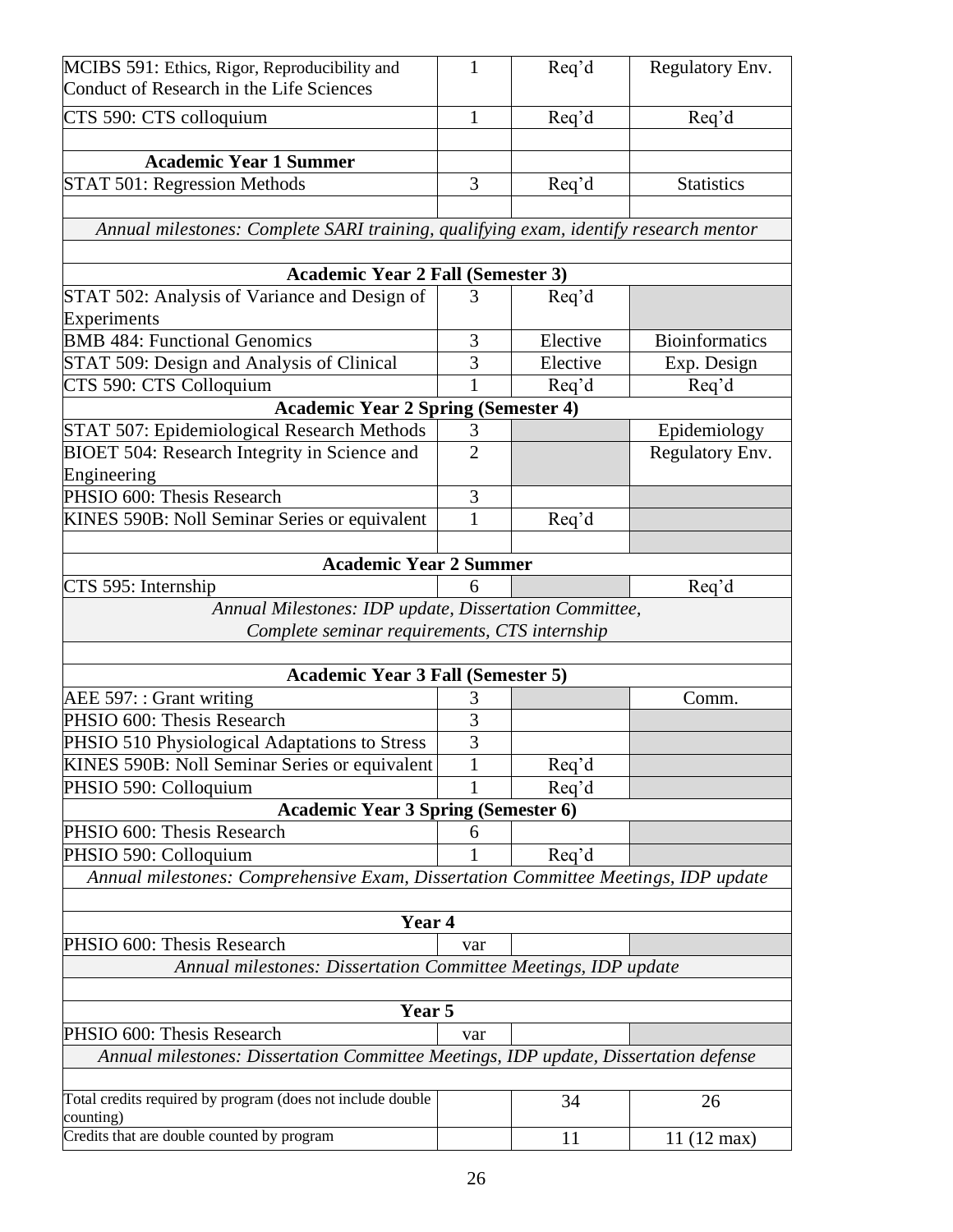| Total course credits completed by student (not including |  |
|----------------------------------------------------------|--|
| dissertation research credits)                           |  |

- Req'd = course is required for either IBMP or CTS
- Elective = course fulfills general elective category toward PHSIO requirements
- Others = specific elective domain that course fulfills toward CTS requirements

#### **C. Other Requirements, Dual-Title Ph.D. IBMP and Clinical & Translational Sciences**

Students must be conducting original research in basic and/or clinical focused on mechanisms of disease, detection, diagnosis, and/or treatment with a penultimate objective to enhance human health. This research will form the basis for the dissertation and all expectations associated with the PHSIO doctoral degree are applicable. The program is organized to facilitate co-mentoring by clinical and/or translational scientists during dissertation research.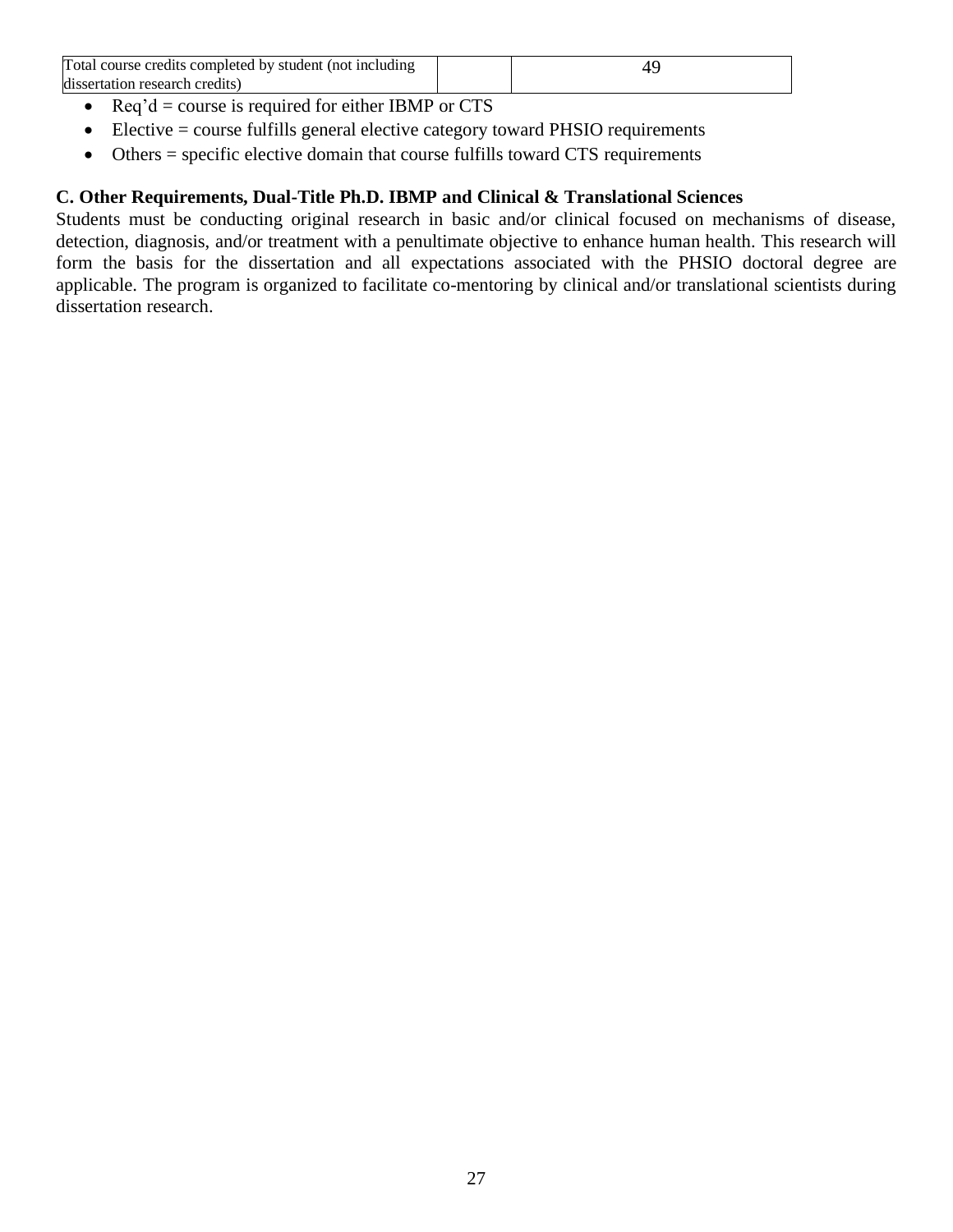# **Topics Students and Thesis Advisors Should be Prepared to Discuss** *Before* **a Student is Accepted to a Laboratory**

The Graduate Faculty at Penn State recognize the unique aspects of the relationship between students engaged in research as part of their graduate degree program, and their thesis advisor. In the best examples of this mutually beneficial relationship, both the faculty member and the student stand to gain much. The student learns both discipline-specific knowledge, and, more importantly, the skills to employ that knowledge in whatever pursuit the student eventually undertakes. With time, the faculty member gains a colleague who participates in not just in the technical aspects of the faculty member's research, but also contributes to the intellectual development of the research project.

To ensure that students know what is expected of them as they embark on this new and unique phase of their education, we provide this guiding document. This document is to be used to frame discussions between a new graduate student and a faculty member the student is considering for a thesis advisor. Certainly, other related topics can and should be part of this important conversation. Faculty have unique perspectives and opinions about many of these topics, and thus it is important for a student to be sure he/she understands what the expectations will be upon joining the laboratory.

#### **EXPECTATIONS OF GRADUATE STUDENTS WITHIN A LABORATORY**

PROFESSIONALISM Honesty Communication Behavior WORK ETHIC Attitude Time in Lab Time outside Lab LABORATORY MANNERS

#### SELF MOTIVATION

FUNDING

#### EXPECTATIONS OF THESIS ADVISORS

PROFESSIONALISM WORK ENVIRONMENT ACCESS (TO MENTOR) **EXPECTATIONS GUIDANCE**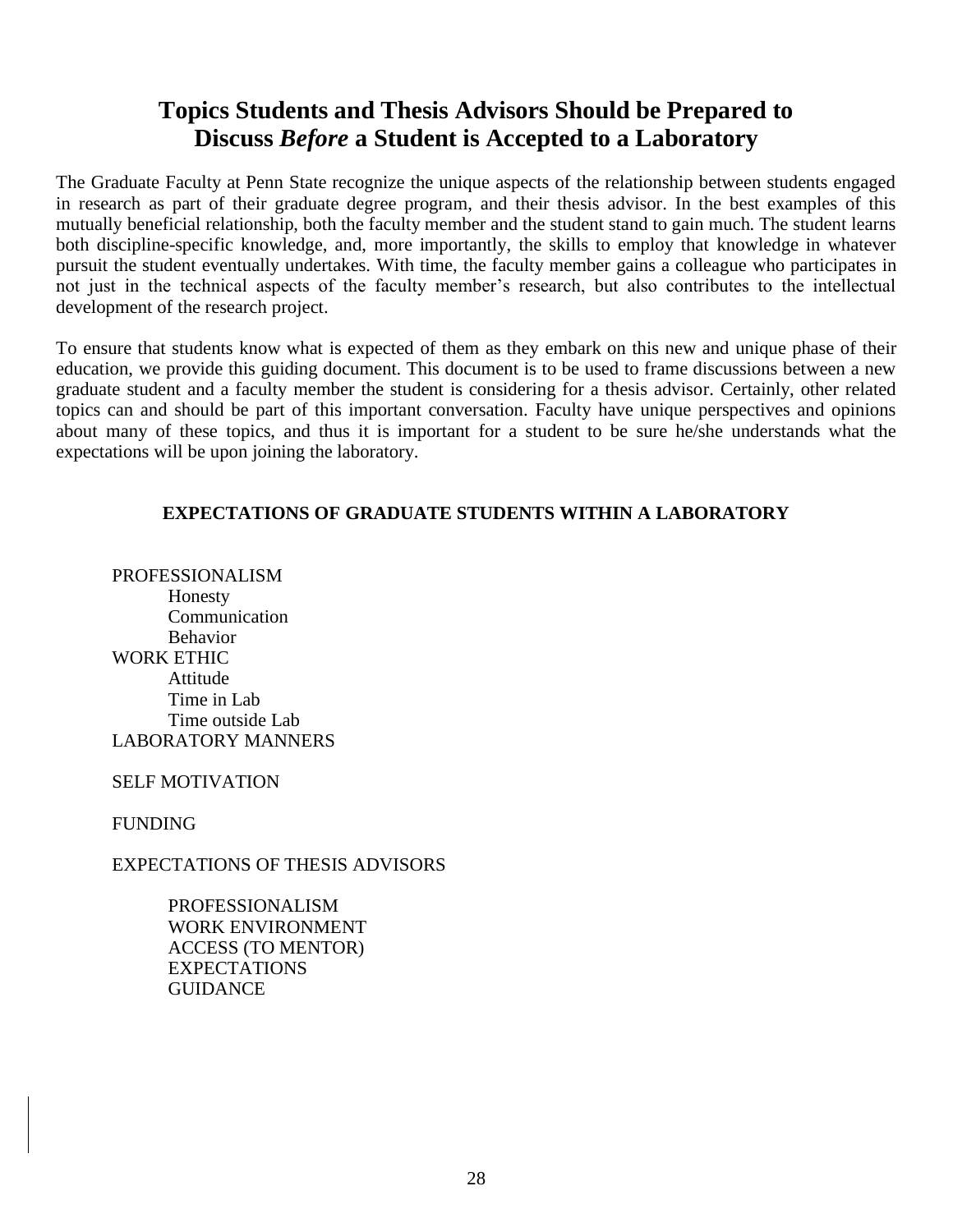#### **Student-Faculty Compact**

(Adapted from the Recommendation of The Committee on Graduate Student and Faculty Issues, The Graduate Council, The Pennsylvania State University, 2009 and The Document approved by the Penn State Hershey Graduate Program Directors May 6, 2006 and updated April 22, 2010)

#### **Purpose:**

Student-Faculty Compacts are useful to encourage good communications and to enhance the working environment in student-advisor/mentor relationships. Compacts provide a basis for discussion between students and advisors/mentors regarding mutual responsibilities and future plans. "The compact serves as both a pledge and a reminder to advisors and their graduate students that their conduct in fulfilling their commitments to one another should reflect the highest professional standards and mutual respect."

#### **Items that should be discussed by students and potential mentors before choosing a permanent laboratory:**

#### *Expectations of the Advisor towards Graduate Students in a Laboratory*

- 1. Professionalism/Honesty/Ethics
	- a. The Graduate Student will:
		- i. Perform research and other educational activities conscientiously, maintain good research records and catalog and maintain all tangible research materials that result from the project.
		- ii. Respect all ethical standards when conducting research including compliance with all institutional and federal regulations.
		- iii. Show respect for and work collegially with co-workers, support staff and other individuals with whom the student interact.
		- iv. Do the best to satisfy all project deadlines outlined by the advisor.
- 2. Communication
	- i. Outline a defined program of research with the advisor that will include well defined goals and timelines. Organize time to meet these deadlines.
	- ii. Have open and timely discussions with the advisor on a regular basis regarding the status of the research.
	- iii. Seek regular feedback on performance and expect annual performance evaluations.
	- iv. Understand that the student has a responsibility with the advisor to write up, in a timely manner, research findings for publication and presentation at professional meetings.

#### *Expectations of the Graduate Students in a Laboratory of the Advisor*

- 1. Training and Education
	- a. The Advisor will:
		- i. Set a mutually agreed upon set of expectations and goals at the beginning of the outset of the student's admission to the laboratory. These will be reviewed and revised periodically as the student progresses through the program.
		- ii. Acknowledge that the purpose of the training that graduate students receive is to prepare them to become independent professionals.
		- iii. Work to prepare students for required program examinations and committee selections.
		- iv. Read the student's dissertation and other writing thoroughly and carefully and in a timely manner.
		- v. Provide the student with the required guidance and mentoring as needed.
		- vi. Encourage the interaction of the student with other students and faculty, both intra and extramurally and encourage attendance at professional meetings to network and to present research findings.

#### 2. Communication

- a. The Advisor will:
	- i. Meet with the student periodically over the course of each academic semester and no less than once per semester to review goals and progress.
	- ii. Acknowledge contributions to the development of any intellectual property and define future access to tangible research materials according to institutional policy.
	- iii. Discuss, in advance, appropriate authorship and co-authorship roles on all relevant publications and presentations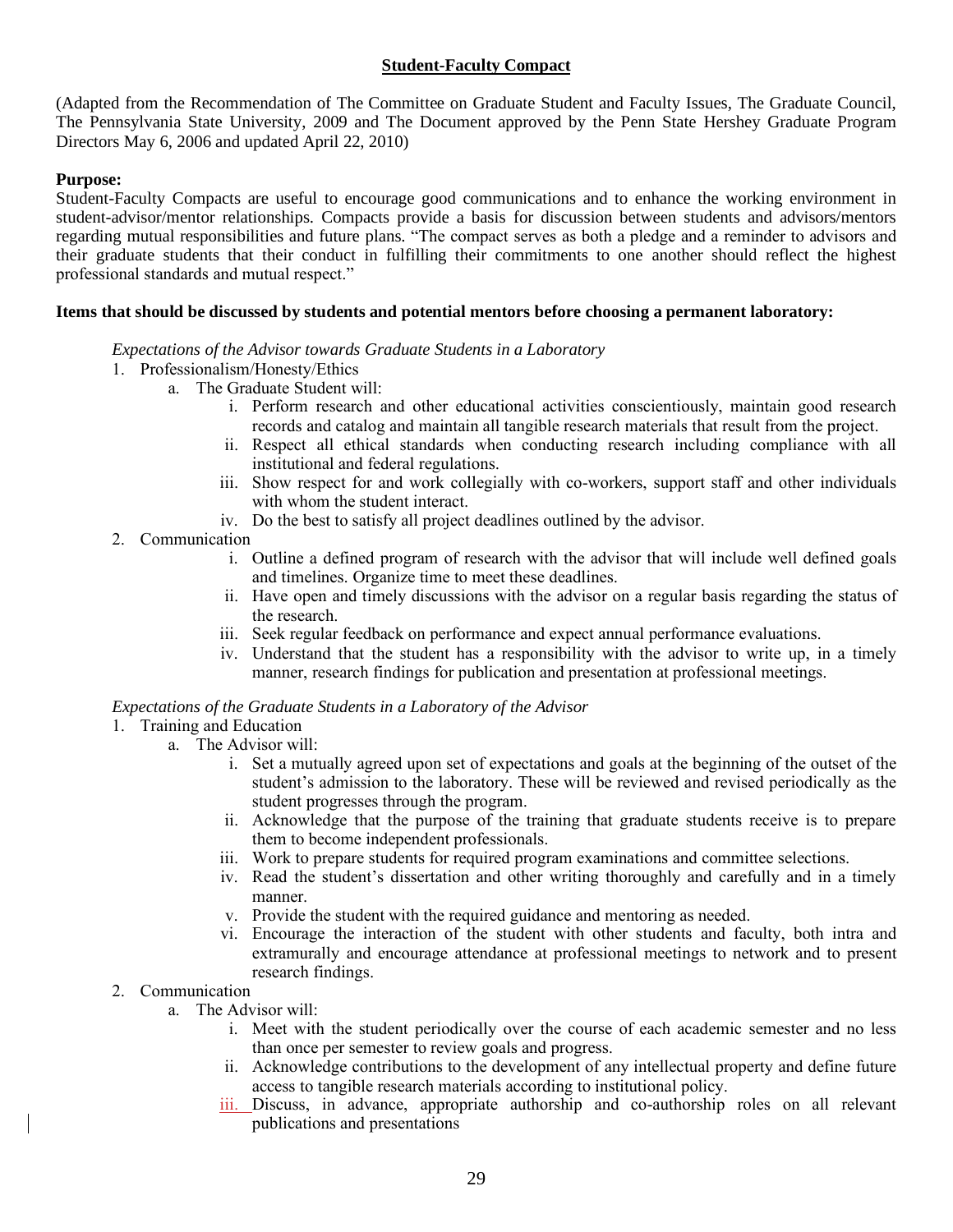#### **Exiting a Student-Faculty Advising Relationship:**

"On occasion, the fit may be less than either a student or a faculty advisor initially anticipated, resulting in one or the other seeking to end the relation, even though the student is making satisfactory progress based on the perspectives of all concerned. Neither party should view these situations negatively; rather they represent mid-course corrections intended to improve the student's academic and professional mentoring by faculty. The party wishing to leave the student-faculty relation should request a meeting with the other party, and possibly the student's committee, to discuss concerns and recommendations. If an alternative advisor has not been identified prior to this meeting, consideration of possible options would be appropriate. In the end, advancing the student's academic program should be the prime objective for changing advisors."

#### **Vacation Guidelines:**

The following are general policy guidelines concerning vacation time for graduate students:

In addition to designated University holidays, 10 days (2 weeks) of discretionary vacation per year is standard. Days spent attending scientific meetings or training conferences will not count as vacation time. Students may take more than the regularly allocated vacation time in any given calendar year for special travel or activities if they have the **consent of their research advisor** and they take correspondingly fewer vacation days in the preceding and/or following years. Compensatory vacation time can be granted at the discretion of the research advisor when a student works one or more of the designated University holidays.

Students **must inform their research advisor** (or the Graduate Student Administrator if a research advisor has not yet been assigned) of their vacation plans no fewer than 15 days prior to the first day of their planned vacation. It is recommended that the students submit their vacation request to their advisor in writing and also to obtain written approval of the vacation time (an email will suffice). Students should also provide contact information for the days they are to be absent to their advisor (or the Graduate Student Administrator, if appropriate) at the time the vacation/absence request is made. While it is expected that the advisor/Administrator will approve most reasonable requests, the advisor/Administrator has the right to deny the requested absence if there are particular circumstances that warrant such a denial. Such denials should not, however, become an ongoing impediment to any given student being able to use all of their annual vacation time in a reasonable and satisfactory fashion.

These recommended guidelines are advisory and reflect those suggested by government agencies such as National Science Foundation and National Institutes of Health for training grant fellows. *Students should consult with their research advisor regarding any specific policies relating to vacation or laboratory absences that apply to research group members of the particular advisor. Common sense policies and procedures should apply.*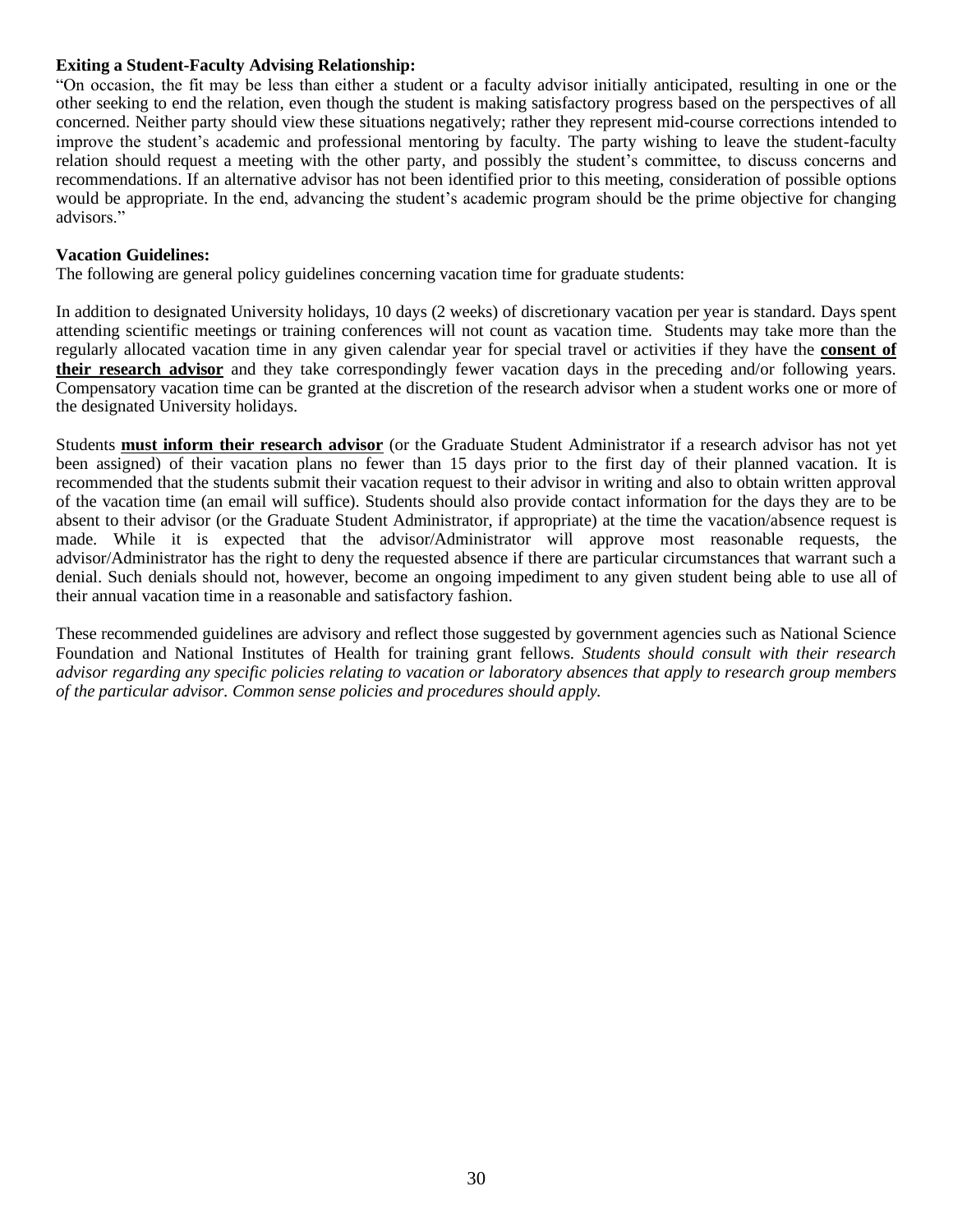# **Appendix I**

# **List of Required Integrative and Biomedical Physiology Courses for Doctoral Students (see LionPATH for registration:** [lionpath.psu.edu,](https://pennstateoffice365.sharepoint.com/sites/HuckGradOffice/Shared%20Documents/AppData/Local/Microsoft/Windows/INetcache/Content.Outlook/AppData/Local/Box/Box%20Edit/Documents/ELPtHA9nDkam7D2VBb0EQg==/lionpath.psu.edu) [lionpathsupport.psu.edu](https://pennstateoffice365.sharepoint.com/sites/HuckGradOffice/Shared%20Documents/AppData/Local/Microsoft/Windows/INetcache/Content.Outlook/AppData/Local/Box/Box%20Edit/Documents/ELPtHA9nDkam7D2VBb0EQg==/lionpathsupport.psu.edu)**)**

**PHSIO 571. CELLULAR AND INTEGRATIVE PHYSIOLOGY I** (3) Mammalian cardiovascular, respiratory, renal, and gastrointestinal systems. Prerequisite: [BIOL 472](http://www.psu.edu/bulletins/bluebook/courses/biol/472.htm) 

**PHSIO 572[.](http://www.psu.edu/bulletins/bluebook/courses/phsio/572.htm) CELLULAR AND INTEGRATIVE PHYSIOLOGY II** (3) Mammalian nervous, endocrine, metabolic, and reproductive systems. Prerequisite: [BIOL 472](https://bulletins.psu.edu/university-course-descriptions/undergraduate/biol/) 

**PHSIO 508. Critical Readings in Molecular Nutrition (1.5)** Understanding of approaches, methods and current concepts in molecular biology and nutrition through critical readings of current primary literature.

**PHSIO 590. Physiology Colloquium (2)** Presentation skills are critical aspects of graduate level career preparation. Students will acquire critical oral communications skills and present research in a formal colloquium setting (30 min seminar).

**PHSIO 596. INDEPENDENT STUDIES / LABORATORY ROTATIONS** (1-9 per semester) For students exploring either potential Ph.D. projects and faculty advisors or creative projects, including nonthesis research, which are supervised on an individual basis and which fall outside the scope of formal courses. Students receive a R (satisfactory/passing) or F (unsatisfactory/failing). Only R credits are counted for credit totals.

**PHSIO 600. THESIS RESEARCH** (1-9 per semester) For students who have been matched with a faculty advisor AND have not taken/passed the comprehensive exams. Students may receive A-F grades or R/F grades at any time. By the time a student passes his/her comprehensive exam, up to 12 credits worth of PHSIO 600 are permitted to have the A-F quality grade. In the semester in which you reach 12 credits, you may need to register twice for this course (i.e. one section for any remaining A-F credits, another section for the R grade credits).

**PHSIO 601. THESIS PREPARATION** (post comprehensive exam; 1 per semester) Each semester until graduation for those students who passed the comprehensive exam. This course appears on the transcript but does not have any grade or credit associated with it.

**MCIBS 591. ETHICS, RIGOR, REPRODUCIBILITY AND CONDUCT OF RESEARCH IN THE LIFE SCIENCES** (2, Spring) Students exam integrity and misconduct in life sciences research, including issues of data collection, publication, authorship, and peer review. Students receive A-F quality grades.

**NUTR 501. Regulation of Nutrient Metabolism I** (4) Integration of nutritional, biomedical, biochemical, physiological, and hormonal processes involved in carbohydrate, lipid, and protein metabolism.

**[KINES 590B.](http://bulletins.psu.edu/graduate/courses/K/KINES/590B/201213SP) Exercise Physiology Colloquium** (1 per semester/maximum of 4) Continuing colloquia in exercise physiology which consists of individual lectures by outside speakers, students and faculty. **BMB 251 (audit). Cell and Molecular Biology** (2) Students will attend BMB 251 and take all exams. **[VBSC 432/](http://bulletins.psu.edu/graduate/courses/V/VB%20SC/432/200708FA)B M B 432/MICRB 432. Advanced Immunology: Signaling in the Immune System (3)**  The study of signaling pathways that regulate the immune response.

**STAT 501. Regression.**

**STAT 502. Analysis of Variance**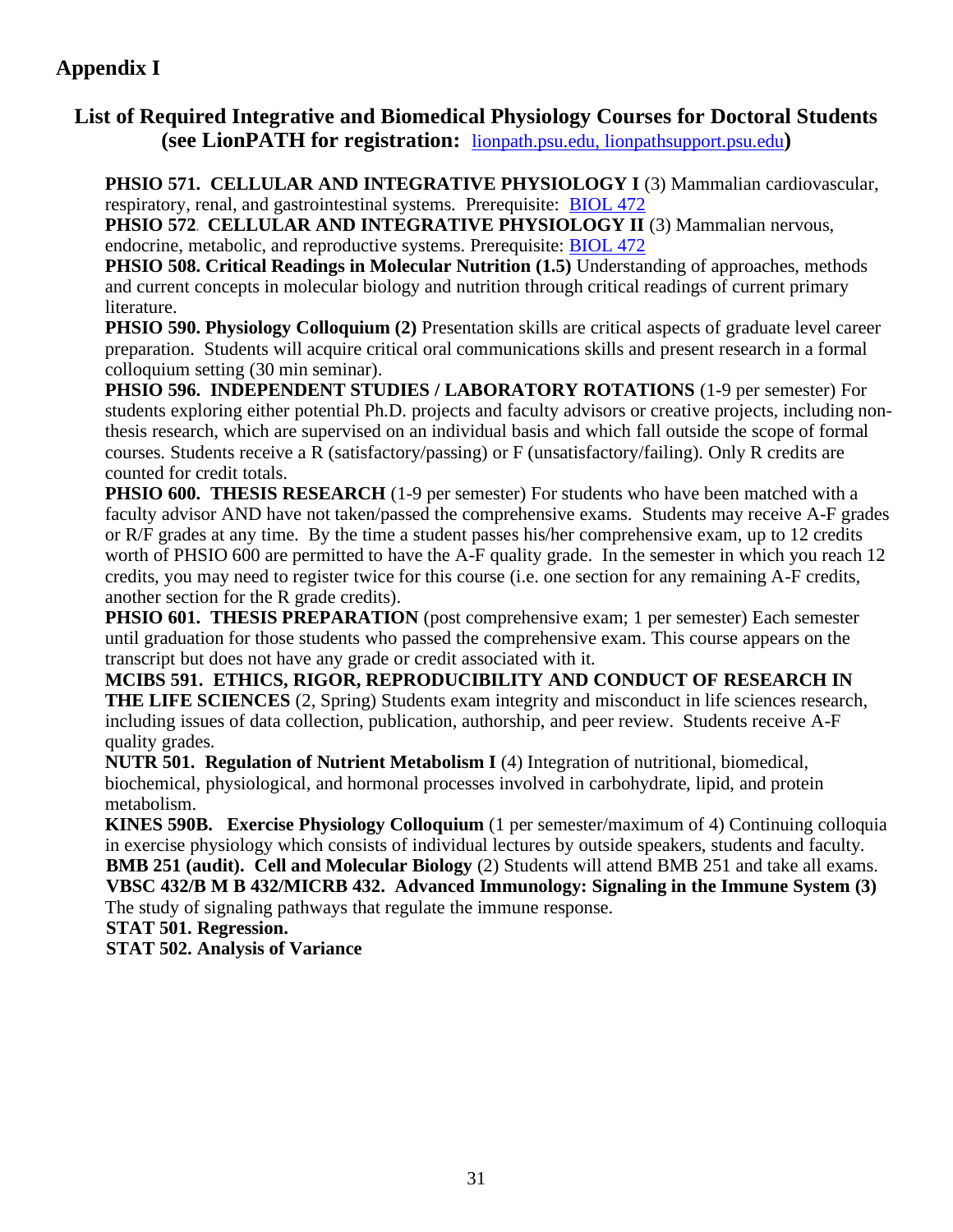# **Appendix II**

# **Suggested Timeline for Doctoral and /or MS Candidates**

#### First Year

Required course work (fall and spring semesters) SARI Training Laboratory rotations (fall, spring semesters and possibly summer semester) May: Qualifying examination (for doctoral students prior to summer registration deadline) Selection of thesis advisor and research topic (no later than 1st yr. summer)

#### Second Year

Communications requirement (spring semester) Elective courses Appointment of dissertation committee; first meeting to review thesis proposal (fall) Thesis research (PHSIO 600 throughout year; do not use PHSIO 601) Get approval of advisor and dissertation committee to have thesis proposal serve as comprehensive exam or select two or three comprehensive exam topics for your committee to review (early spring) Begin Comprehensive examination preparation (late spring - summer semester) Complete initial IDP and attend annual working session Fill residency requirement of 2 semesters after candidacy (use PHSIO 601 each semester after passing the comprehensive exam) Master's Thesis or Non-Thesis Completion

#### Third Year

November or December - first six-month committee review Communications requirement (spring semester) May or June -second six-month committee review Comprehensive examination (late spring - summer semester) Helpful hint: Prepare your figures, legends and tables for your thesis in a final form as you progress. Review thesis preparation guidelines this year Revise IDP and attend annual working session

#### Fourth and subsequent years

November or December - six-month committee review May or June - six-month committee review Revise IDP annually and attend annual working sessions Preparation and defense of dissertation Students are required to complete the Ph.D. program within eight years from successful completion of the qualifying exam.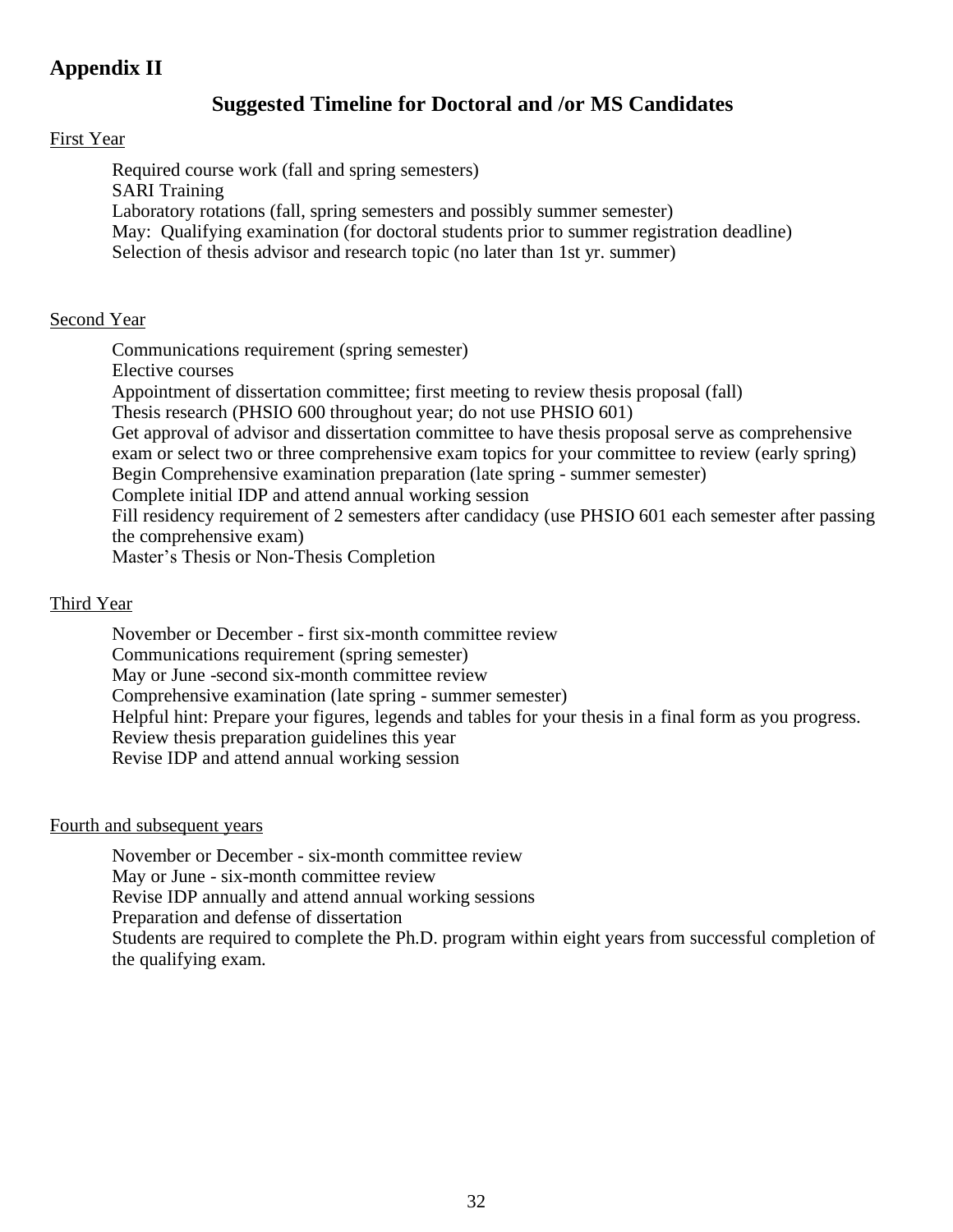# **Appendix III**

# **The Huck Institutes of the Life Sciences Integrative and Biomedical Physiology - Master of Science (MS)**

| <b>Graduation Check sheet</b>                                                                                                               |
|---------------------------------------------------------------------------------------------------------------------------------------------|
| Student Name                                                                                                                                |
| $\overline{\text{(first)}}$<br>$\text{(last)}$                                                                                              |
|                                                                                                                                             |
| Are there at least 30 credits?                                                                                                              |
| Does the student have at least a 3.0 GPA?                                                                                                   |
| Are there 18 credits at the 500 $\&$ 600 level?                                                                                             |
| Are there 14 credits in courses in the major? (DO NOT count $600/610$ )                                                                     |
| If there is a minor, are there at least six credits in the minor program of ______                                                          |
| Are there any missing or deferred grades?                                                                                                   |
| Have requirements been completed within 8 years of admission?                                                                               |
| If extension granted, through what semester/year?________________________________                                                           |
| Thesis Option                                                                                                                               |
| $\frac{\text{Area}}{\text{Area}}$ Are there six thesis credits (600/610)?<br>Are there no more than six thesis credits with a letter grade? |
| _____Has student submitted hard copy of thesis? (unbound okay)                                                                              |
| 1 credit PHSIO 590                                                                                                                          |
| Non-Thesis Option (only by permission of Integrative and Biomedical Physiology Program Chair)                                               |
| $\mu$ Has the student submitted an accepted 1 <sup>st</sup> author manuscript or literature review?                                         |
| Are there at least 18 credits in the major at the 500 level?                                                                                |

\_\_\_\_ Are there 6 credits of PHSIO 596?

Initials \_\_\_\_\_\_

Date \_\_\_\_\_\_\_\_\_\_\_\_\_

Huck Institutes Internal Use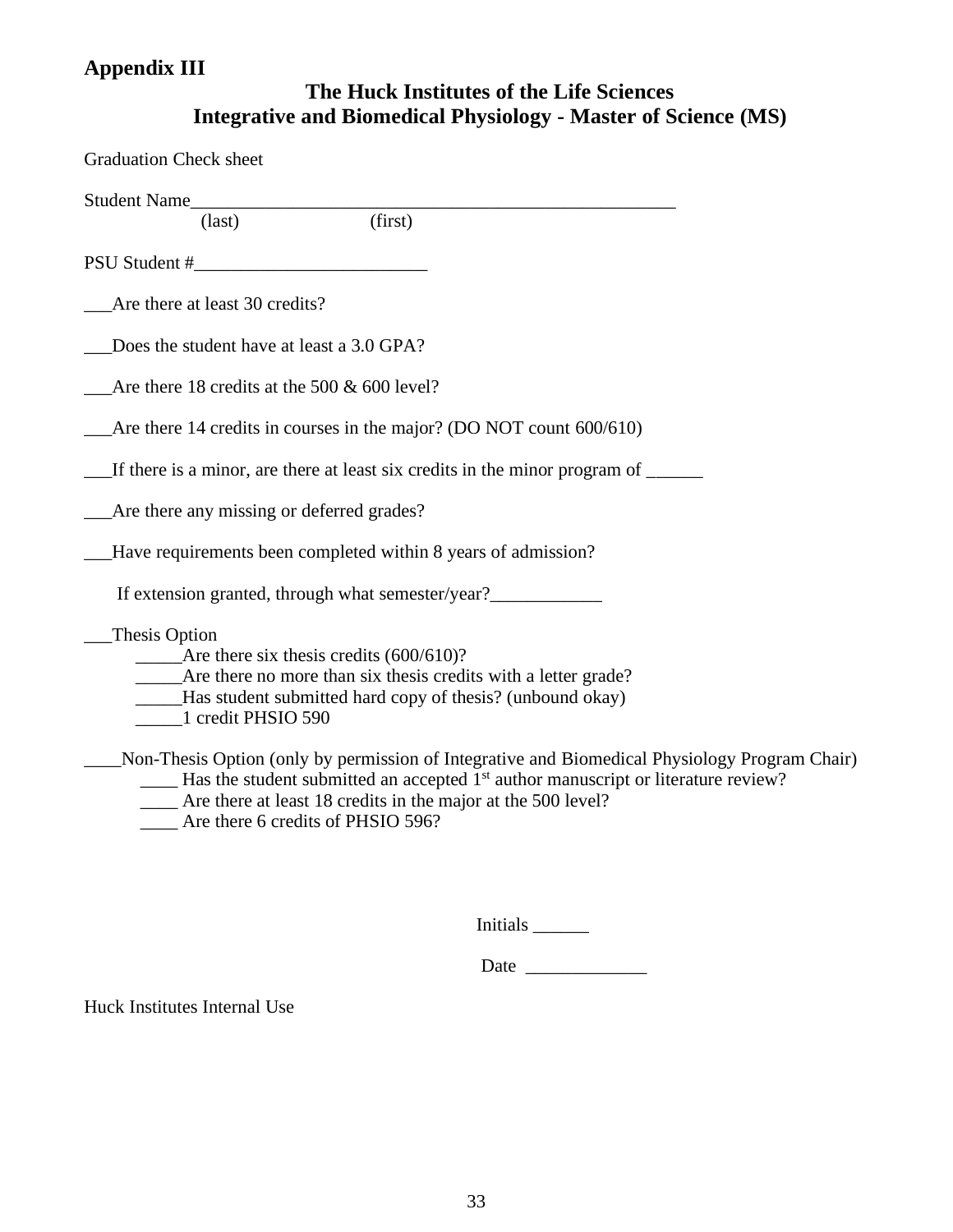# **Appendix IV**

| <b>Huck Institutes of The Life Sciences Graduate Program</b>         |  |  |
|----------------------------------------------------------------------|--|--|
| Integrative and Biomedical Physiology Master's Thesis Defense Report |  |  |
|                                                                      |  |  |

| Candidate's Name:                                                                                                                                                                                                                                |                                                                                                                             |
|--------------------------------------------------------------------------------------------------------------------------------------------------------------------------------------------------------------------------------------------------|-----------------------------------------------------------------------------------------------------------------------------|
| Graduate Program:                                                                                                                                                                                                                                | <u> 1989 - Johann Stoff, amerikansk politiker (d. 1989)</u>                                                                 |
| Thesis Exam Date:                                                                                                                                                                                                                                | $\frac{1}{\sqrt{1-\frac{1}{2}}\sqrt{1-\frac{1}{2}}\sqrt{1-\frac{1}{2}}\sqrt{1-\frac{1}{2}}\sqrt{1-\frac{1}{2}}}}$ Location: |
|                                                                                                                                                                                                                                                  |                                                                                                                             |
|                                                                                                                                                                                                                                                  |                                                                                                                             |
| Examination for the Master of Science degree, the results being indicated below.                                                                                                                                                                 |                                                                                                                             |
| Master's Thesis Exam Committee Members:                                                                                                                                                                                                          |                                                                                                                             |
| Exam Outcome: It is agreed that the candidate:<br>Passed <b>manufacturer</b> unanimous decision<br>____ divided decision<br>Failed The committee recommends that another examination:<br>$\rule{1em}{0.15mm}$ be given<br>_________ not be given |                                                                                                                             |
| Evaluation of the Candidate's general scholarly attainment on the examination by each member of the<br>committee (check one and sign your name in the space provided):                                                                           |                                                                                                                             |
| Superior $\Box$ Above Average $\Box$ Average $\Box$ Below Average $\Box$ Fail $\Box$<br>Superior □ Above Average □ Average □ Below Average □ Fail □ ____________________<br>Comments (required if student failed the exam):                      |                                                                                                                             |
|                                                                                                                                                                                                                                                  |                                                                                                                             |

Dissenting members who prefer to do so are invited to present their comments to the Program Chair(s) by letter or in person.

\_\_\_\_\_\_\_\_\_\_\_\_\_\_\_\_\_\_\_\_\_\_\_\_\_\_\_\_\_\_\_\_\_\_\_\_\_\_\_\_\_\_\_\_\_\_\_\_\_\_\_\_\_\_\_\_\_\_\_\_\_\_\_\_\_\_\_\_\_\_\_\_\_\_\_\_

\_\_\_\_\_\_\_\_\_\_\_\_\_\_\_\_\_\_\_\_\_\_\_\_\_\_\_\_\_\_\_\_\_\_\_\_\_\_\_\_\_\_\_\_\_ \_\_\_\_\_\_\_\_\_\_\_\_\_\_\_\_\_\_

Signature of Committee Chair Date

\_\_\_\_\_\_\_\_\_\_\_\_\_\_\_\_\_\_\_\_\_\_\_\_\_\_\_\_\_\_\_\_\_\_\_\_\_\_\_\_\_\_\_\_\_\_\_\_\_\_\_\_\_\_\_\_\_\_\_\_\_\_\_\_\_\_\_\_\_\_\_\_\_\_\_\_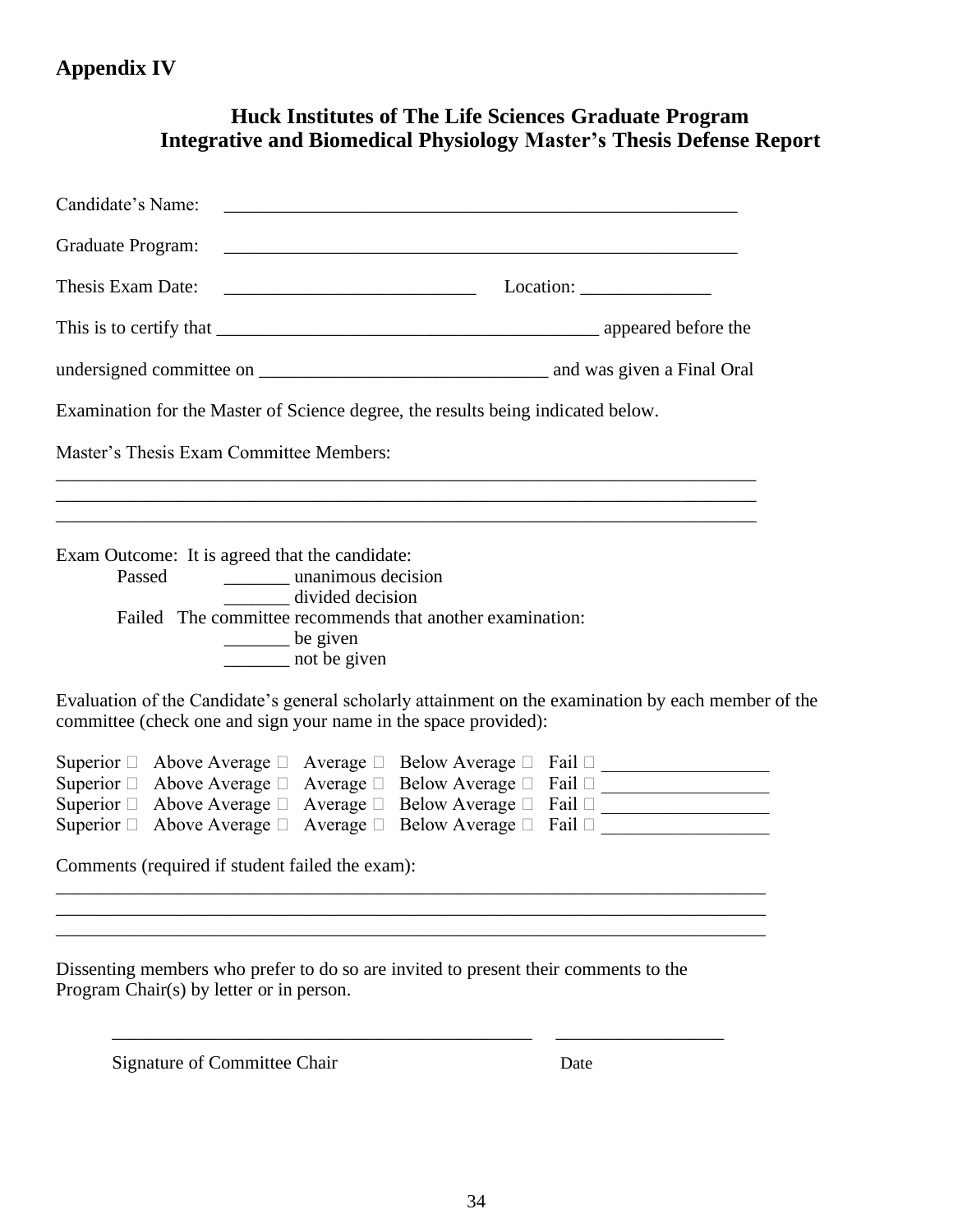# **Appendix V**

#### **GRADUATE STUDENT RESOURCE GUIDE**

LionPATH [\(www.lionpath.psu.edu\)](http://www.lionpath.psu.edu/). LionPATH is Penn State's student information system, which provides students with access to their academic, registration, and financial records. Students can enroll for classes, view/accept their financial aid awards, and view their tuition bills.

Huck Graduate Student Advisory Committee (HGSAC) is a newly formed organization for support and career development for all HUCK students. [https://www.huck.psu.edu/resources/students/graduate-students/graduate](https://www.huck.psu.edu/resources/students/graduate-students/graduate-student-involvement/huck-graduate-student-advisory-committee)[student-involvement/huck-graduate-student-advisory-committee](https://www.huck.psu.edu/resources/students/graduate-students/graduate-student-involvement/huck-graduate-student-advisory-committee)

International Student Services provides answers to questions and needs that are unique to international students. The office is located at 410 Boucke Building. <http://global.psu.edu/>

Graduate Student Association (GSA) is the representative body for all graduate students. The GSA addresses issues of concern to graduate students and elects members to sit on shared-governance bodies of the University. The GSA also organizes social events for graduate students. [https://studentaffairs.psu.edu/involvement-student](https://studentaffairs.psu.edu/involvement-student-life/student-organizations/join-student-organization)[life/student-organizations/join-student-organization](https://studentaffairs.psu.edu/involvement-student-life/student-organizations/join-student-organization)

The Huck Institutes of the Life Sciences provide travel awards to Ph.D. students enrolled in all Huck graduate programs who will give poster and/or oral presentations at domestic or international conferences. To apply for this travel award, submit a request form at

[https://wiki.vpr.psu.edu/display/HUCKGPA/Graduate+travel+award+requests.](https://wiki.vpr.psu.edu/display/HUCKGPA/Graduate+travel+award+requests) The application will be sent to the Program Chair for review and approval. The maximum award for domestic travel is \$750, and the maximum award for international travel is \$1500. These funds may be used for transportation, lodging, and meeting registration fees; meals and per diem charges are not allowed. Students are eligible to receive the award twice during their study at Penn State (for 2 domestic or 1 domestic and 1 international meeting).

The Office of Student Aid is a good place to begin the search for financial assistance. studentaid.psu.edu

The Office for Disability Services provides information and assistance to students with disabilities. <http://equity.psu.edu/student-disability-resources/>

The Writing Center is sponsored by the Graduate School and provides assistance to graduate students who wish to enhance their writing skills. Graduate students are invited to schedule appointments for one-on-one discussions of their writing projects.<http://gwc.psu.edu/>

Penn State Escort Service is operated under the auspices of Police Services and will provide an escort for students walking on campus after dark. The escort service may be reached at 5-WALK (865-9255). <https://police.psu.edu/safe-walk-service>

Off-Campus Housing opportunities are listed in 213 HUB-Robeson Center, 865-2346. <http://studentaffairs.psu.edu/offcampus/>

Office of Judicial Affairs is responsible for dealing with violations of the Code of Conduct including sexual assault, harassing, stalking, and physical assault. The phone number is 863-0342. <http://studentaffairs.psu.edu/conduct/>

The Code of Conduct is available at [https://studentaffairs.psu.edu/support-safety-conduct/student-conduct/code](https://studentaffairs.psu.edu/support-safety-conduct/student-conduct/code-conduct)[conduct](https://studentaffairs.psu.edu/support-safety-conduct/student-conduct/code-conduct)

The Affirmative Action Office is committed to ensuring the University maintains an environment free of harassment and discrimination. <https://affirmativeaction.psu.edu/>

HUB-Robeson Center is the site for multiple student services including restaurants, a copy center, a bank (Penn State Federal Credit Union), STA Travel, a convenience store, the Penn State Bookstore, the Center for Arts and Crafts, Art Galleries, and the main information desk for the University. <http://studentaffairs.psu.edu/hub/>

Counseling and Psychological Services (CAPS) can help students resolve personal concerns that may interfere with their academic progress, social development, and satisfaction at Penn State. Some of the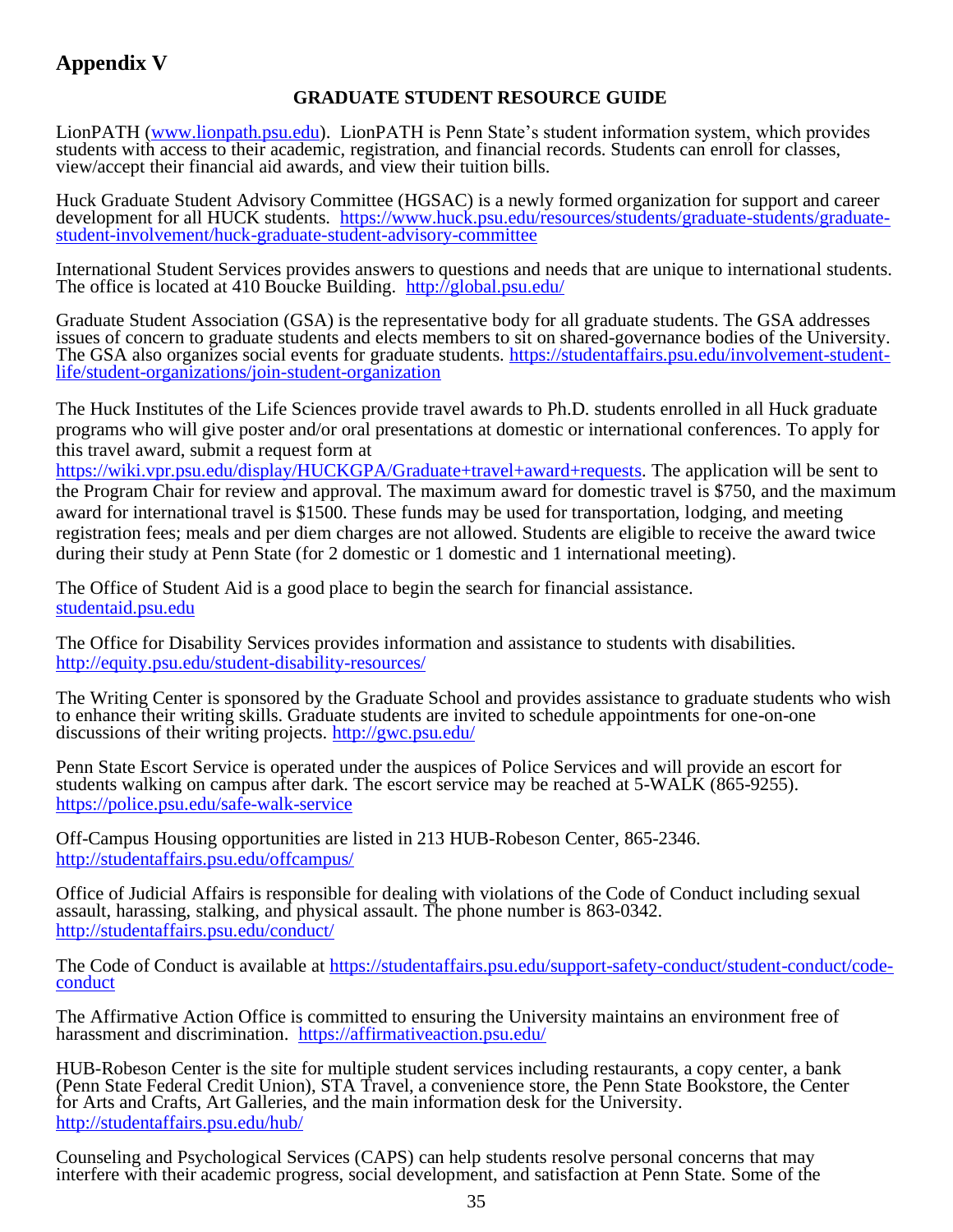more common concerns include difficulty with friends, roommates, or family members; depression and anxiety; sexual identity; lack of motivation or difficulty relaxing, concentrating or studying; eating disorders; sexual assault and sexual abuse recovery; and uncertainties about personal values and beliefs. <http://studentaffairs.psu.edu/counseling/>

Career Services, located in the MBNA Career Services Building, is fully equipped to assist graduate students in the preparation of resumes and curriculum vitae and in developing effective interviewing skills. Career Services hosts a career fair that is open to graduate as well as undergraduate students. <http://studentaffairs.psu.edu/career/>

Research Protections is the office that oversees all research on human participants, animals, radioisotopes and biohazardous materials. You must have permission from this office prior to conducting research involving any of these subjects. Permission cannot be obtained after the work has begun. <http://www.research.psu.edu/orp/>

Pasquerilla Spiritual Center is home to more than fifty spiritual organizations. The center is non-denominational and provides students with opportunities to explore ethical and spiritual issues. <http://studentaffairs.psu.edu/spiritual/>

#### **Academic Integrity**

The University does not tolerate violations of academic integrity, which include but are not limited to: plagiarism, cheating, falsification of information, misrepresentation or deception. The complete policy is available at: <http://www.psu.edu/oue/aappm/G-9-academic-integrity.html>

#### **Plagiarism**

Plagiarism is often a confusing concept. At Penn State, plagiarism means taking someone's words and presenting them as your own. Cutting and pasting from a web site is considered plagiarism. Copying verbatim from any source without using quotation marks and the full reference is plagiarism. Plagiarism is a serious violation of academic integrity regardless of whether it is a homework exercise, an exam, a thesis, or a manuscript for publication.

University policies may be viewed online. Important policies include: Sexual Harassment (AD41) Professional Ethics (AD47) Parking Rules (BS04) Intellectual Property (IP01) [https://policy.psu.edu](https://policy.psu.edu/)

Graduate Student Policies are available online These include: Grade mediation (G-10) Resolution of problems (GCAC-802) Termination of program (GCAC-803) Termination of assistantship (GCAC-804) Residency requirements (GCAC-601) <http://www.gradschool.psu.edu/current-students/student/>

#### **Medline**

All students should be proficient in this research resource database. Through the extensive Penn State Library system [http://www.libraries.psu.edu/,](http://www.libraries.psu.edu/) students can learn how to use this free on-line reference retrieval system. Contact the reference desk librarians at [http://ask.libraries.psu.edu/?stream=8.](http://ask.libraries.psu.edu/?stream=8)